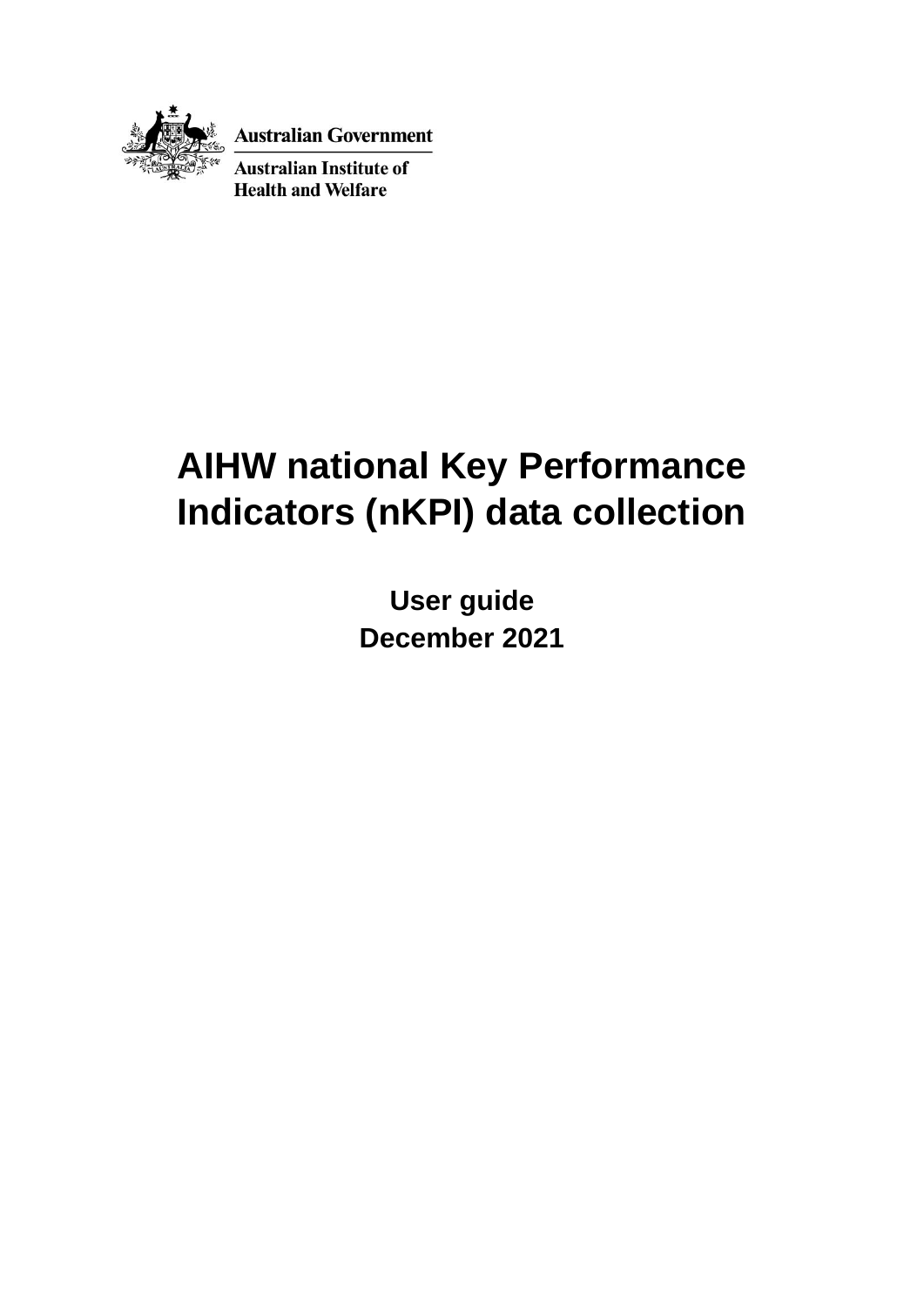© Australian Institute of Health and Welfare 2021

#### $(cc)$  BY

#### **Suggested citation**

Australian Institute of Health and Welfare 2021. AIHW national Key Performance Indicators data collection: user guide for December 2021. Cat. no. DAT 11. Canberra: AIHW.

Any enquiries about copyright or comments on this publication should be directed to: Indigenous Primary Care Reporting Unit Australian Institute of Health and Welfare GPO Box 570 Canberra ACT 2601 Tel: 1800 723 258 Email: [dataquality@aihw.gov.au](mailto:dataquality@aihw.gov.au)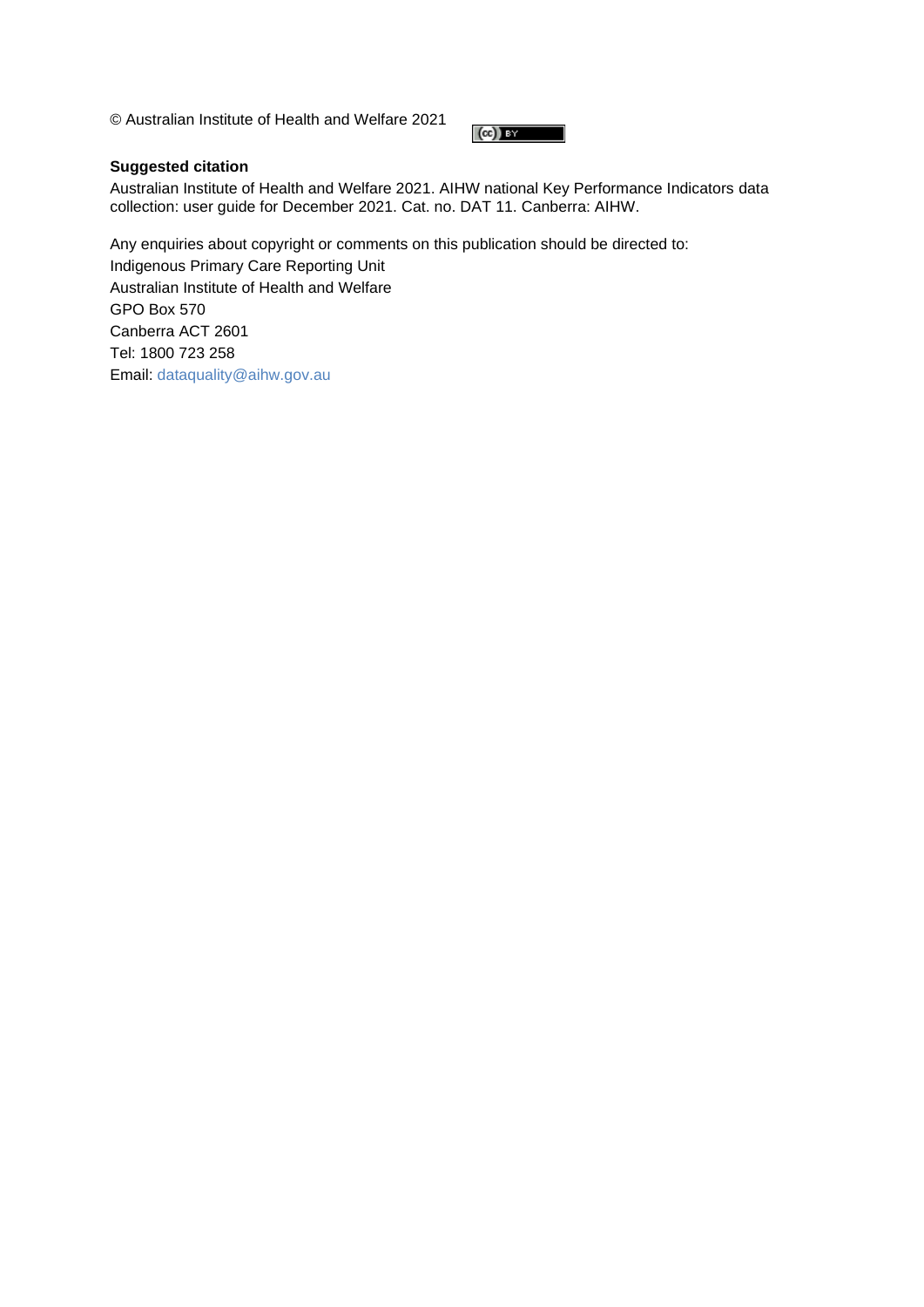# **Contents**

| 1           |       |                                                                                    |  |  |  |  |  |
|-------------|-------|------------------------------------------------------------------------------------|--|--|--|--|--|
| $\mathbf 2$ |       |                                                                                    |  |  |  |  |  |
|             |       |                                                                                    |  |  |  |  |  |
|             | PI01: |                                                                                    |  |  |  |  |  |
|             | PI02: |                                                                                    |  |  |  |  |  |
|             | PI03: |                                                                                    |  |  |  |  |  |
|             | PI04: |                                                                                    |  |  |  |  |  |
|             | PI05: |                                                                                    |  |  |  |  |  |
|             | PI06: |                                                                                    |  |  |  |  |  |
|             | PI07: |                                                                                    |  |  |  |  |  |
|             | PI08: | Team Care Arrangement (MBS Item 723) (type 2 diabetes)15                           |  |  |  |  |  |
|             | PI09: |                                                                                    |  |  |  |  |  |
|             | PI10: |                                                                                    |  |  |  |  |  |
|             | PI11: |                                                                                    |  |  |  |  |  |
|             | PI12: |                                                                                    |  |  |  |  |  |
|             | PI13: |                                                                                    |  |  |  |  |  |
|             | PI14: |                                                                                    |  |  |  |  |  |
|             | PI15: |                                                                                    |  |  |  |  |  |
|             | PI16: |                                                                                    |  |  |  |  |  |
|             | PI17: |                                                                                    |  |  |  |  |  |
|             | PI18: | Kidney function test recorded (type 2 diabetes or CVD) 30                          |  |  |  |  |  |
|             | PI19: |                                                                                    |  |  |  |  |  |
|             | PI20: |                                                                                    |  |  |  |  |  |
|             | PI21: | Cardiovascular disease (CVD) risk assessment results 37                            |  |  |  |  |  |
|             | PI22: |                                                                                    |  |  |  |  |  |
|             | PI23: |                                                                                    |  |  |  |  |  |
|             | PI24: |                                                                                    |  |  |  |  |  |
|             |       | Total number of Aboriginal and Torres Strait Islander regular clients (TNATSIRC)43 |  |  |  |  |  |
| 3           |       |                                                                                    |  |  |  |  |  |
|             |       |                                                                                    |  |  |  |  |  |
|             |       |                                                                                    |  |  |  |  |  |
|             |       |                                                                                    |  |  |  |  |  |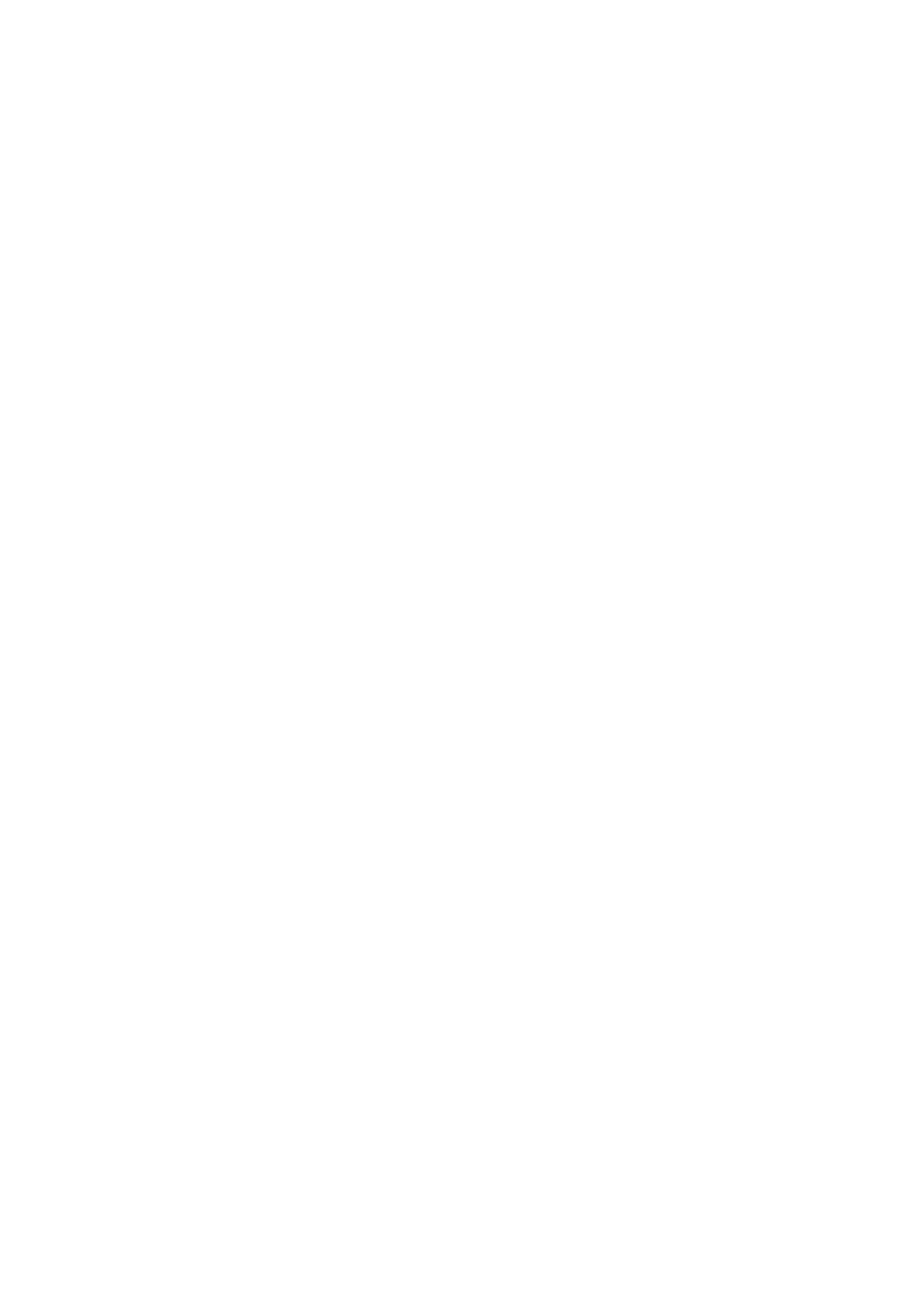# <span id="page-4-0"></span>**1 About the national Key Performance Indicators (nKPIs)**

The national Key Performance Indicators (nKPIs) are a set of selected process-of-care and health-status measures reported by Indigenous-specific primary health care organisations and maternal/child health programs funded by the Australian Government under its Indigenous Australians' Health Programme (IAHP). The indicators are based on best practice/clinical guidelines in 3 areas which are important for Indigenous health:

- maternal and child health
- preventative health
- chronic disease management.

#### **What are process-of-care and health-status measures?**

In the nKPIs, **process-of-care indicators** focus on the extent to which eligible clients have received a particular test or screening, or have specific information recorded in their records.

**Health-status indicators** reflect the prevalence of specific health conditions or health behaviours among the clients of an organisation. Health status is affected by many factors, and should not be seen as the direct result of the process-of-care indicators.

The primary purpose of the nKPIs is to provide reporting organisations with data they can use for continuous quality improvement (CQI). The data are also used at a national level to support policy, planning and progress (for example to consider progress against the Council of Australian Governments (COAG) [Closing the Gap targets,](https://www.pmc.gov.au/indigenous-affairs/closing-gap) and support the national health goals set out in the [Implementation Plan for the National Aboriginal and Torres Strait Islander](http://www.health.gov.au/internet/main/publishing.nsf/Content/natsih-plan)  [Health Plan 2013–2023\)](http://www.health.gov.au/internet/main/publishing.nsf/Content/natsih-plan).

Reporting organisations provide data twice a year, with census dates of 30 June and 31 December. The data are drawn out of existing clinical information systems (CIS) and submitted through the Health Data Portal (the Portal). Organisations can submit their nKPI data through the Portal from the day after the census dates: that is, from 1 July and 1 January, respectively.

#### **What is the Health Data Portal?**

The Health Data Portal is an online platform that reporting organisations can use to submit their nKPI data. Organisations also have access to the data they submit via reports available in the Portal.

For general assistance using the Portal, please see [User Help—Health Data Portal,](https://dataportal.health.gov.au/wps/portal/dataportalcontent/usersupport/userhelphdp/!ut/p/a1/nZDLboMwEEV_pZssLQ9gY7NESaUQglLUSAneRC44gQqMA07V9OtrFFXqps_ZXY09c-ZggfdYaPnSnKRtei3bKYvwQJM0AQJ-CtmCQBxRmkc0AZ4yvMMCi1JbY2tcVNJK0w9Wtndlr63SdgbjdbSqm8FlVMN4MVP7F) and for assistance with Indigenous Health Data Reporting in the Health Data Portal, please see [User Help—Indigenous Health Data Reporting \(IHDR\).](https://dataportal.health.gov.au/wps/portal/dataportalcontent/usersupport/userhelpihdr/)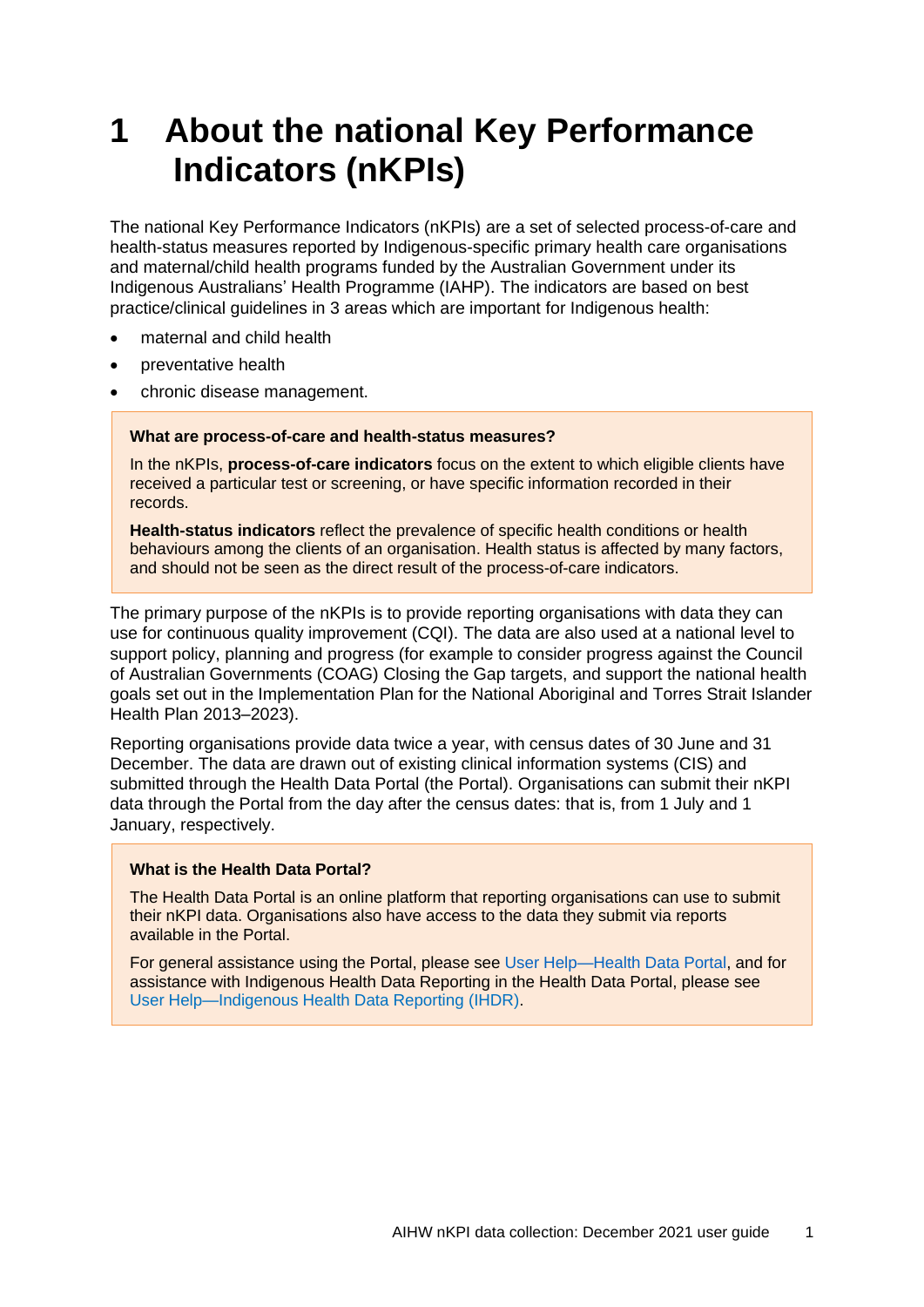# <span id="page-5-0"></span>**2 What data to report**

For each indicator in the nKPIs, this section outlines what the indicator is, what the numerators and denominators are, what data should be entered in the Portal, and some points to consider when checking your data. More information on how to check your data is provided in Section 3.

#### **What is a numerator and a denominator?**

The nKPIs are expressed as a proportion, that is, one number (a numerator) divided by another number (a denominator).

What you are asked to enter into the Portal for each indicator are counts (numbers) for both the numerator and denominator. The AIHW then uses those counts to calculate a proportion by dividing the numerator by the denominator.

The nKPIs collect data for Indigenous regular clients for the relevant period up to the census date, with the exception of PI01 and PI02, which only contain data for babies. The relevant period can vary, depending on the indicator. For example, for the December 2021 collection, different indicators require data for the:

- 6 months up to the census date, that is, from 1 July 2021–31 December 2021
- 12 months up to the census date, that is, from 1 January 2021–31 December 2021
- 24 months up to the census date, that is, from 1 January 2020–31 December 2021
- 5 years up to the census date, that is, from 1 January 2017–31 December 2021.

#### **Who is a regular client?**

A regular client is someone who has visited your organisation 3 or more times in the past 2 years. Deceased clients are excluded. This definition is used in all of the indicators except for PI01: Birthweight recorded and PI02: Birthweight result, which collect information on babies who visited your organisation more than once.

Some indicators are broken down (disaggregated) by things like sex and age group. In such cases, you will need to enter data for each breakdown separately. For example, if an indicator is reported for males and females, and for age groups 0–4 and 5–14, then 4 values need to be entered, that is:

- females aged 0-4
- males aged 0-4
- females aged 5–14
- males aged 5-14.

#### **How is age measured?**

Age for Indigenous regular clients and babies is measured as at the census date.

If your organisation's Indigenous regular clients had tests or measurements elsewhere, but you have the results for those clients in your records, you should count those clients in your data.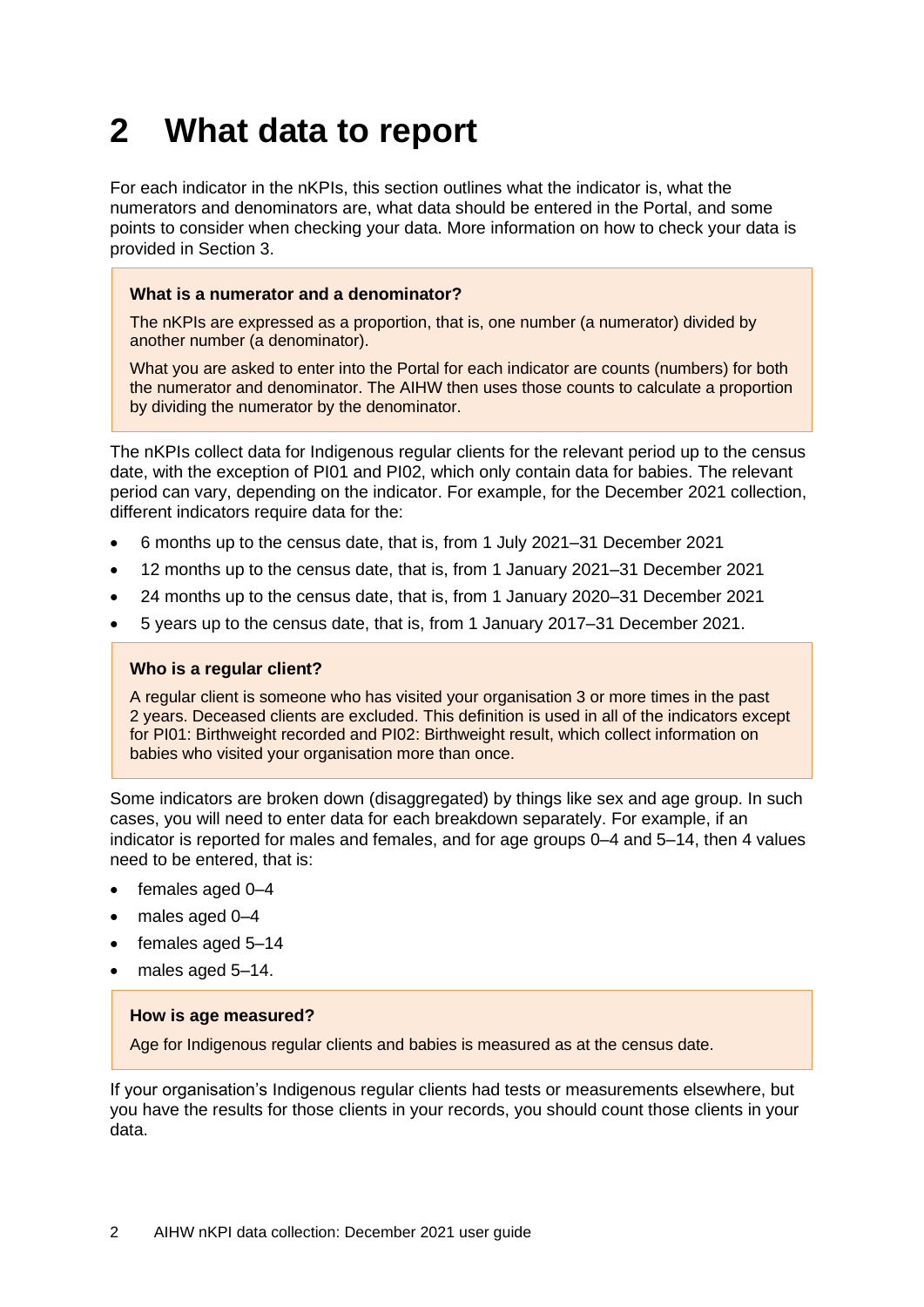## <span id="page-6-0"></span>**Key changes to reporting for December 2021**

The third set of minor revisions to existing indicators are being implemented in the December 2021 nKPI collection. As a result, there are some key changes to note when reporting:

- PI12: addition of the 18–24 age group; and addition of the BMI categories 'underweight (<18.50)', 'normal weight (18.50–24.99)' and 'not calculated'.
- PI15: this indicator is not collected for December 2021
- PI18: addition of the 0–14 age group; addition of the test type category 'neither an eGFR nor an ACR test result recorded'; and addition of the client group category 'type 2 diabetes and/or CVD'.
- PI19: this indicator is not collected for December 2021.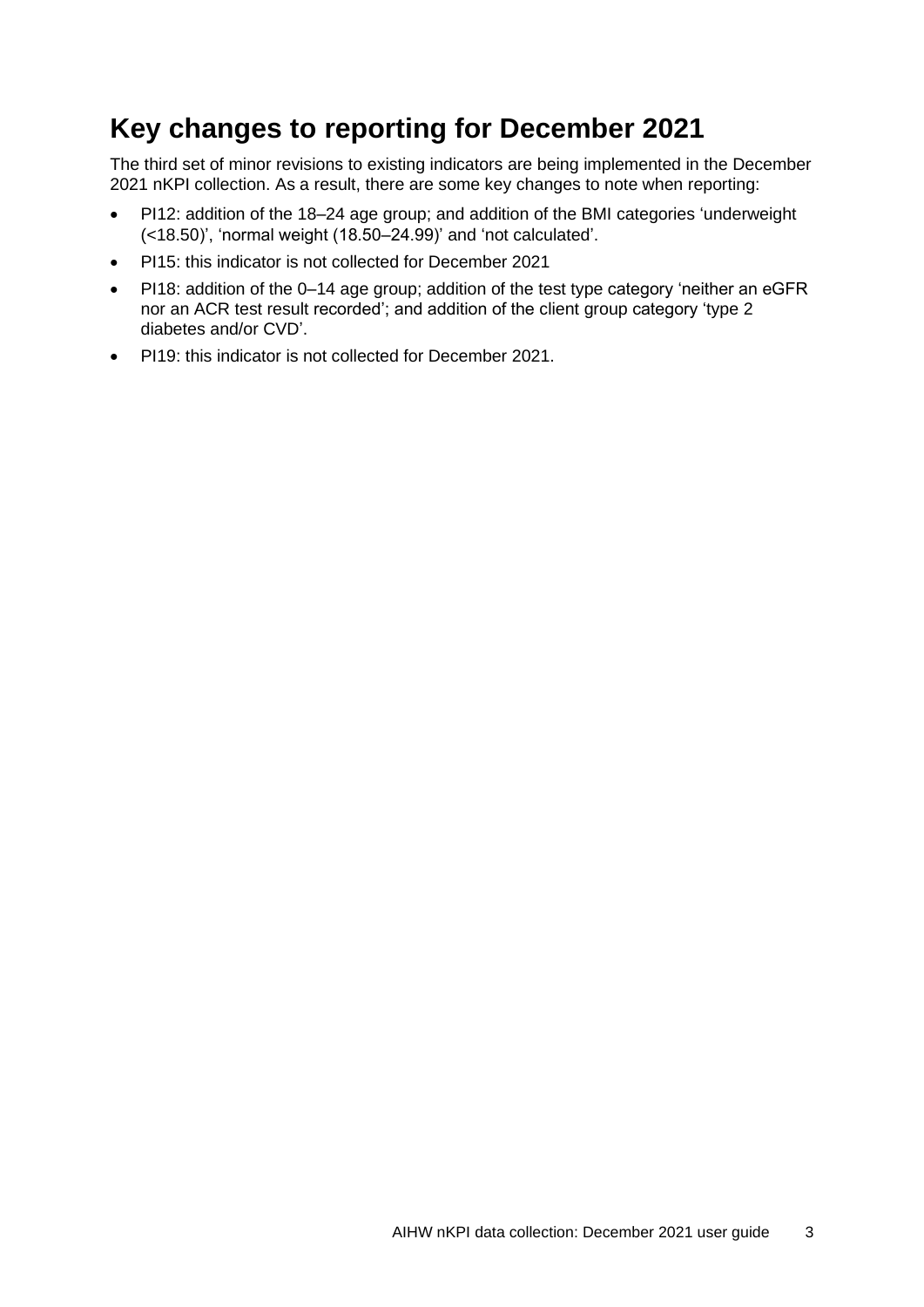## <span id="page-7-0"></span>**PI01: Birthweight recorded** and

## <span id="page-7-1"></span>**PI02: Birthweight result**

### **Description**

**PI01:** Proportion of Indigenous babies born in the 12 months up to the census date who attended the organisation more than once whose birthweight was recorded.

**PI02:** Proportion of Indigenous babies born in the 12 months up to the census date who attended the organisation more than once and whose birthweight result was:

- low (less than 2,500 grams)
- normal (2,500 grams but less than 4,500 grams)
- high (4,500 grams or more).

#### **Does a baby need to be a regular client?**

No, a baby does not need to be a regular client to be counted in this indicator, as long as he/she has visited more than once and has a file at your organisation.

### **What does this mean?**

These indicators are calculated by the AIHW from the data you report as:

|              | Number of Indigenous babies born in the 12 months up to the<br>census date who attended the organisation more than once<br>whose birthweight was recorded                           | Numerator   |
|--------------|-------------------------------------------------------------------------------------------------------------------------------------------------------------------------------------|-------------|
| <b>PI01:</b> | Number of Indigenous babies born in the 12 months<br>up to the census date who attended the organisation more<br>than once                                                          | Denominator |
|              | Number of Indigenous babies born in the 12 months up to the<br>census date who attended the organisation more than once<br>whose birthweight result was within specified categories | Numerator   |
| <b>PI02:</b> | Number of Indigenous babies born in the 12 months up to the<br>census date who attended the organisation more than once<br>whose birthweight was recorded                           | Denominator |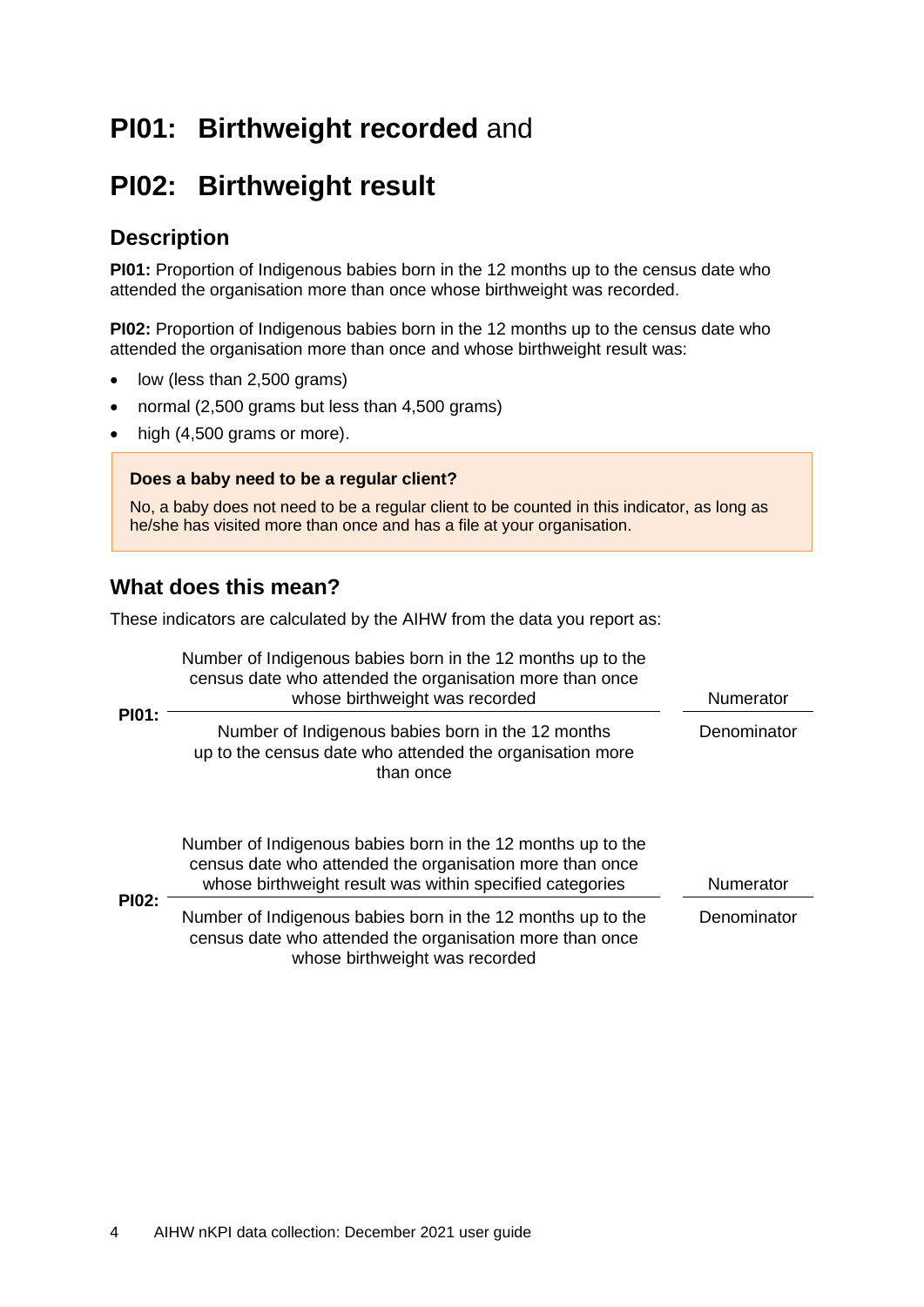### **Data to be reported**

PI02 is reported (disaggregated) by birthweight result. This means that you need to report the following counts:

|                      |                                         | <b>PI02 Numerator</b>                                                 |                                      | <b>PI01 Numerator and</b><br><b>PI02 Denominator</b> | <b>PI01 Denominator</b> |
|----------------------|-----------------------------------------|-----------------------------------------------------------------------|--------------------------------------|------------------------------------------------------|-------------------------|
|                      | Low<br>(less<br>than<br>2,500<br>grams) | <b>Normal</b><br>(2,500 grams<br>or more-less<br>than 4,500<br>grams) | High<br>(4,500)<br>grams or<br>more) | With birth weight<br>recorded                        | Indigenous<br>babies    |
| Indigenous<br>babies |                                         |                                                                       |                                      |                                                      | $\checkmark$            |

### **Do include**

PI01

- Only live births.
- In the numerator, all babies born in the 12 months up to the census date who visited your organisation more than once, and who have their birthweight recorded in a file at your organisation. The birthweight may have been recorded during an appointment or received from sharing client data with other organisations, such as a hospital.
- In the denominator, all babies with a record at your organisation who were born in the 12 months up to the census date who visited your organisation more than once. They are counted even if they only visited for acute care and regardless of whether their carers provided the baby's birthweight.
- Multiple births are included in the numerator and denominator.

PI02

- In the denominator, all babies born in the 12 months up to the census date who visited your organisation more than once and who have their birthweight recorded in a file at your organisation.
- Multiple births are included in both the numerator and denominator.

### **Do not include**

PI01 and PI02

- Babies who were stillborn.
- Babies without a medical record of their own at your organisation, even if their information is recorded in their mother's record.
- Babies who only attended before birth as part of the mother's antenatal care.

PI02

• Babies with unknown birthweight.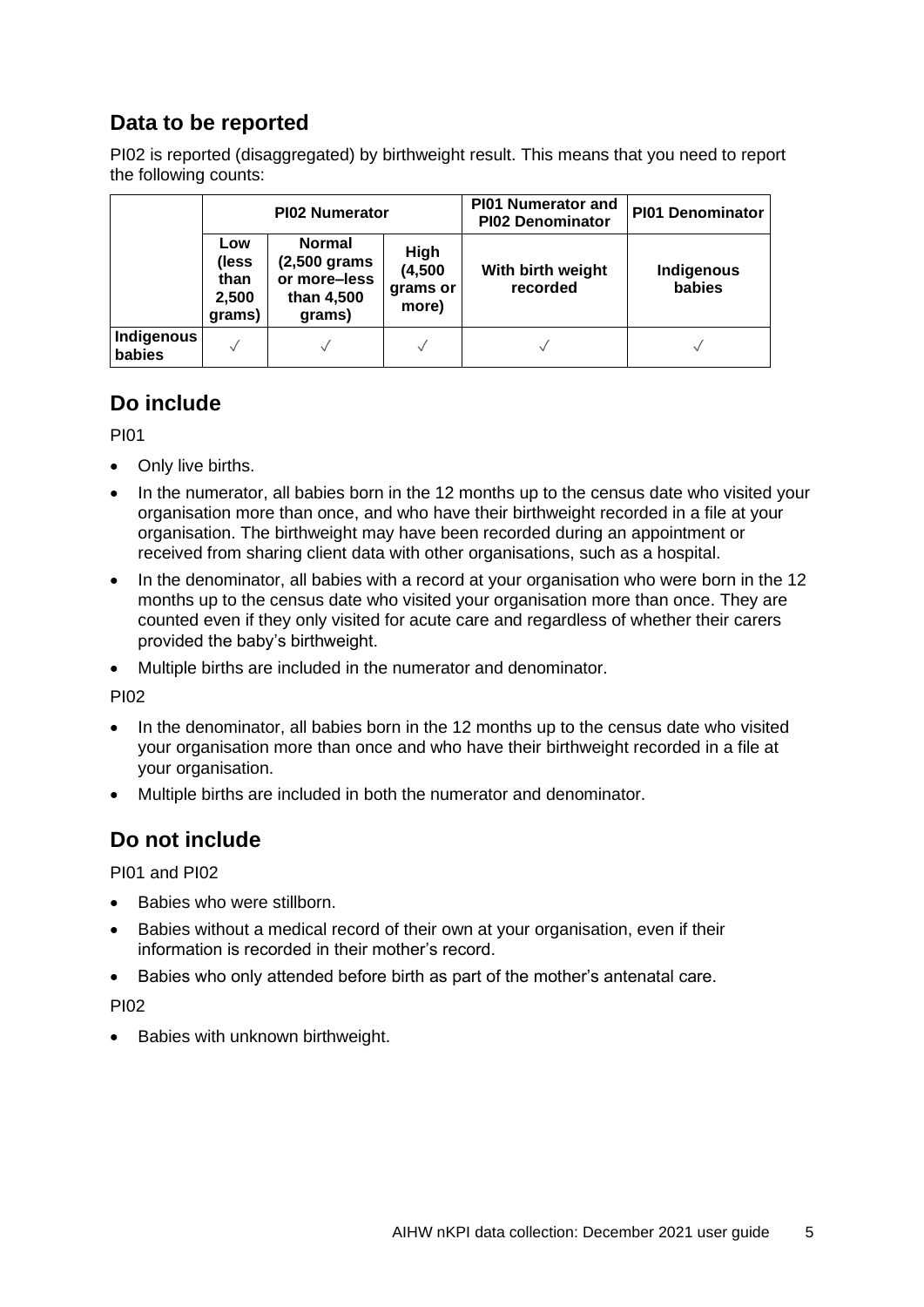### **Checking the data**

• Ensure that your data are from the correct time period, as specified in the indicator description.

PI02

• Please note that the number of babies in each weight category should add up to the number of babies 'With birth weight recorded'.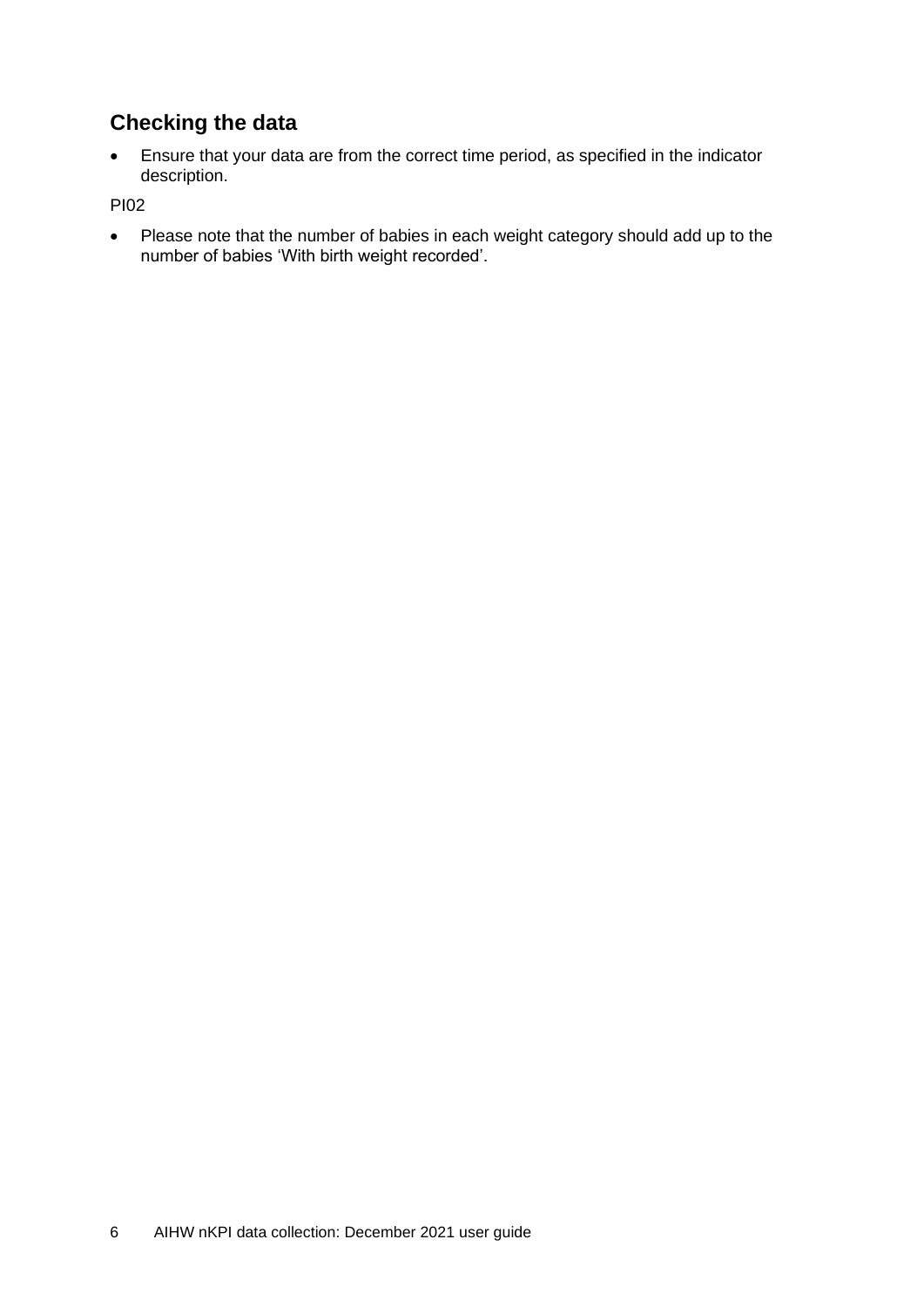## <span id="page-10-0"></span>**PI03: Health assessment**

### **Description**

Proportion of Indigenous regular clients with a current completed Indigenous health assessment, consisting of:

• Proportion of Indigenous regular clients aged **0–14** with an Indigenous health assessment (In-person MBS items: 715, 228; Telehealth MBS items: 92004, 92016, 92011, 92023) completed in the **12 months** up to the census date.

#### **AND**

• Proportion of Indigenous regular clients aged **15 and over** with an Indigenous health assessment (In-person MBS items: 715, 228; or Telehealth MBS items: 92004, 92016, 92011, 92023) completed in the **24 months** up to the census date.

### **What does this mean?**

This indicator is calculated by the AIHW from the data you report as:

| Ages 0-14: | Number of Indigenous regular clients who had an<br>Indigenous health assessment completed in the<br>12 months up to the census date | Numerator   |  |
|------------|-------------------------------------------------------------------------------------------------------------------------------------|-------------|--|
|            | Number of Indigenous regular clients                                                                                                | Denominator |  |
| Ages 15    | Number of Indigenous regular clients who had an<br>Indigenous health assessment completed in the<br>24 months up to the census date | Numerator   |  |
| and over:  | Number of Indigenous regular clients                                                                                                | Denominator |  |

### **Data to be reported**

This indicator covers different time periods up to the census date for ages 0–14 and ages 15 and over. It is also reported (disaggregated) by sex, age group and Indigenous health assessment type.

This means that, for **ages 0–14**, you need to report the following counts for **males** and **females** separately:

|                   | <b>PI03 Numerator</b>                      | <b>PI03 Denominator</b>                                             |                            |
|-------------------|--------------------------------------------|---------------------------------------------------------------------|----------------------------|
| Age group (years) | <b>In-person MBS items</b><br>(715 or 228) | <b>Telehealth MBS</b><br>items<br>(92004, 92016,<br>92011 or 92023) | Indigenous regular clients |
| $0 - 4$           |                                            |                                                                     |                            |
| $5 - 14$          |                                            |                                                                     |                            |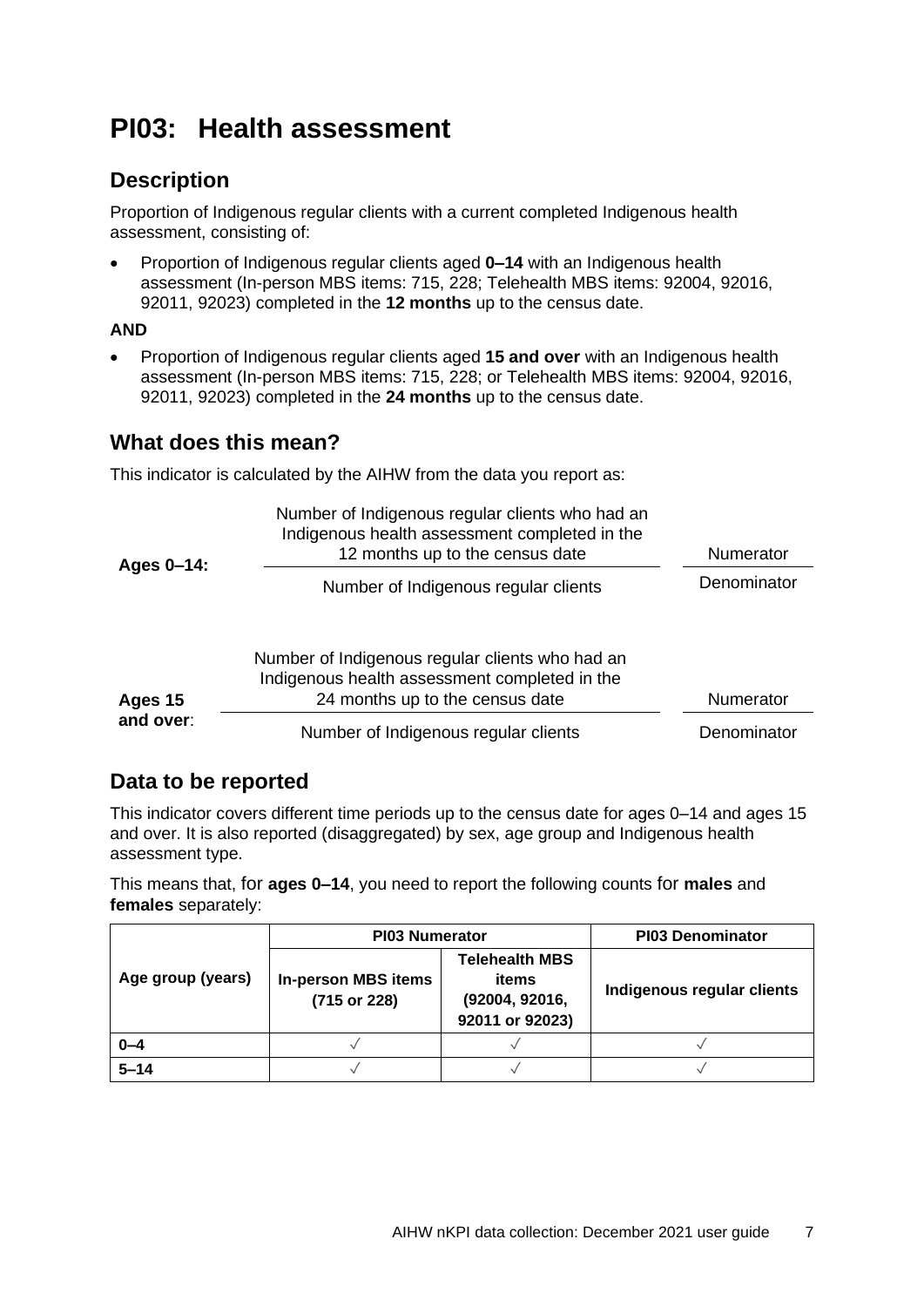And, for **ages 15 and over**, you need to report the following counts for **males** and **females** separately:

|                   | <b>PI03 Numerator</b>                       | <b>PI03 Denominator</b>                                             |                            |
|-------------------|---------------------------------------------|---------------------------------------------------------------------|----------------------------|
| Age group (years) | <b>In-person (MBS)</b><br>items 715 or 228) | <b>Telehealth MBS</b><br>items<br>(92004, 92016,<br>92011 or 92023) | Indigenous regular clients |
| $15 - 24$         |                                             |                                                                     |                            |
| $25 - 34$         |                                             |                                                                     |                            |
| $35 - 44$         |                                             |                                                                     |                            |
| $45 - 54$         |                                             |                                                                     |                            |
| $55 - 64$         |                                             |                                                                     |                            |
| 65 and over       |                                             |                                                                     |                            |

### **Do include**

• A note in the submission comments if your organisation does not claim included MBS items but provides an equivalent level of care, such as a comprehensive health check that cannot be claimed through the MBS.

- Ensure that your data are from the correct time period, as specified in the indicator description.
- The denominators for PI03 (aged 5 and over) by age group and sex should be equal to the denominators for PI09, PI14 and PI16 by age group and sex (for the corresponding age groups).
- The number of clients that are included in the denominator of indicator PI03 should be equal to the number of total Indigenous regular clients with age and sex recorded. If your service is a maternal and child health organisation, the denominator of PI03 may be smaller than the number of clients with age and sex known. The denominator of PI03 may be smaller than the number of clients with age and sex known if there are clients with gender recorded as 'Other'.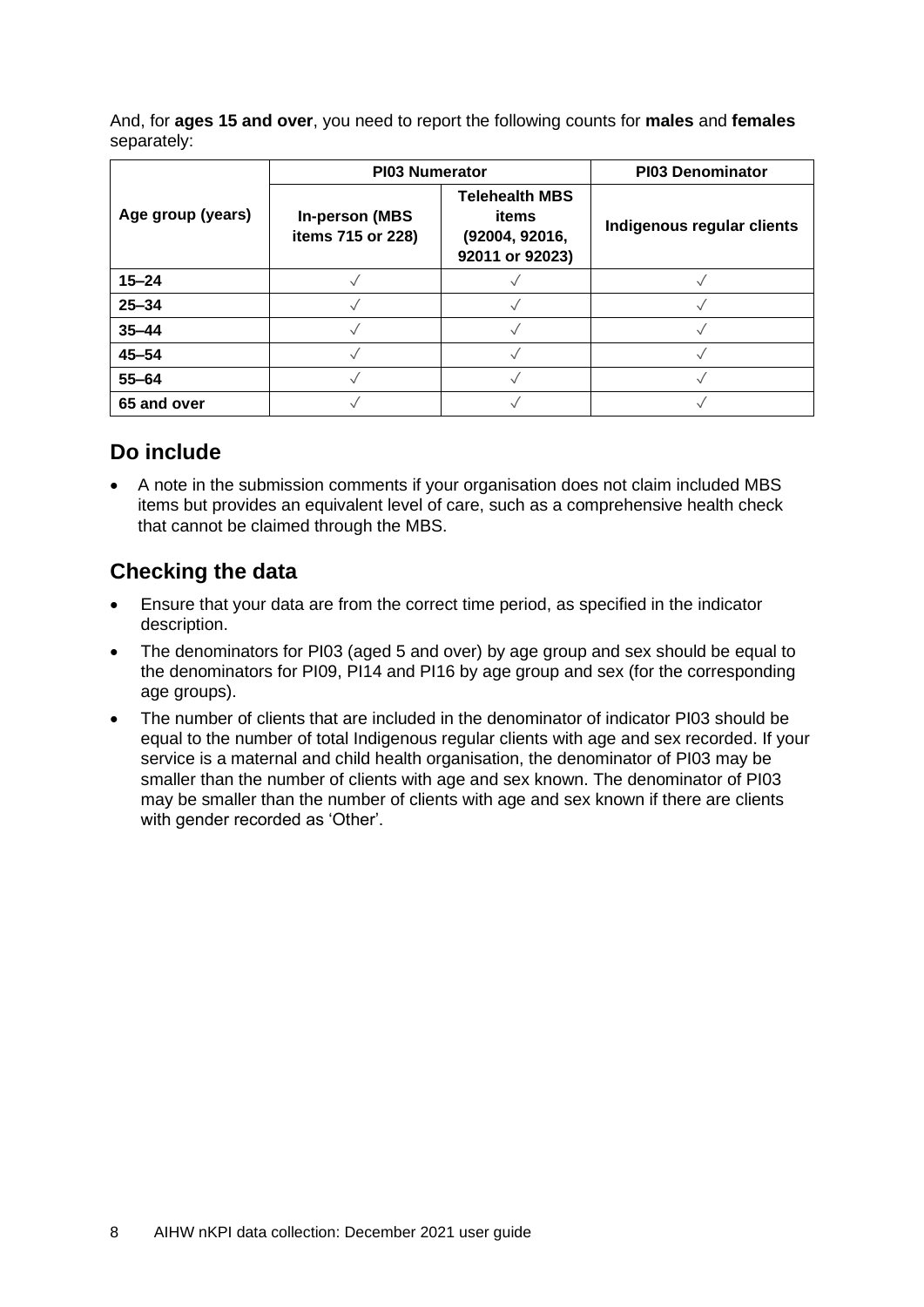## <span id="page-12-0"></span>**PI04: Fully immunised children**

PI04 is not collected and will not be visible in the Health Data Portal.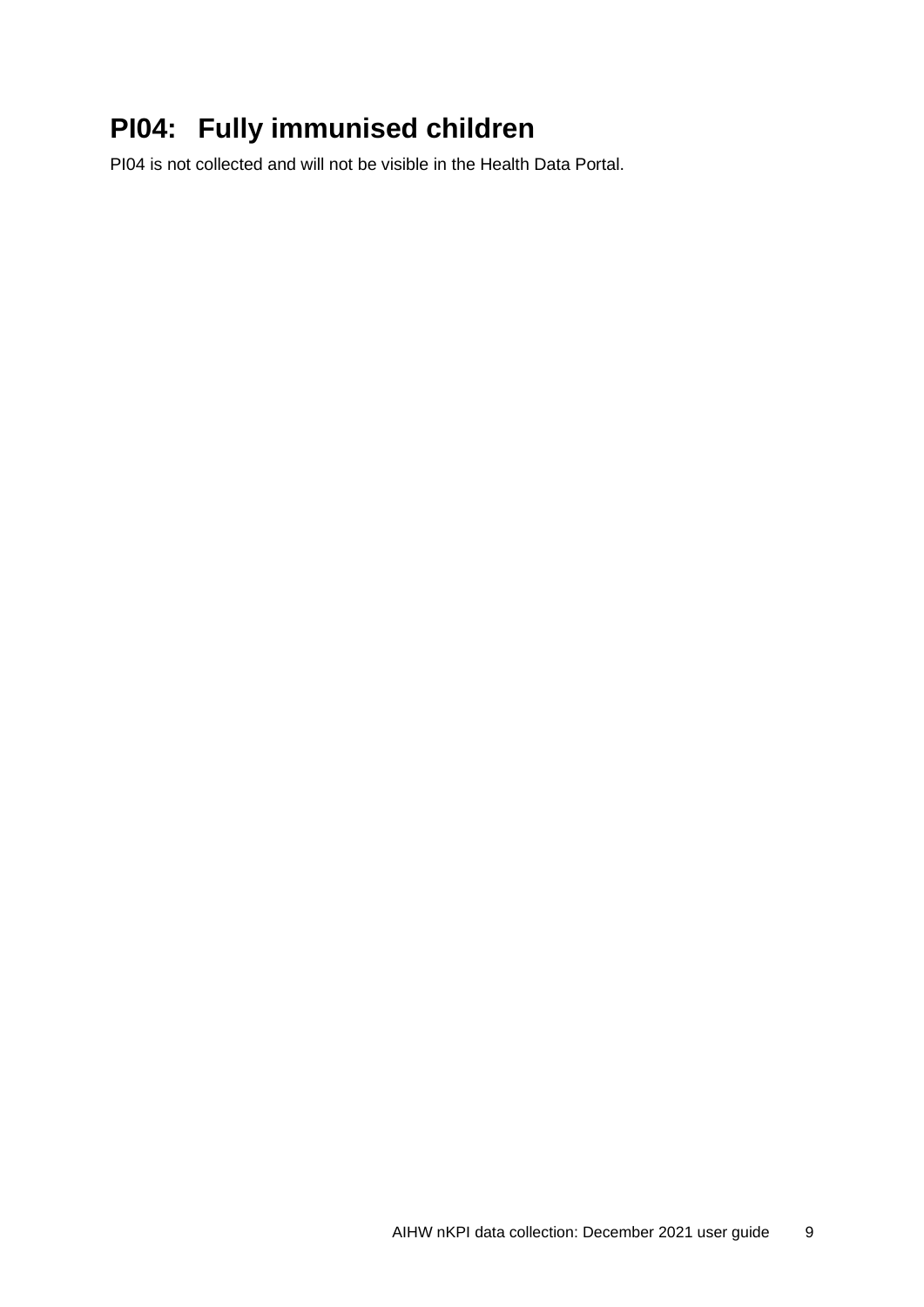## <span id="page-13-0"></span>**PI05: HbA1c recorded (type 2 diabetes)** and

## <span id="page-13-1"></span>**PI06: HbA1c result (type 2 diabetes)**

### **Description**

**PI05:** Proportion of Indigenous regular clients with type 2 diabetes who had an HbA1c measurement result recorded, consisting of:

• Proportion of Indigenous regular clients with type 2 diabetes who had an HbA1c (glycosylated/glycated haemoglobin) measurement result recorded in the **6 months** up to the census date.

#### **AND**

• Proportion of Indigenous regular clients with type 2 diabetes who had an HbA1c measurement result recorded in the **12 months** up to the census date.

**PI06:** Proportion of Indigenous regular clients with type 2 diabetes whose HbA1c measurement result was within a specified level, consisting of:

• Proportion of Indigenous regular clients with type 2 diabetes whose HbA1c measurement result was within a specified level in the **6 months** up to the census date.

#### **AND**

• Proportion of Indigenous regular clients who have type 2 diabetes whose HbA1c measurement result was within a specified level in the **12 months** up to the census date.

#### **What is HbA1c?**

Haemoglobin A1c (HbA1c or glycosylated/glycated haemoglobin) measures blood glucose levels over time. It is used as the best marker of long-term diabetes control.

The HbA1c ranges used in this indicator are:

- less than or equal to 7% (less than or equal to 53 mmol/mol)
- greater than 7% but less than or equal to 8% (greater than 53 mmol/mol but less than or equal to 64 mmol/mol)
- greater than 8% but less than 10% (greater than 64 mmol/mol but less than 86 mmol/mol)
- greater than or equal to 10% (greater than or equal to 86 mmol/mol).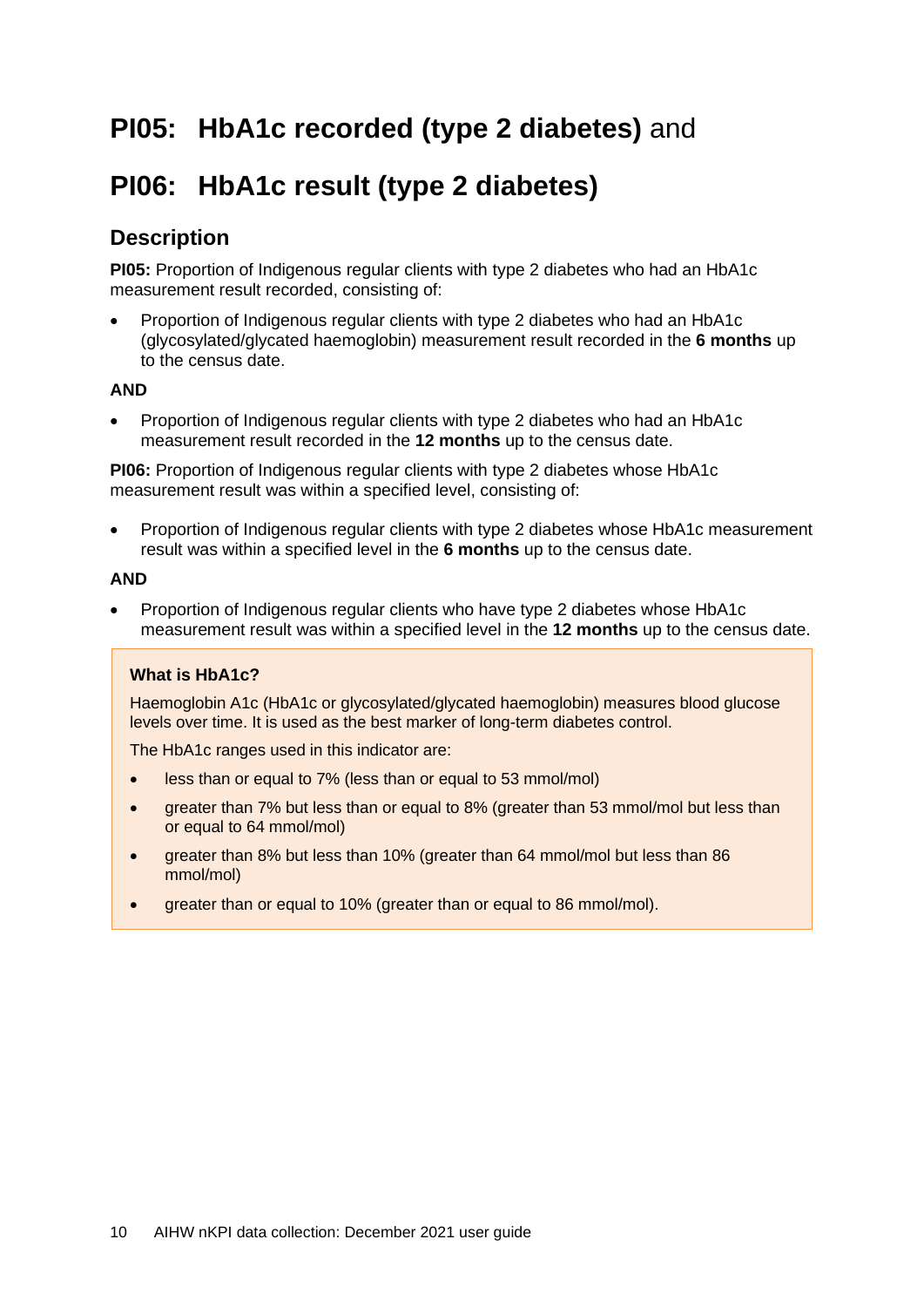### **What does this mean?**

This indicator is calculated by the AIHW from the data you report as:

Number of Indigenous regular clients with type 2 diabetes who had an HbA1c measurement result recorded in the:

• 6 months up to the census date

|              | <b>O THOMAGE OF THE UP TO A THOMAGE CALLY</b>                                                                                                         |             |  |
|--------------|-------------------------------------------------------------------------------------------------------------------------------------------------------|-------------|--|
|              | • 12 months up to the census date                                                                                                                     | Numerator   |  |
| <b>PI05:</b> | Number of Indigenous regular clients with type 2 diabetes                                                                                             | Denominator |  |
|              | Number of Indigenous regular clients with type 2 diabetes<br>who had a specified HbA1c measurement result recorded<br>in the:                         |             |  |
|              | • 6 months up to the census date<br>• 12 months up to the census date                                                                                 | Numerator   |  |
| <b>PI06:</b> | Number of Indigenous regular clients with type 2 diabetes<br>who had an HbA1c measurement result recorded in the:<br>• 6 months up to the census date | Denominator |  |

• 12 months up to the census date

### **Data to be reported**

PI05 and PI06 are reported separately for the 6 months and 12 months up to the census date. PI05 is also reported (disaggregated) by sex and age group; and PI06 is also reported (disaggregated) by sex, age group, and HbA1c measurement result.

This means that you need to report the following counts for the **6 months** up to the census date **AND** for the **12 months** up to the census date separately, and for **males** and **females** separately:

|                  |                                           | <b>PI06 Numerators</b>                                   |                                            |                                       | <b>PI05</b>                                 |                                   |
|------------------|-------------------------------------------|----------------------------------------------------------|--------------------------------------------|---------------------------------------|---------------------------------------------|-----------------------------------|
| Age              | With a specified HbA1c measurement result |                                                          |                                            |                                       | <b>Numerator</b><br>and PI06<br>Denominator | <b>PI05</b><br><b>Denominator</b> |
| group<br>(years) | Less than<br>or equal to<br>7%            | <b>Greater than</b><br>7%-less than<br>or equal to<br>8% | <b>Greater than</b><br>8%-less than<br>10% | Greater<br>than or<br>equal to<br>10% | <b>With HbA1c</b><br>measurement<br>result  | With type 2<br>diabetes           |
| $0 - 4$          | $\checkmark$                              |                                                          |                                            | $\checkmark$                          |                                             |                                   |
| $5 - 14$         | $\sqrt{}$                                 |                                                          |                                            | $\sqrt{}$                             |                                             |                                   |
| $15 - 24$        | $\checkmark$                              |                                                          |                                            | $\checkmark$                          |                                             |                                   |
| $25 - 34$        | $\checkmark$                              |                                                          |                                            | $\checkmark$                          |                                             |                                   |
| $35 - 44$        | $\checkmark$                              |                                                          |                                            | $\checkmark$                          |                                             |                                   |
| $45 - 54$        | $\checkmark$                              |                                                          |                                            | $\checkmark$                          |                                             |                                   |
| $55 - 64$        | $\checkmark$                              |                                                          |                                            | $\checkmark$                          |                                             |                                   |
| 65 and<br>over   | $\checkmark$                              |                                                          |                                            | $\checkmark$                          |                                             |                                   |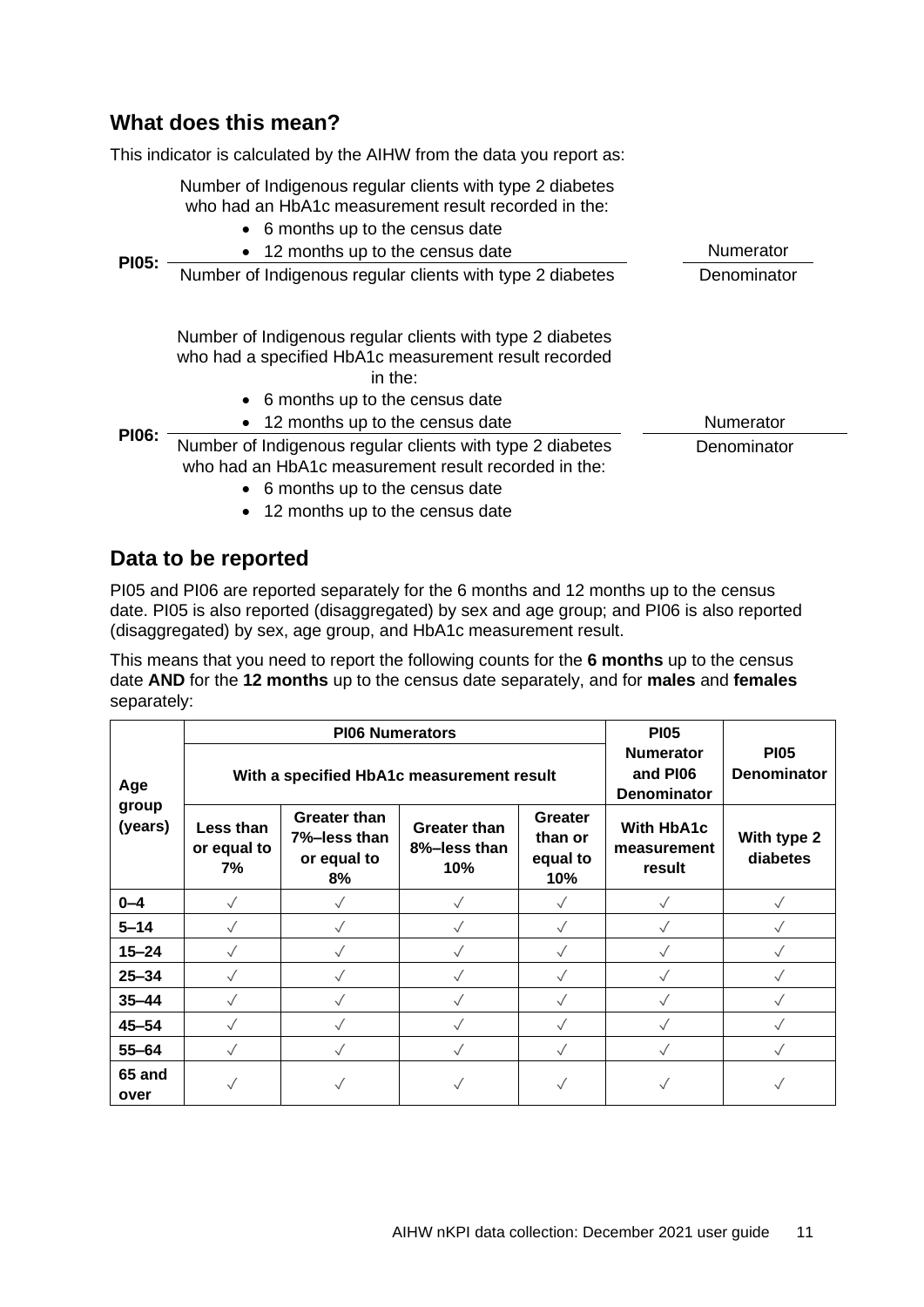### **Do include**

**PIN6** 

• Only the most recently recorded result from an HbA1c test. This means that if an Indigenous regular client has had several tests, include only the result from the most recent test.

### **Do not include**

• Indigenous regular clients with type 1 diabetes, secondary diabetes, gestational diabetes mellitus (GDM), previous GDM, impaired fasting glucose or impaired glucose tolerance.

### **Checking the data**

• Ensure that your data are from the correct time period, as specified in the indicator description.

PI05

**Denominator** 

- The number of Indigenous regular clients aged '0**–**4' is likely to be zero.
- The denominators by age group and sex for PI05 6 months and 12 months should be equal to the denominators for PI07, PI15 (type 2 diabetes for ages 15**–**24, 25**–**34, 35**–** 44), PI18 (type 2 diabetes) and PI23.
- The total number of Indigenous regular clients with type 2 diabetes should be equal for both the 6 months up to the census date and the 12 months up to the census date.

Numerator

• The numerators by age group and sex for PI05 6 months, should be less than or equal to the corresponding numerators by age group and sex for PI05 12 months.

#### PI06

#### **Denominator**

- The number of Indigenous regular clients aged '0–4' is likely to be zero.
- The denominator components for each HbA1c result by age group and sex for 6 months should be less than or equal to the denominator components for each HbA1c result by age group and sex for 12 months.

#### Numerator

• Each HbA1c result by age group and sex for PI06 6 months (numerator) should be less than or equal to the corresponding HbA1c result by age group and sex for PI06 12 months (numerator).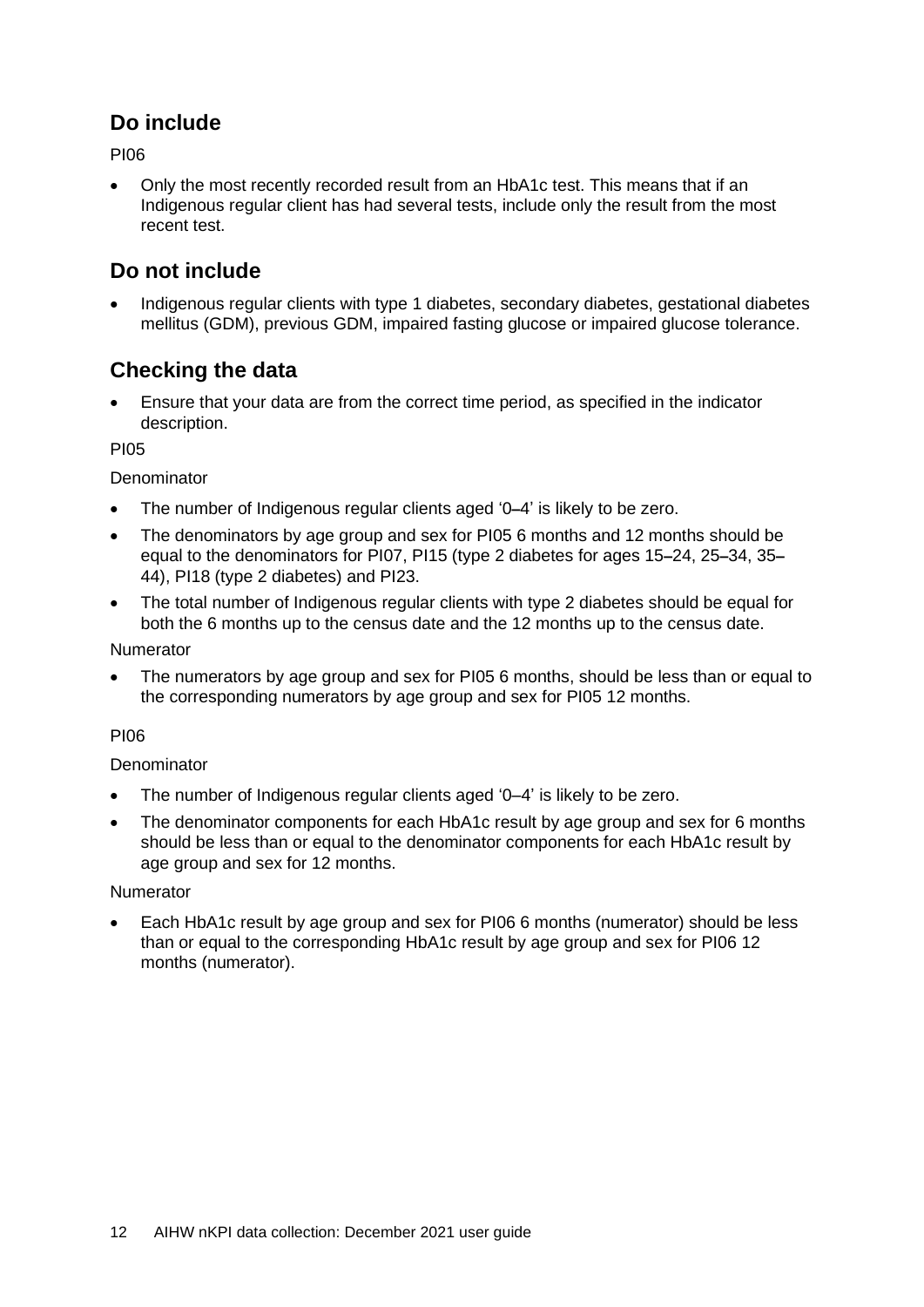## <span id="page-16-0"></span>**PI07: Chronic disease management plan (type 2 diabetes)**

### **Description**

Proportion of Indigenous regular clients with a chronic disease (type 2 diabetes) for whom a chronic disease management plan (In-person MBS items: 721, 229; Telehealth MBS items: 92024, 92068, 92055 or 92099) was prepared in the 24 months up to the census date.

### **What does this mean?**

This indicator is calculated by the AIHW from the data you report as:

| Number of Indigenous regular clients with type 2 diabetes |           |
|-----------------------------------------------------------|-----------|
| for whom an included chronic disease management plan      |           |
| was prepared in the 24 months up to the census date       | Numerator |
|                                                           |           |

Number of Indigenous regular clients with type 2 diabetes Denominator

### **Data to be reported**

This indicator is reported (disaggregated) by sex, age group and type of chronic disease management plan.

This means that you need to report the following counts for **males** and **females** separately:

|                      | <b>PI07 Numerator</b>                      | <b>PI07 Denominator</b>                                          |                      |
|----------------------|--------------------------------------------|------------------------------------------------------------------|----------------------|
| Age group<br>(years) | <b>In-person MBS items</b><br>(721 or 229) | <b>Telehealth MBS items</b><br>(92024, 92068, 92055<br>or 92099) | With type 2 diabetes |
| $0 - 4$              | $\sqrt{}$                                  |                                                                  |                      |
| $5 - 14$             |                                            |                                                                  |                      |
| $15 - 24$            |                                            | $\checkmark$                                                     |                      |
| $25 - 34$            |                                            |                                                                  |                      |
| $35 - 44$            |                                            |                                                                  |                      |
| $45 - 54$            |                                            |                                                                  |                      |
| $55 - 64$            |                                            |                                                                  |                      |
| 65 and over          |                                            |                                                                  |                      |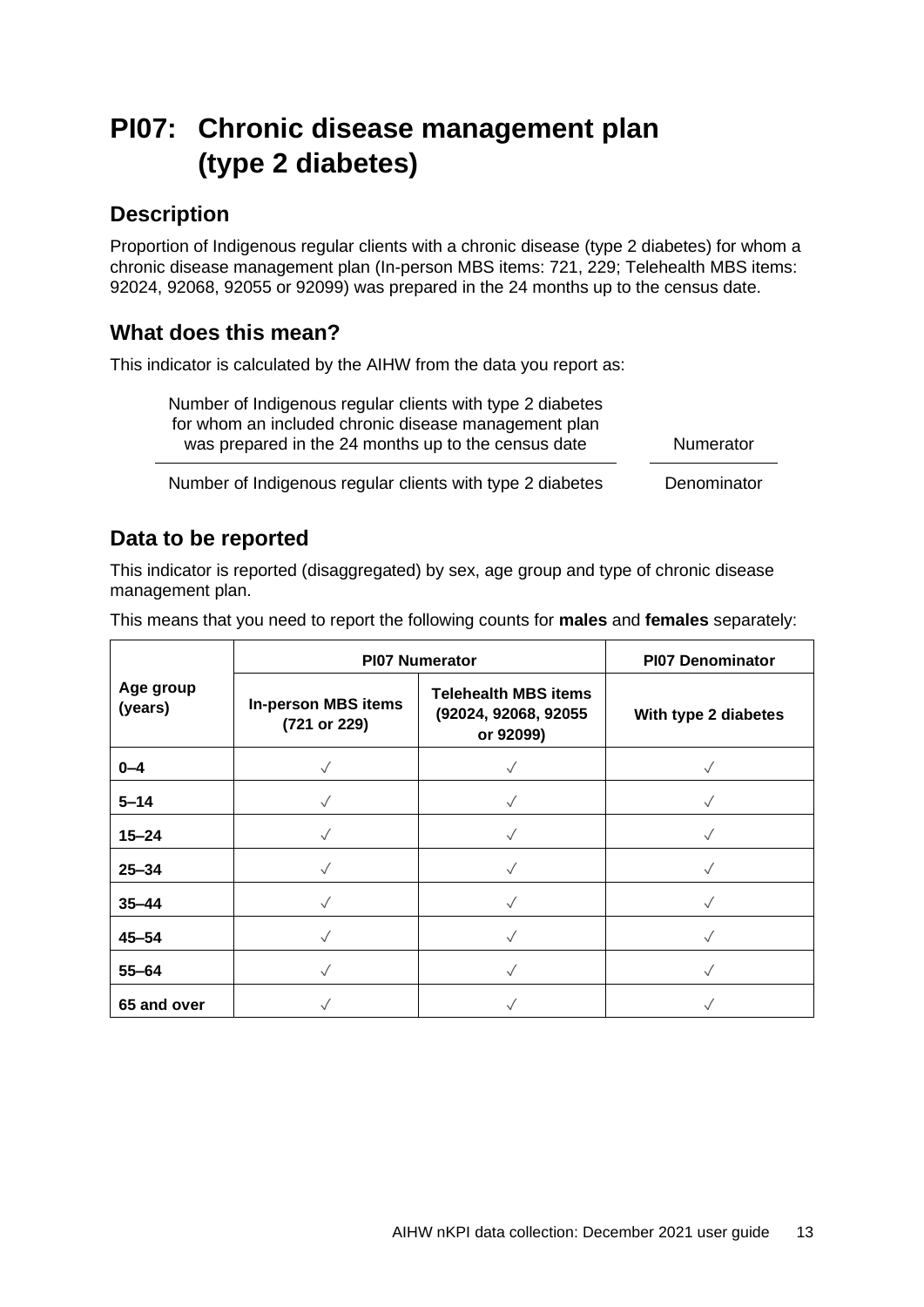### **Do include**

- A note in the submission comments if your organisation does not claim included MBS items but provides an equivalent level of care, such as a comprehensive management plan that cannot be claimed through the MBS.
- Organisations taking part in the Health Care Homes Trial: for the duration of the Health Care Homes trial (currently 1 October 2017 to 30 June 2021), include clients who are part of the trial if there is evidence of a Chronic Disease Management Plan recorded.

### **Do not include**

- Indigenous regular clients with type 1 diabetes, secondary diabetes, gestational diabetes mellitus (GDM), previous GDM, impaired fasting glucose or impaired glucose tolerance.
- Do not include patients who have only had a GP Management Plan review (MBS Item 732, 233, 92028, 92059, 92072 or 92103) in the recording period.

- Ensure that your data are from the correct time period, as specified in the indicator description.
- The number of Indigenous regular clients aged '0–4' is likely to be zero.
- The denominators by age group and sex for PI07 should be equal to the denominators by age group and sex for PI05 6 months and 12 months, PI15 (type 2 diabetes for ages 15– 24, 25–34, 35–44), PI18 (type 2 diabetes) and PI23 (for the corresponding age groups).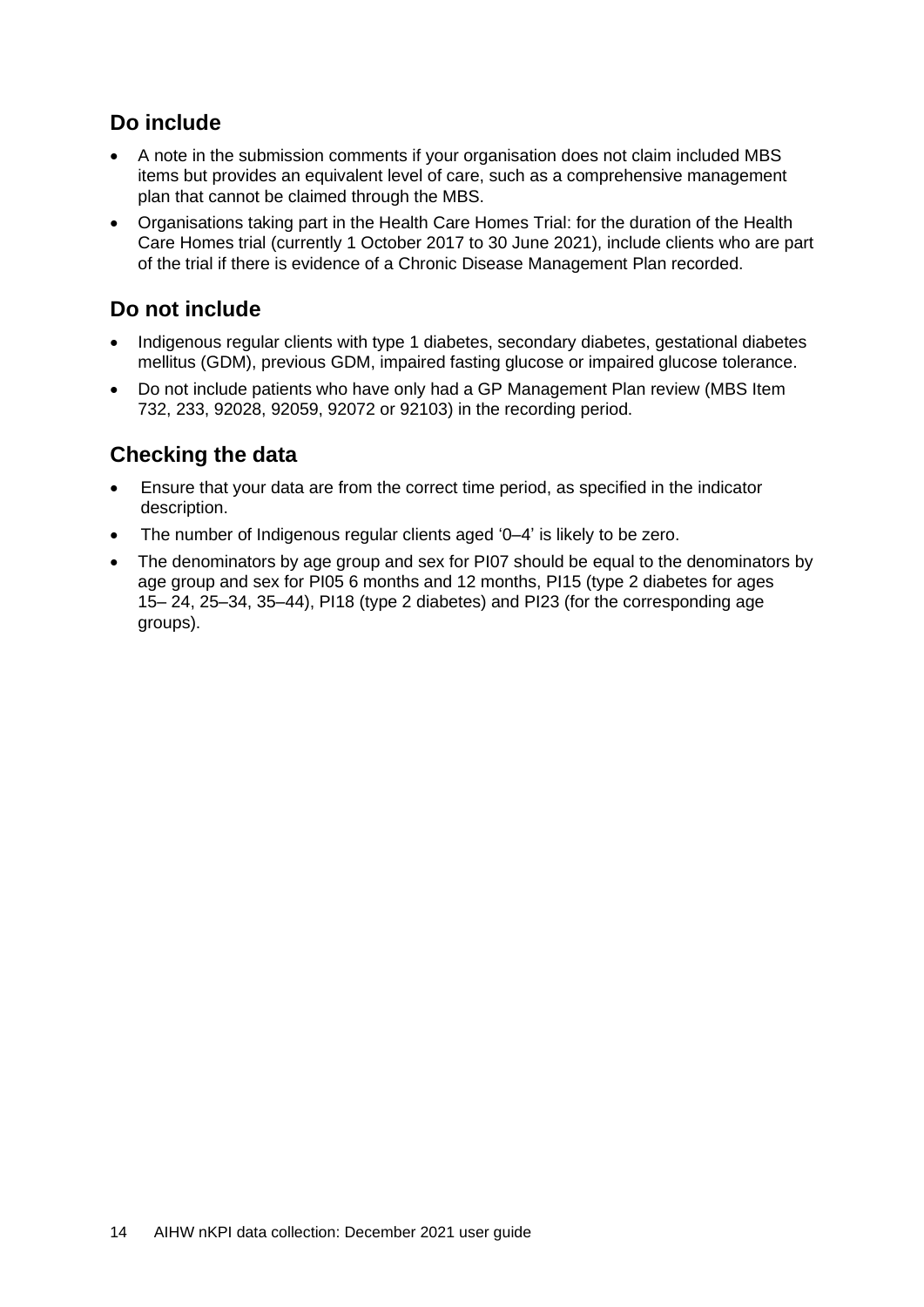## <span id="page-18-0"></span>**PI08: Team Care Arrangement (MBS Item 723) (type 2 diabetes)**

PI08 is not collected and will not be visible in the Health Data Portal.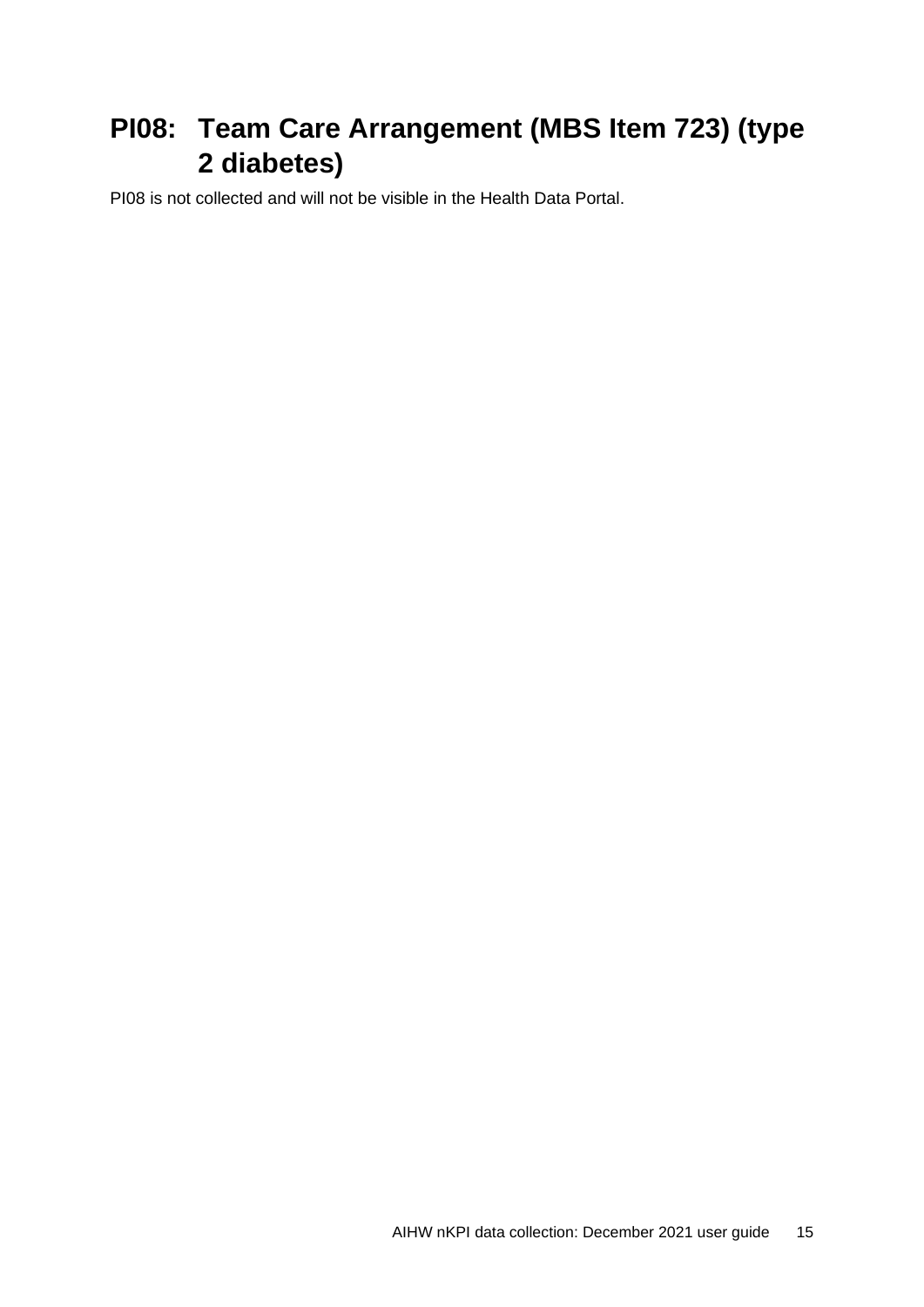## <span id="page-19-0"></span>**PI09: Smoking status recorded** and

### <span id="page-19-1"></span>**PI10: Smoking status result**

### **Description**

**PI09:** Proportion of Indigenous regular clients aged 11 and over whose smoking status was recorded in the 24 months up to the census date.

**PI10:** Proportion of Indigenous regular clients aged 11 and over whose smoking status recorded in the 24 months up to the census date was:

- current smoker
- ex-smoker
- never smoked.

### **What does this mean?**

These indicators are calculated by the AIHW from the data you report as:

| <b>PI09:</b> | Number of Indigenous regular clients aged 11 and over who<br>had their smoking status recorded in the 24 months up to the<br>census date     | <b>Numerator</b> |  |
|--------------|----------------------------------------------------------------------------------------------------------------------------------------------|------------------|--|
|              | Number of Indigenous regular clients aged 11 and over                                                                                        | Denominator      |  |
|              | Number of Indigenous regular clients aged 11 and over who<br>had a specified smoking status result in the 24 months up to<br>the census date | <b>Numerator</b> |  |
| <b>PI10:</b> | Number of Indigenous regular clients aged 11 and over who<br>had their smoking status recorded in the 24 months up to the<br>census date     | Denominator      |  |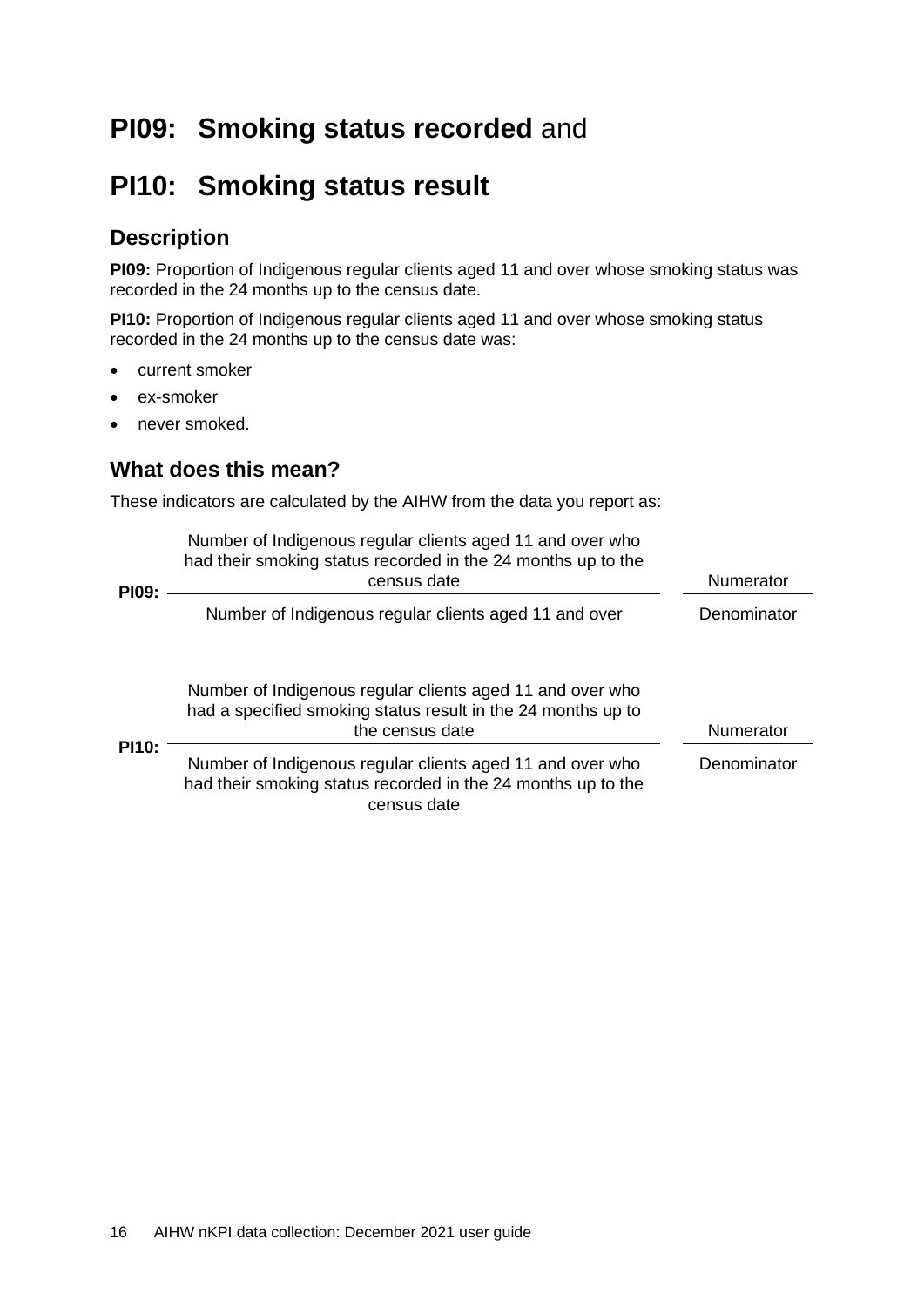### **Data to be reported**

PI09 is reported (disaggregated) by sex and age group; and PI10 is reported (disaggregated) by sex, age group and smoking status result.

| Age group   | <b>PI10 Numerator</b>    |               |                        | <b>PI09 Numerator and</b><br><b>PI10 Denominator</b> | <b>PI09</b><br><b>Denominator</b> |
|-------------|--------------------------|---------------|------------------------|------------------------------------------------------|-----------------------------------|
| (years)     | <b>Current</b><br>smoker | Ex-<br>smoker | <b>Never</b><br>smoked | With smoking status<br>recorded                      | Indigenous<br>regular clients     |
| $11 - 14$   |                          |               |                        |                                                      |                                   |
| $15 - 24$   |                          |               |                        |                                                      |                                   |
| $25 - 34$   |                          |               |                        |                                                      |                                   |
| $35 - 44$   |                          |               |                        |                                                      |                                   |
| $45 - 54$   |                          |               |                        |                                                      |                                   |
| $55 - 64$   |                          |               |                        |                                                      |                                   |
| 65 and over |                          |               |                        |                                                      |                                   |

This means that you need to report the following counts for **males** and **females** separately:

### **Do include**

PI09 and PI10

• Where an Indigenous regular client's tobacco smoking status does not have an assessment date assigned in the CIS, smoking status as recorded in the CIS should be treated as being up to date (that is, as having been updated in the 24 months up to the census date).

PI10

• For 'current smoker'—add together 'daily smoker', 'weekly smoker' and 'irregular smoker'.

### **Checking the data**

• Ensure that your data are from the correct time period, as specified in the indicator description.

PI09

The denominators for PI09 by age group and sex should be equal to the denominators for PI03, PI14 and PI16 by age group and sex (for the corresponding age groups).

PI10

- For each age group and sex:
	- $\circ$  the sum of the numerator components by age group and sex should be equal to the denominators by age group and sex
	- $\circ$  the number in the numerator for PI11 should be less than or equal to the number in the numerator for PI10.
- For female clients only, the sum of those aged 11 and over should be greater than or equal to the numerator components of PI11 by age group (sum of aged 'less than 20', '20–34' and '35 and over').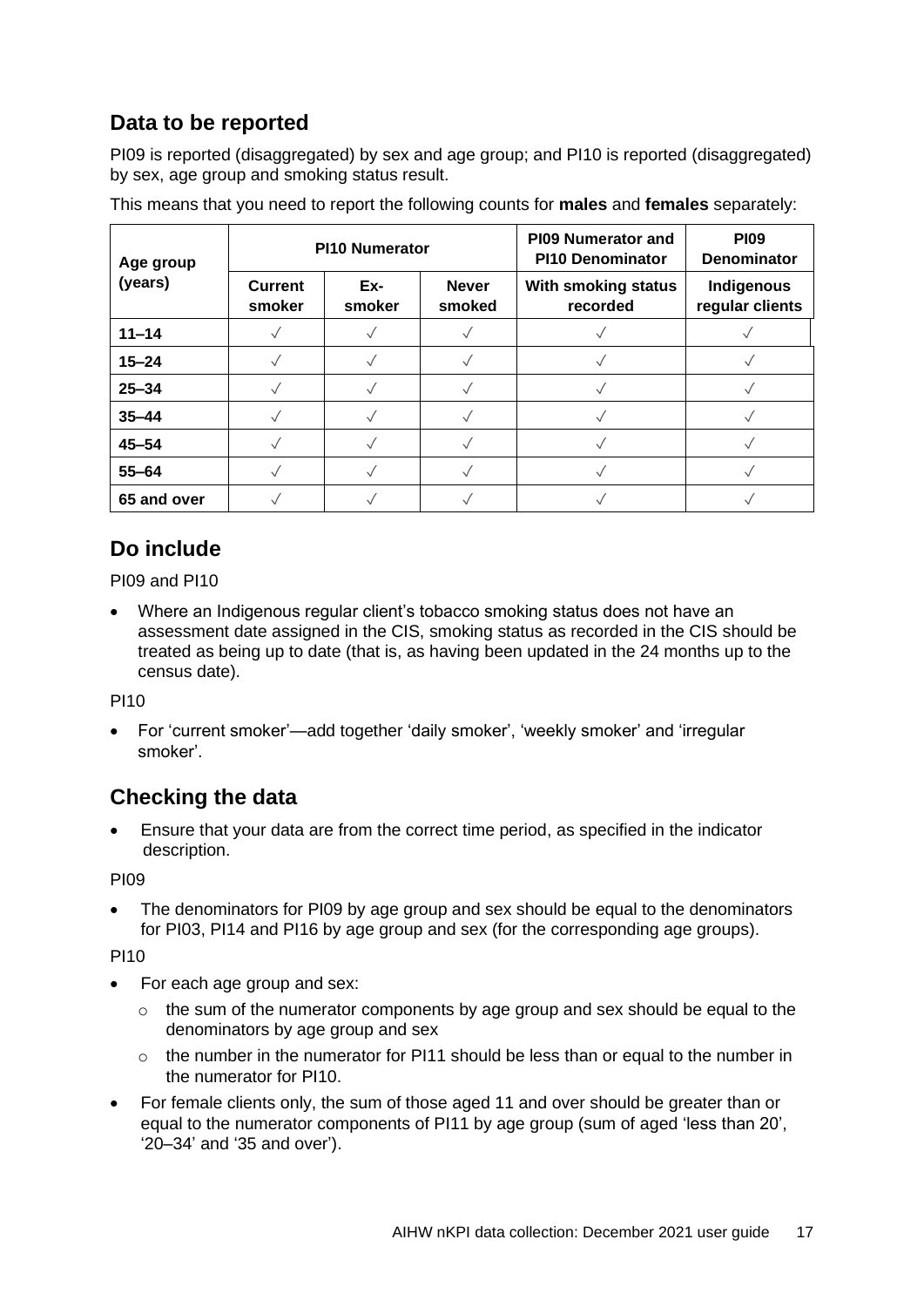## <span id="page-21-0"></span>**PI11: Smoking during pregnancy**

### **Description**

Proportion of female Indigenous regular clients who gave birth in the 12 months up to the census date whose smoking status result recorded during pregnancy was:

- current smoker
- ex-smoker
- never smoked.

### **What does this mean?**

This indicator is calculated by the AIHW from the data you report as:

| Number of female Indigenous regular clients who gave<br>birth in the 12 months up to the census date who had a<br>specified smoking status result recorded during pregnancy | Numerator   |
|-----------------------------------------------------------------------------------------------------------------------------------------------------------------------------|-------------|
| Number of female Indigenous regular clients who gave<br>birth in the 12 months up to the census date who had their<br>smoking status recorded during pregnancy              | Denominator |

### **Data to be reported**

This indicator is reported (disaggregated) by age group and smoking status result.

This means that you need to report the following counts for **females** only:

|                   | <b>PI11 Numerator</b>    |           |                        | <b>PI11 Denominator</b>                        |  |
|-------------------|--------------------------|-----------|------------------------|------------------------------------------------|--|
| Age group (years) | <b>Current</b><br>smoker | Ex-smoker | <b>Never</b><br>smoked | With smoking status<br>recorded who gave birth |  |
| Less than 20      |                          |           |                        |                                                |  |
| $20 - 34$         |                          |           |                        |                                                |  |
| 35 and over       |                          |           |                        |                                                |  |

### **Do include**

- Live births and stillbirths if the birthweight was at least 400 grams or the gestational age was 20 weeks or more.
- For 'current smoker'—add together 'daily smoker', 'weekly smoker' and 'irregular smoker'.
- Include only the most recent smoking status recorded prior to the completion of the latest pregnancy. Where an Indigenous regular client's tobacco smoking status does not have an assessment date assigned in the CIS, smoking status should not be counted.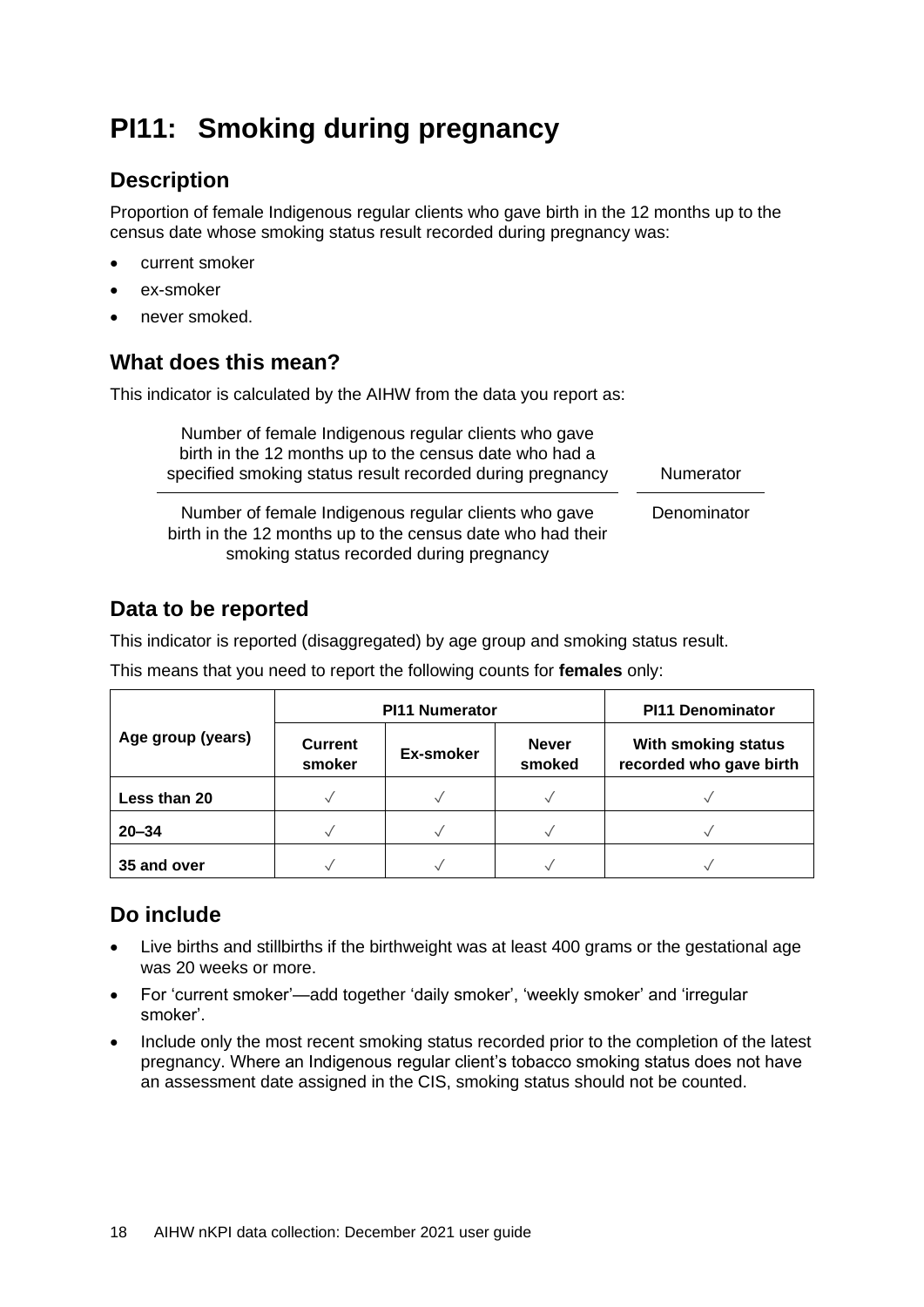- Ensure that your data are from the correct time period, as specified in the indicator description.
- The denominator components for PI11 by age group (aged 'less than 20', '20–34', and '35 and over') should be less than or equal to the denominators for PI13 for females aged 'less than 20', '20–34', and '35 and over'.
- The numerator components for PI11 by age group (aged 'less than 20', '20–34', and '35 and over') should be less than or equal to the sum of the numerator components of PI10 for age groups '15–24', '25–34', '35–44', '45–54', '55–64' and '65 and over'.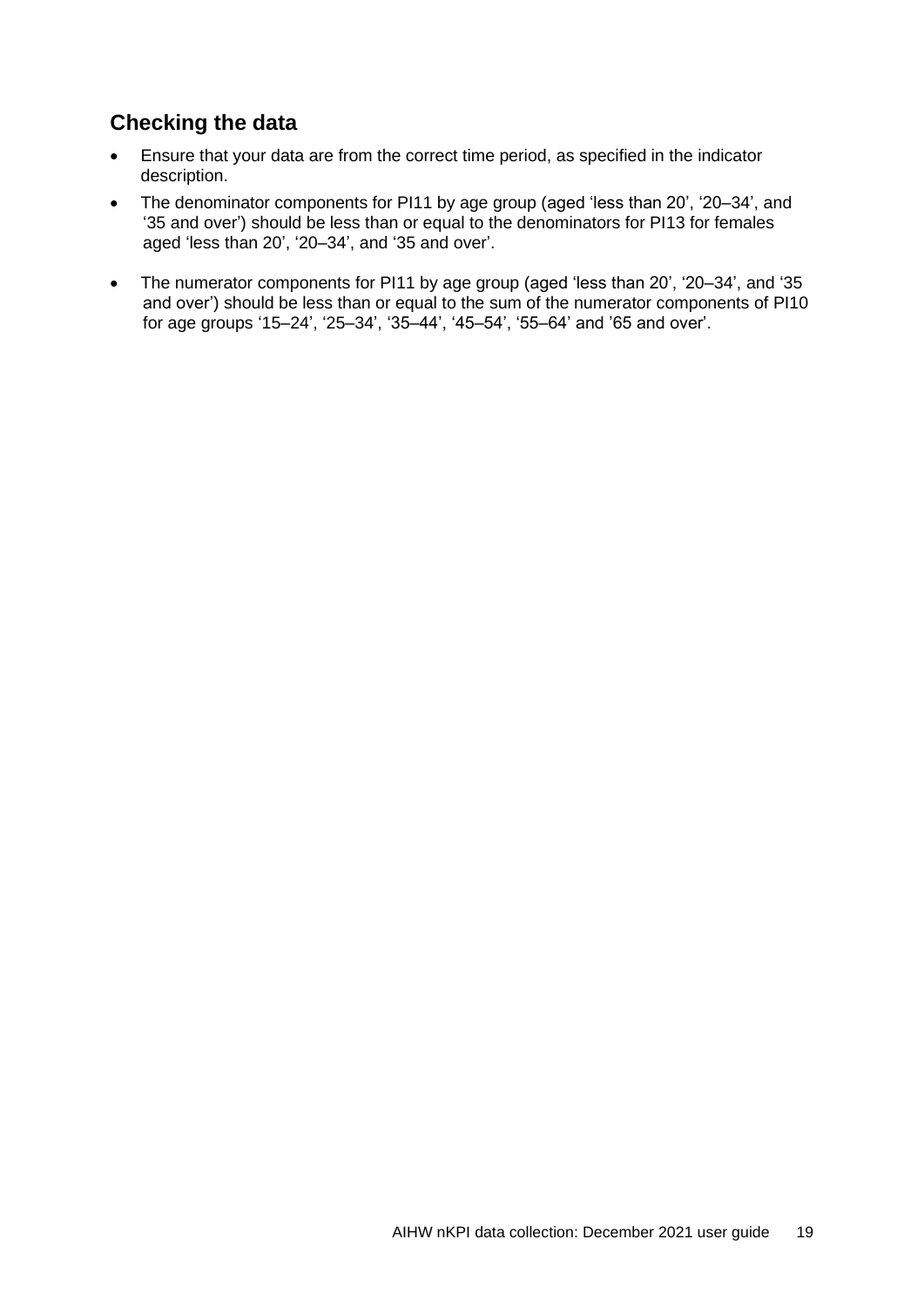## <span id="page-23-0"></span>**PI12: Body mass index (BMI)**

### **Description**

Proportion of Indigenous regular clients aged 18 and over who had their body mass index (BMI) classified as **underweight, normal weight, overweight, obese** and **not calculated** in the 24 months up to the census date.

#### **What is BMI?**

Body mass index (BMI) is a measure of an adult's weight (body mass) relative to height. It's calculated using the weight in kilograms divided by the square of the height in metres. It is used to assess whether someone is overweight or underweight, and by how much.

The BMI ranges used in this indicator are:

- underweight (BMI less than 18.50)
- normal weight (BMI greater than or equal to 18.50 but less than or equal to 24.99)
- overweight (BMI greater than or equal to 25.00 but less than or equal to 29.99)
- obese (BMI greater than or equal to 30)
- not calculated.

#### **What does this mean?**

This indicator is calculated by the AIHW from the data you report as:

Number of Indigenous regular clients aged 18 and over who had a specified BMI classification recorded in the 24 months up to the census date Numerator

Number of Indigenous regular clients aged 18 and over Denominator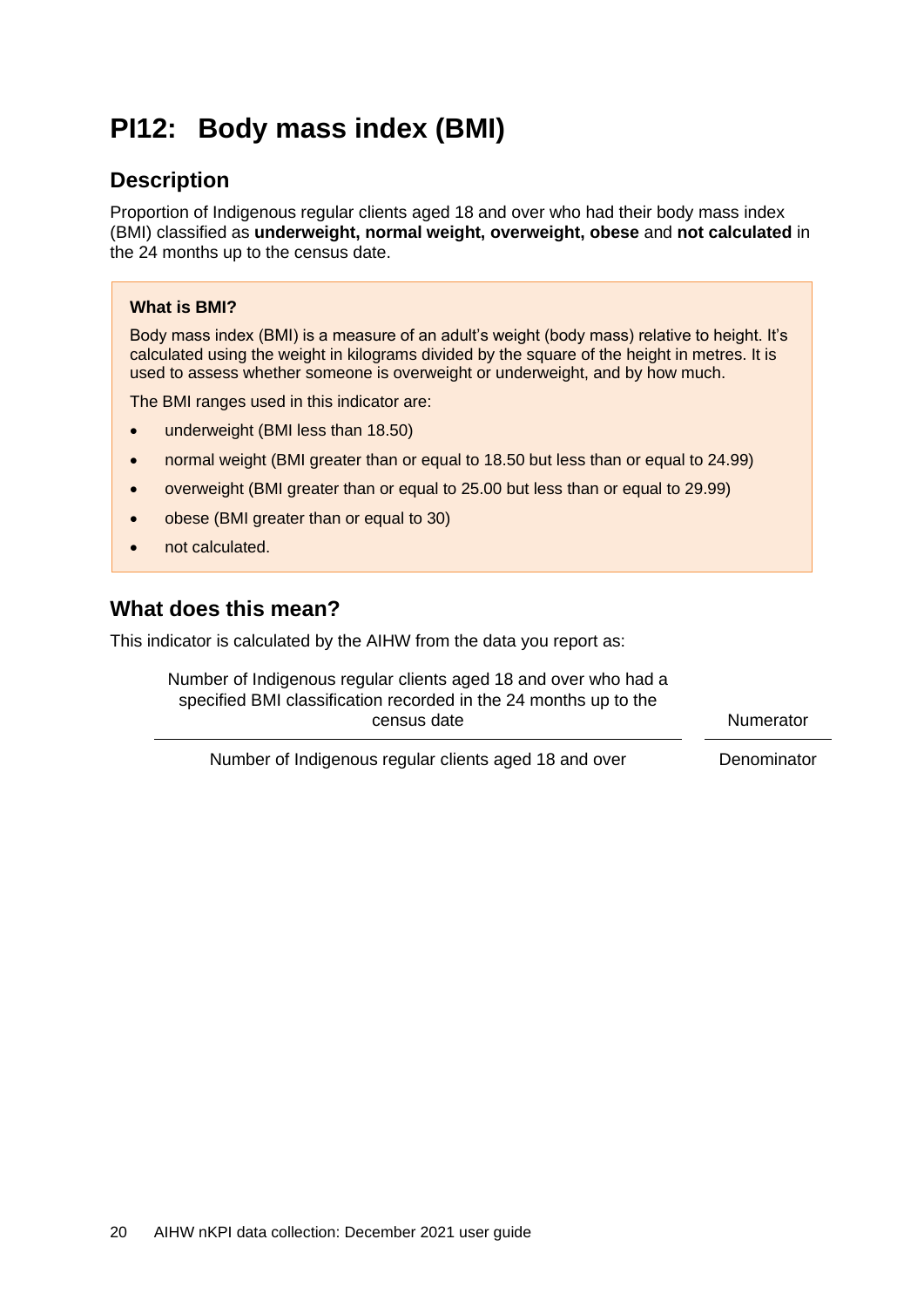### **Data to be reported**

This indicator is reported (disaggregated) by sex, age group and BMI result. This means that you need to report the following counts for **males** and **females** separately:

|                      | PI12 Numerator                   |                                                 |                                    |                       | <b>PI12</b><br><b>Denominator</b> |                               |
|----------------------|----------------------------------|-------------------------------------------------|------------------------------------|-----------------------|-----------------------------------|-------------------------------|
| Age group<br>(years) | <b>Underweight</b><br>( < 18.50) | <b>Normal</b><br>weight<br>$(18.50 -$<br>24.99) | Overweight<br>$(25.00 -$<br>29.99) | <b>Obese</b><br>(≥30) | <b>Not</b><br>calculated          | Indigenous<br>regular clients |
| $18 - 24$            | $\checkmark$                     | $\sqrt{}$                                       |                                    | $\sqrt{}$             |                                   |                               |
| $25 - 34$            | $\checkmark$                     |                                                 |                                    |                       |                                   |                               |
| $35 - 44$            | $\sqrt{}$                        | $\checkmark$                                    |                                    |                       |                                   |                               |
| $45 - 54$            | $\checkmark$                     |                                                 |                                    |                       |                                   |                               |
| $55 - 64$            | $\checkmark$                     |                                                 |                                    |                       |                                   |                               |
| 65 and<br>over       | $\checkmark$                     |                                                 |                                    |                       |                                   |                               |

### **Do include**

- Only the most recently recorded BMI measurement. This means that if the client had their BMI recorded more than once within the previous 24 months, include only the most recently recorded result.
- Only include clients with both height and weight recorded whose BMI was classified using a height measurement taken since the client turned 18 and a weight measurement taken within the previous 24 months. The 'not calculated' category includes clients with neither height nor weight recorded, as well as those with invalid height and/or weight recorded.
- A note in the submission comments if BMI is substantially more likely to be recorded for certain groups of clients than others, such as those with diabetes.
- A note in the submission comments if BMI is more likely to be recorded if a client looks underweight, overweight or obese (this could result in the apparent proportion of underweight, overweight or obese clients being higher than it actually is).

- Ensure that your data are from the correct time period, as specified in the indicator description.
- The denominators by age group and sex for PI12 should be equal to the corresponding denominators by age group and sex for PI03, PI14, PI09 and PI16. The PI12 denominator for those aged 18–24 should be less than or equal to the denominator for those aged 15–24 for PI03, PI09, PI14 or PI16.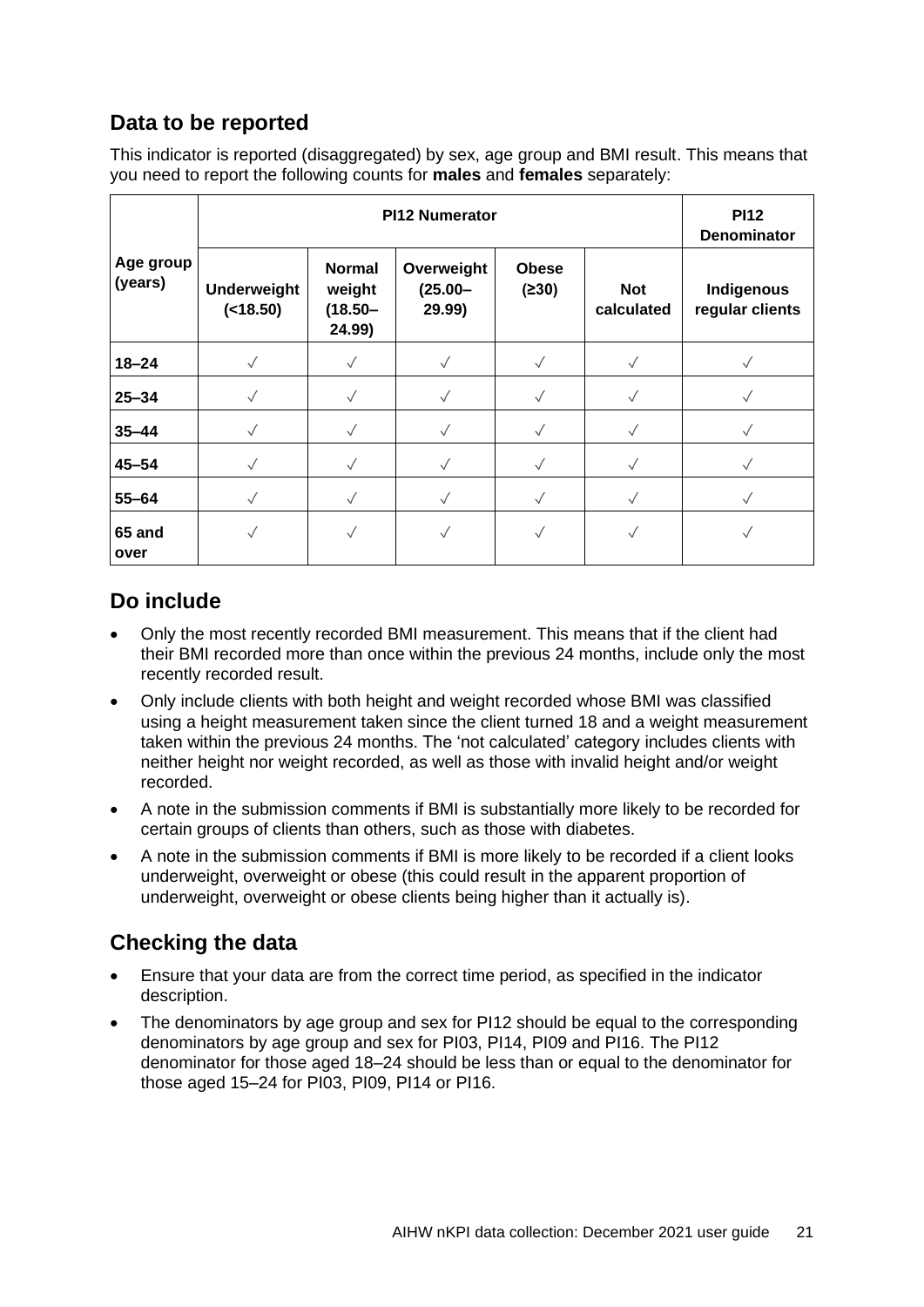## <span id="page-25-0"></span>**PI13: First antenatal care visit**

### **Description**

Proportion of female Indigenous regular clients who gave birth in the 12 months up to the census date who:

- had gestational age of less than 11 weeks recorded at their first antenatal care visit
- had gestational age of 11–13 weeks recorded at their first antenatal care visit
- had gestational age of 14–19 weeks recorded at their first antenatal care visit
- had gestational age of 20 weeks or later recorded at their first antenatal care visit
- did not have gestational age recorded at their first antenatal care visit
- did not attend an antenatal care visit.

#### **What is an antenatal care visit?**

An antenatal care visit is when a pregnant woman visits a midwife or doctor to look after their own health and wellbeing, and that of their baby, before the baby is born. They can just ask for advice or have a check-up or other tests related to their pregnancy. An antenatal visit can happen any time up to labour.

The first antenatal visit is when the initial antenatal check-ups are done; for example, to confirm pregnancy, establish history and conduct blood tests.

#### **What does this mean?**

This indicator is calculated by the AIHW from the data you report as:

| Number of female Indigenous regular clients who gave birth in<br>the 12 months up to the census date and who had a specified<br>gestational age recorded at their first antenatal care visit | Numerator   |
|----------------------------------------------------------------------------------------------------------------------------------------------------------------------------------------------|-------------|
| Number of female Indigenous regular clients<br>who gave birth in the 12 months up to the census date                                                                                         | Denominator |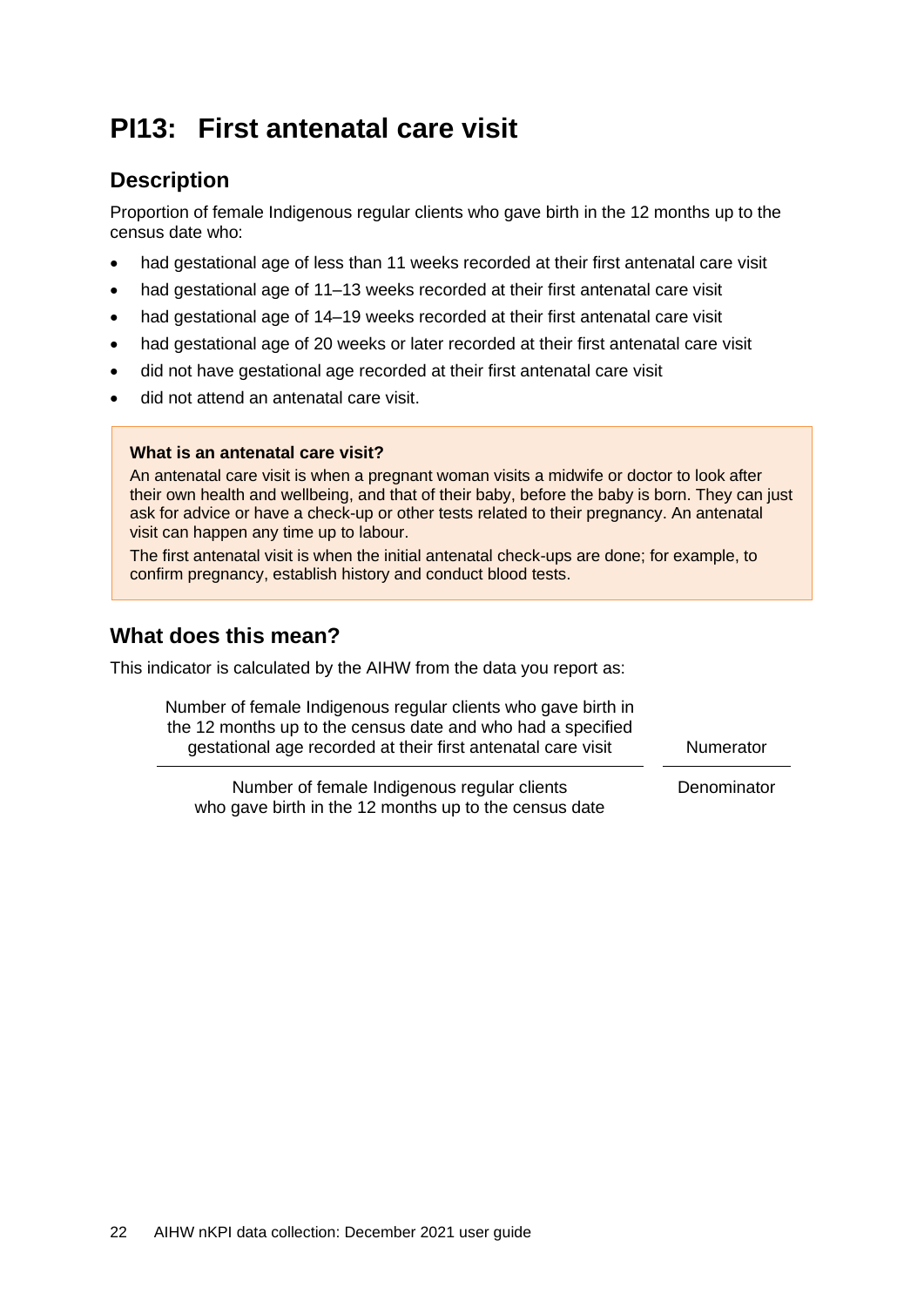### **Data to be reported**

This indicator is reported (disaggregated) by age group and gestational age group.

|                         | <b>PI13 Numerator</b>           |                    |                    |                      |                                 | <b>PI13</b><br><b>Denominator</b>               |                                                                  |
|-------------------------|---------------------------------|--------------------|--------------------|----------------------|---------------------------------|-------------------------------------------------|------------------------------------------------------------------|
| Age<br>group<br>(years) | <b>Less</b><br>than 11<br>weeks | $11 - 13$<br>weeks | $14 - 19$<br>weeks | 20 weeks<br>or later | <b>No</b><br>result<br>recorded | Did not<br>attend an<br>antenatal<br>care visit | <b>Female</b><br>Indigenous<br>regular clients<br>who gave birth |
| <b>Less</b><br>than 20  |                                 |                    |                    | √                    |                                 |                                                 |                                                                  |
| $20 - 34$               |                                 |                    |                    | ✓                    |                                 |                                                 |                                                                  |
| 35 and<br>over          |                                 |                    |                    |                      |                                 |                                                 |                                                                  |

This means that you need to report the following counts for **females** only:

### **Do include**

• Live births and stillbirths if the birthweight was at least 400 grams or the gestational age was 20 weeks or more.

- Ensure that your data are from the correct time period, as specified in the indicator description.
- The sum of the numerator components by age group should be equal to the denominator by age group.
- The denominators for PI13 for age groups 'less than 20', '20–34', and '35 and over' should be greater than or equal to the denominators for PI11 by age group.
- The sum of the denominators for those aged 'less than 20' and '20–34' for PI13 should be less than the sum of the denominators for females aged '15–24' and '25–34', for PI03, PI09, PI14 and PI16.
- The denominator for those aged '35 and over' for PI13 should be less than the sum of the denominators for females aged '35–44' and '45–54' for PI03, PI09, PI14 and PI16.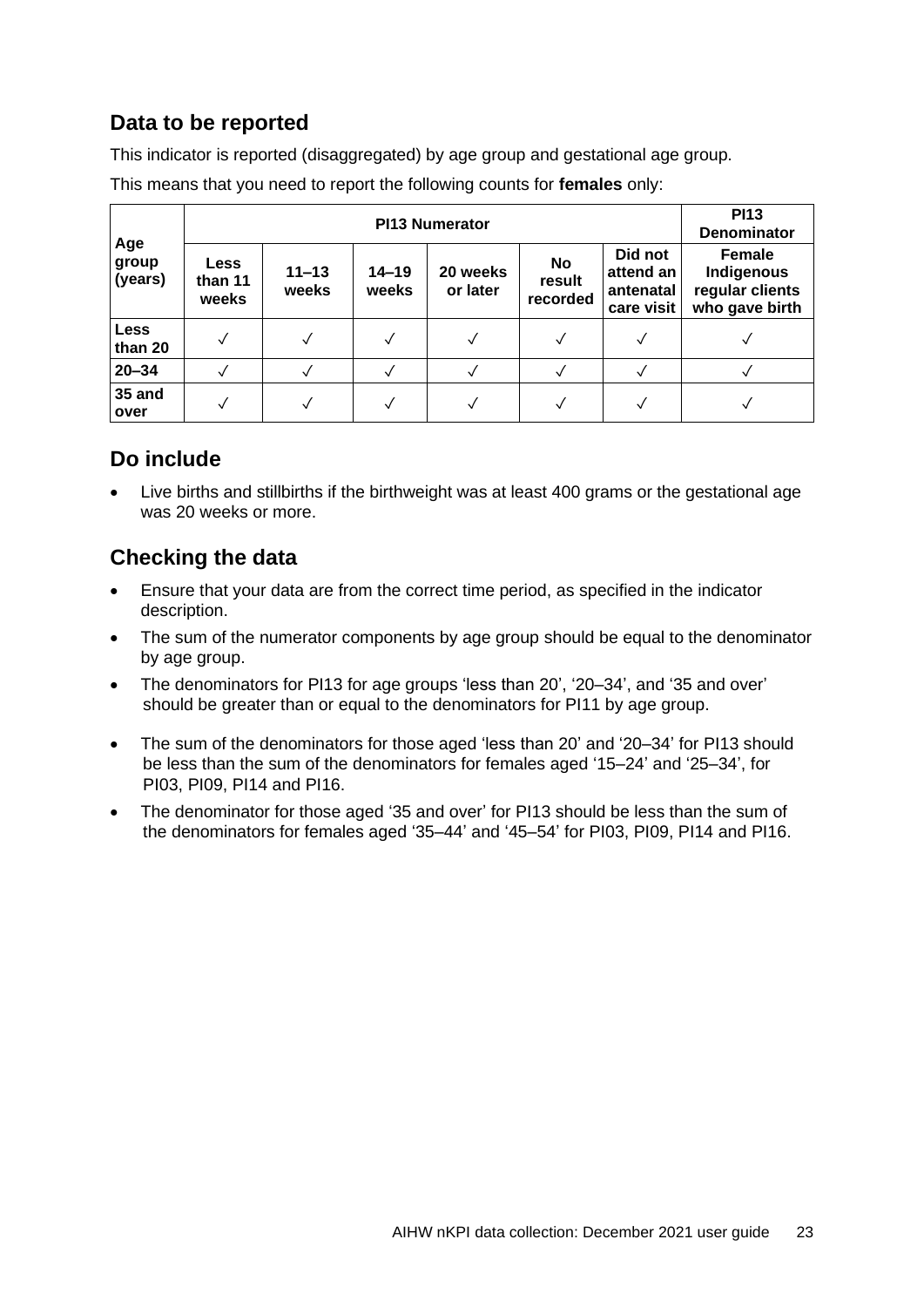## <span id="page-27-0"></span>**PI14: Influenza immunisation (aged 6 months and over)**

### **Description**

Proportion of Indigenous regular clients aged 6 months and over who were immunised against influenza in the 12 months up to the census date.

### **What does this mean?**

This indicator is calculated by the AIHW from the data you report as:

| Number of Indigenous regular clients aged 6 months and<br>over who were immunised against influenza in the<br>12 months up to the census date | Numerator   |
|-----------------------------------------------------------------------------------------------------------------------------------------------|-------------|
| Number of Indigenous regular clients aged<br>6 months and over                                                                                | Denominator |

### **Data to be reported**

This indicator is reported (disaggregated) by sex and age group.

This means that you need to report the following counts for **males** and **females** separately:

|                   | <b>PI14 Numerator</b>            | <b>PI14 Denominator</b>    |  |
|-------------------|----------------------------------|----------------------------|--|
| Age group         | Who had an influenza vaccination | Indigenous regular clients |  |
| 6 months-4 years  |                                  |                            |  |
| 5-14 years        |                                  |                            |  |
| $15 - 24$ years   |                                  |                            |  |
| 25-34 years       |                                  |                            |  |
| 35-44 years       |                                  |                            |  |
| 45-54 years       |                                  |                            |  |
| 55-64 years       |                                  |                            |  |
| 65 years and over |                                  |                            |  |

### **Do not include**

• Indigenous regular clients in the numerator if they have not been vaccinated, regardless of the reason.

- Ensure that your data are from the correct time period, as specified in the indicator description.
- The denominator for PI14 should be equal to the denominator in PI03, PI09 and PI16 (for the corresponding age groups). The denominator for PI14 aged '6 months to 4 years' should be less than or equal to the denominator in PI03 aged '0–4 years'.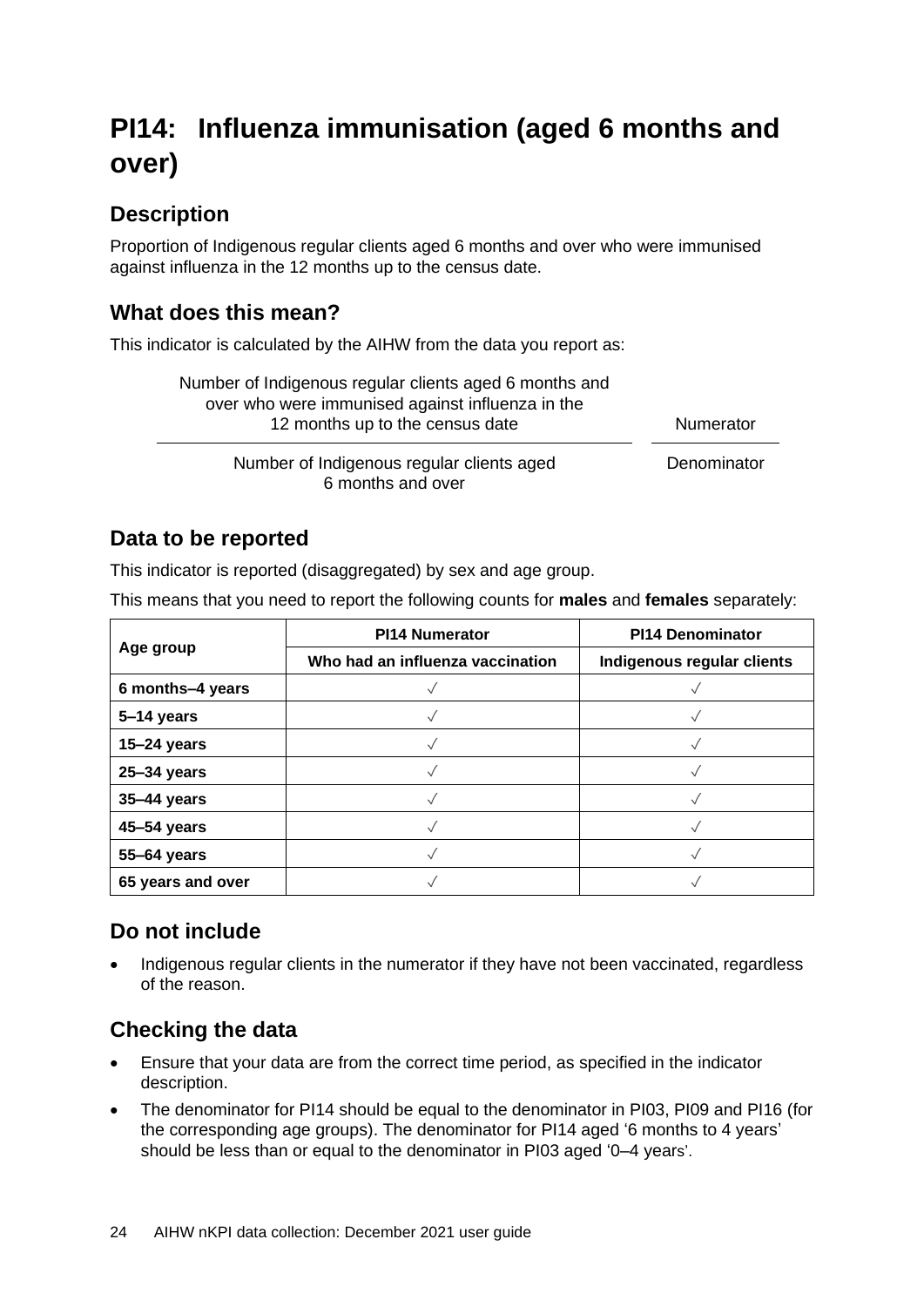## <span id="page-28-0"></span>**PI15: Influenza immunisation (type 2 diabetes or COPD)**

PI15 is not collected and will not be visible in the Health Data Portal.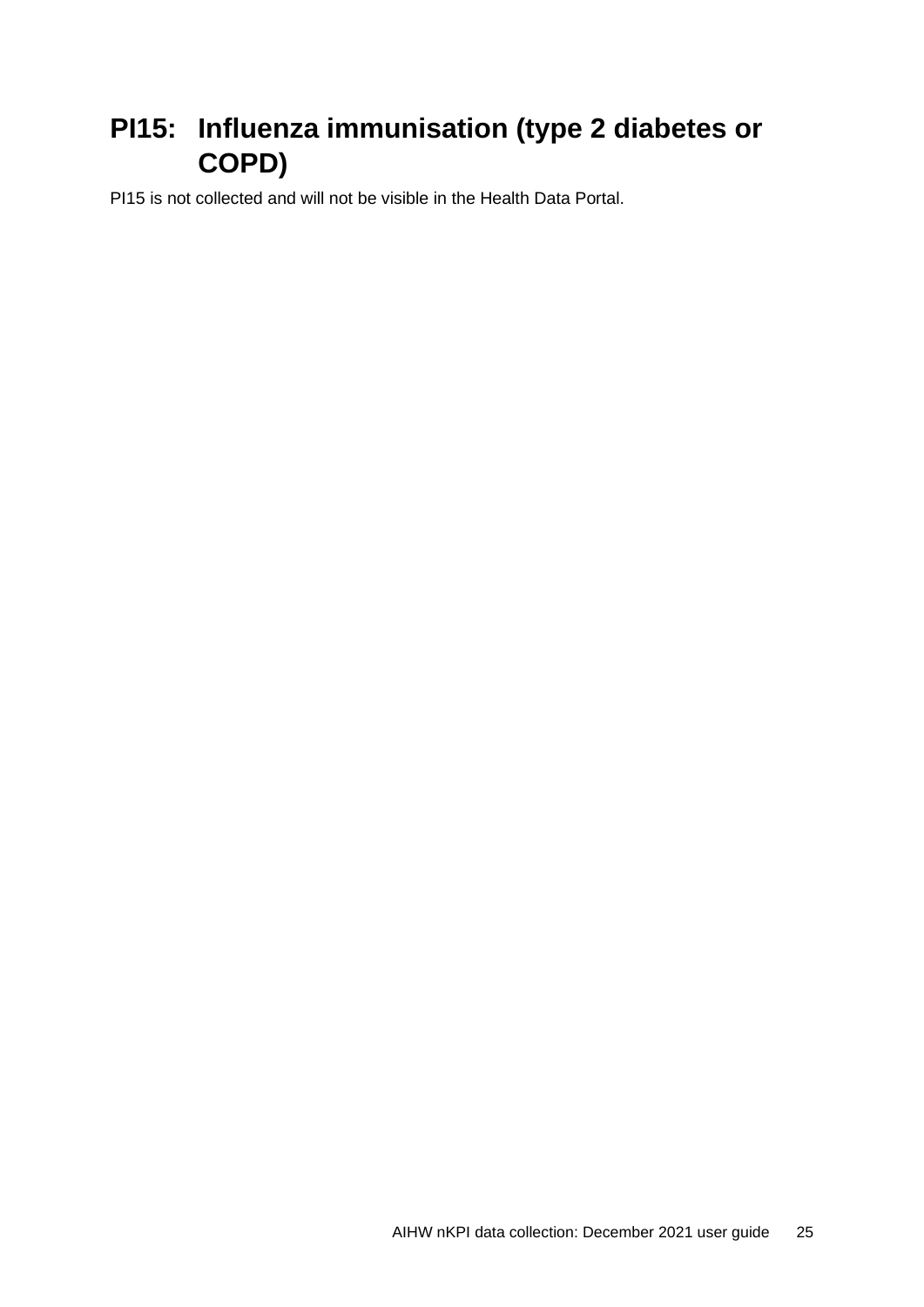## <span id="page-29-0"></span>**PI16: Alcohol consumption recorded**

### **Description**

Proportion of Indigenous regular clients aged 15 and over whose alcohol consumption status was recorded in the 24 months up to the census date.

### **What does this mean?**

This indicator is calculated by the AIHW from the data you report as:

| Number of Indigenous regular clients aged 15 and   |                  |
|----------------------------------------------------|------------------|
| over whose alcohol consumption status was recorded |                  |
| in the 24 months up to the census date             | <b>Numerator</b> |
| Number of Indigenous regular clients               | Denominator      |

Number of Indigenous regular clients aged 15 and over

### **Data to be reported**

This indicator is reported (disaggregated) by sex and age group.

This means that you need to report the following counts for **males** and **females** separately:

|                   | <b>PI16 Numerator</b>             | <b>PI16 Denominator</b>    |  |
|-------------------|-----------------------------------|----------------------------|--|
| Age group (years) | With alcohol consumption recorded | Indigenous regular clients |  |
| $15 - 24$         |                                   |                            |  |
| $25 - 34$         |                                   |                            |  |
| $35 - 44$         |                                   |                            |  |
| $45 - 54$         |                                   |                            |  |
| $55 - 64$         |                                   |                            |  |
| 65 and over       |                                   |                            |  |

### **Do include**

- Any record of alcohol consumption. This could include a record of:
	- o whether the Indigenous regular client consumes alcohol
	- o the amount and frequency of the Indigenous regular client's alcohol consumption
	- o the results of tests such as the AUDIT or AUDIT-C.
- Where an Indigenous regular client's alcohol consumption status does not have an assessment date assigned in the CIS, alcohol consumption status as recorded in the CIS should be treated as being up to date (that is, as having been updated in the 24 months up to the census date).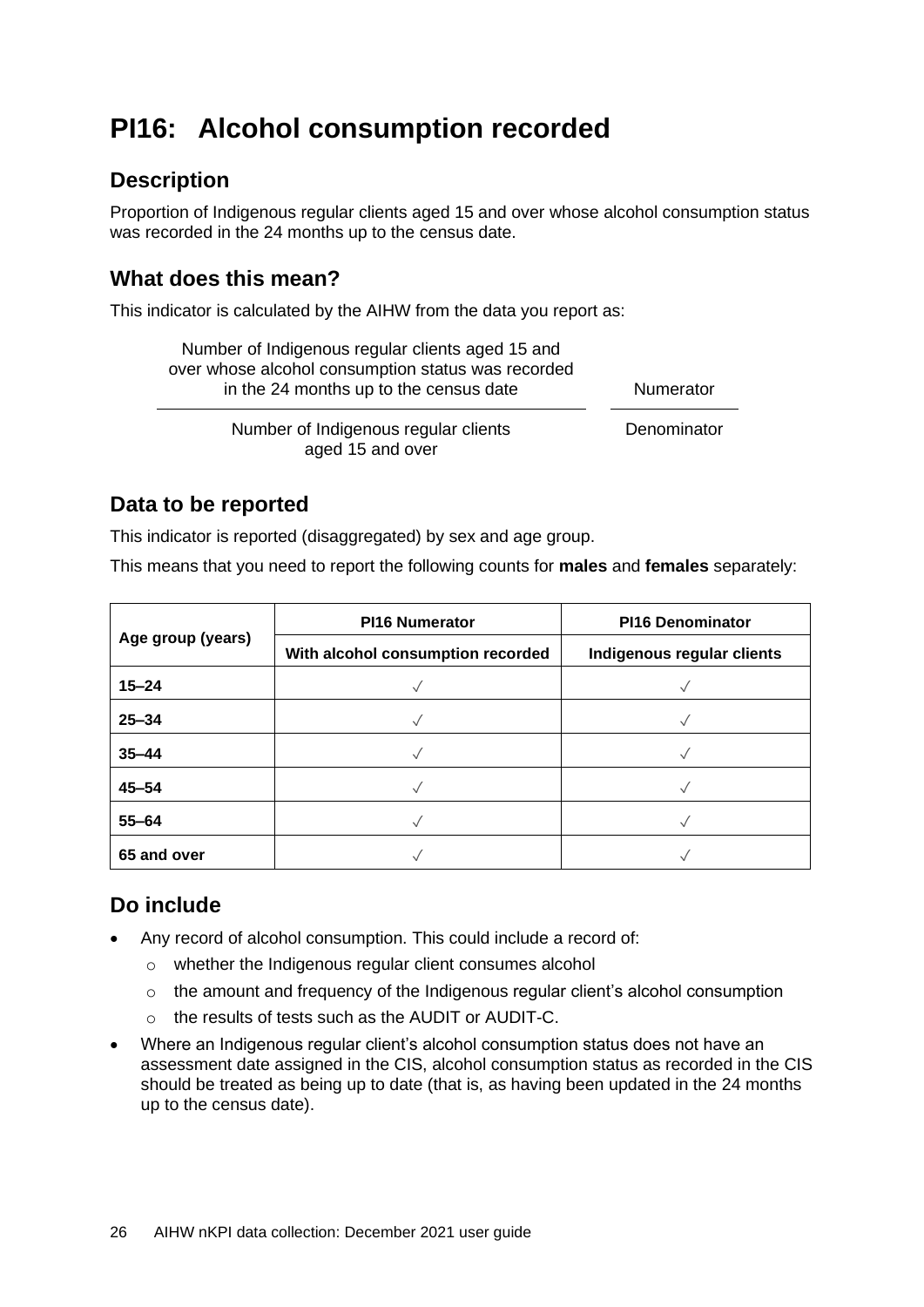### **Checking the data**

• Ensure that your data are from the correct time period, as specified in the indicator description.

For each age group and sex:

- the numerators for PI16 by age group and sex should be greater than or equal to the denominators for PI17 by age group and sex.
- the denominators for PI16 by age group and sex should be equal to the denominators for PI03, PI09 and PI14 by age group and sex (for the corresponding age groups).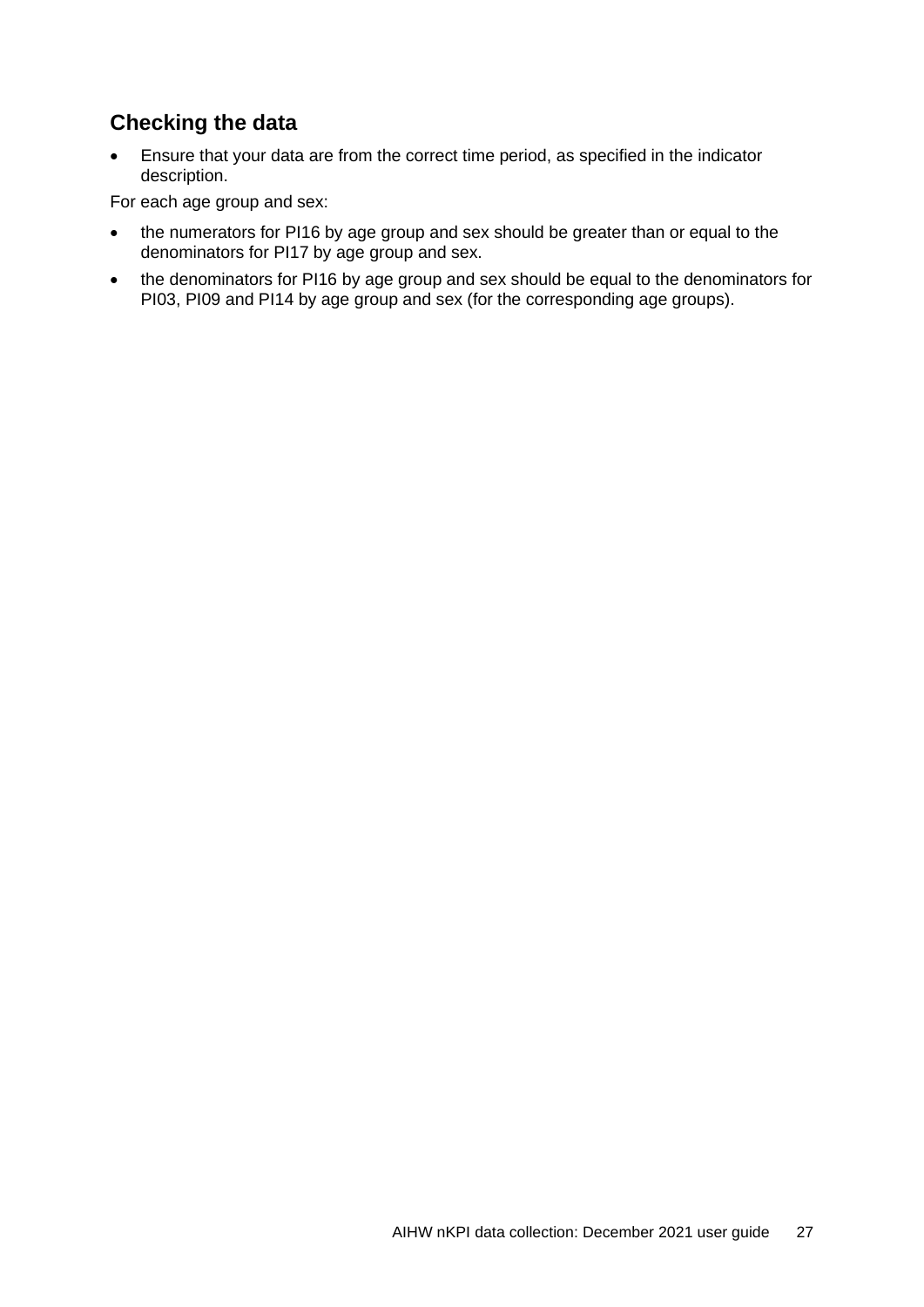## <span id="page-31-0"></span>**PI17: AUDIT-C result recorded**

### **Description**

Proportion of Indigenous regular clients aged 15 and over who had an AUDIT-C result recorded in the 24 months up to the census date of:

- greater than or equal to 4 in males and 3 in females; or
- less than 4 in males and 3 in females.

#### **What is an AUDIT-C?**

AUDIT-C is an Alcohol Use Disorders Identification Test screening tool which is sensitive to the early detection of risky and high-risk (or hazardous and harmful) drinking.

### **What does this mean?**

This indicator is calculated by the AIHW from the data you report as:

| Number of Indigenous regular clients aged 15 and over<br>who had a specified AUDIT-C score in the 24 months up to<br>the census date | Numerator   |
|--------------------------------------------------------------------------------------------------------------------------------------|-------------|
| Number of Indigenous regular clients aged 15 and over<br>who had an AUDIT-C result recorded                                          | Denominator |

### **Data to be reported**

This indicator is reported (disaggregated) by sex, age group and AUDIT-C result.

This means that you need to report the following counts for **males**:

|                   | <b>PI17 Numerator</b>                              | <b>PI17 Denominator</b>             |                                  |
|-------------------|----------------------------------------------------|-------------------------------------|----------------------------------|
| Age group (years) | <b>AUDIT-C score greater</b><br>than or equal to 4 | <b>AUDIT-C score less</b><br>than 4 | <b>With an AUDIT-C</b><br>result |
| $15 - 24$         |                                                    |                                     |                                  |
| $25 - 34$         |                                                    |                                     |                                  |
| $35 - 44$         |                                                    |                                     |                                  |
| $45 - 54$         |                                                    |                                     |                                  |
| $55 - 64$         |                                                    |                                     |                                  |
| 65 and over       |                                                    |                                     |                                  |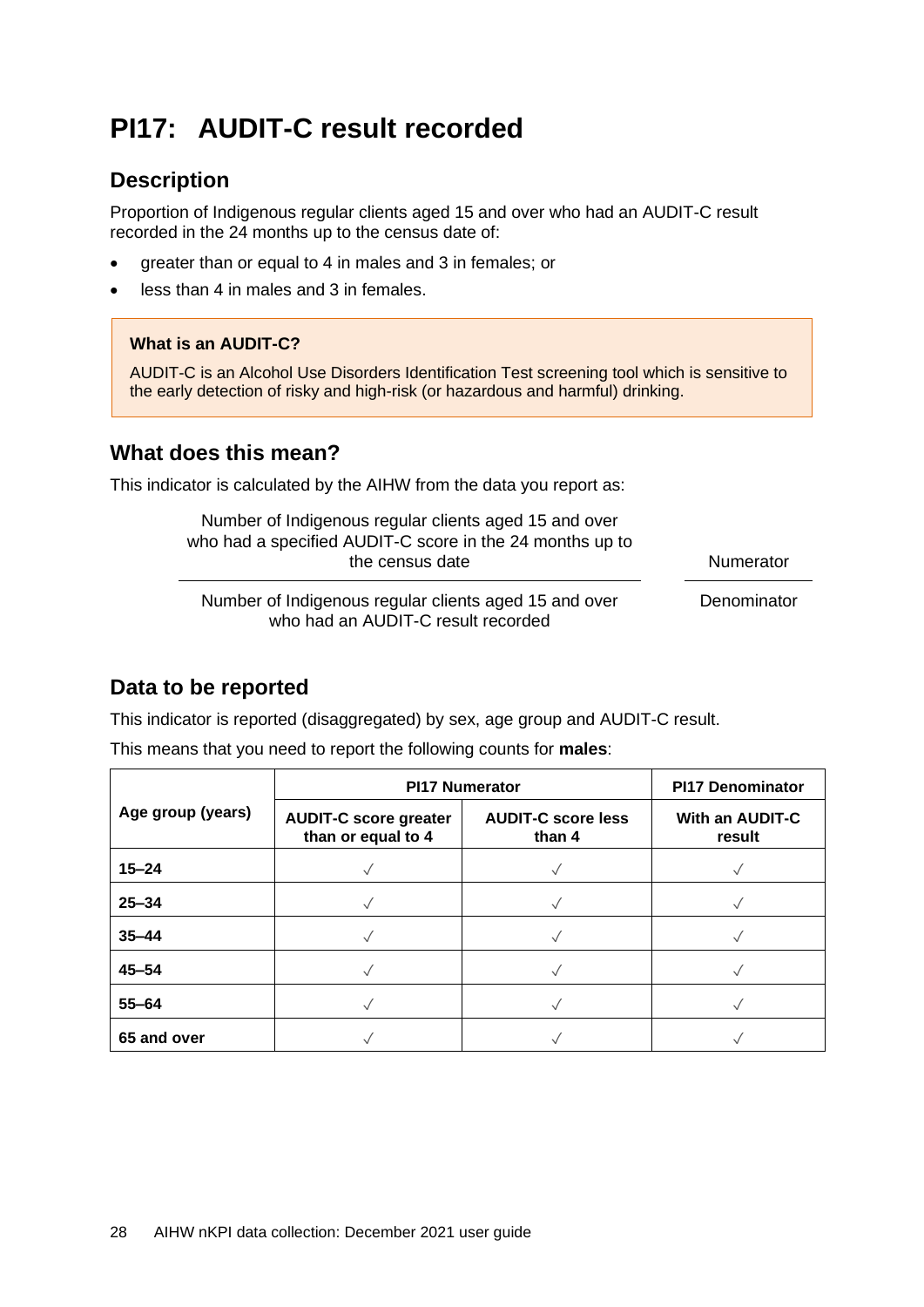And report the following counts for **females**:

|                   | <b>PI17 Numerator</b>                              | <b>PI17 Denominator</b>             |                           |
|-------------------|----------------------------------------------------|-------------------------------------|---------------------------|
| Age group (years) | <b>AUDIT-C score greater</b><br>than or equal to 3 | <b>AUDIT-C score less</b><br>than 3 | With an AUDIT-C<br>result |
| $15 - 24$         |                                                    |                                     |                           |
| $25 - 34$         |                                                    |                                     |                           |
| $35 - 44$         |                                                    |                                     |                           |
| $45 - 54$         |                                                    |                                     |                           |
| $55 - 64$         |                                                    |                                     |                           |
| 65 and over       |                                                    |                                     |                           |

### **Do include**

• Where an Indigenous regular client's AUDIT-C score does not have an assessment date assigned in the CIS, the AUDIT-C score as recorded in the CIS should be treated as being up to date (that is, as having been updated in the 24 months up to the census date).

### **Do not include**

Results from any other alcohol use screening tool.

- Ensure that your data are from the correct time period, as specified in the indicator description.
- The denominators for PI17 by age group and sex should be less than or equal to the numerators for PI16 by age group and sex.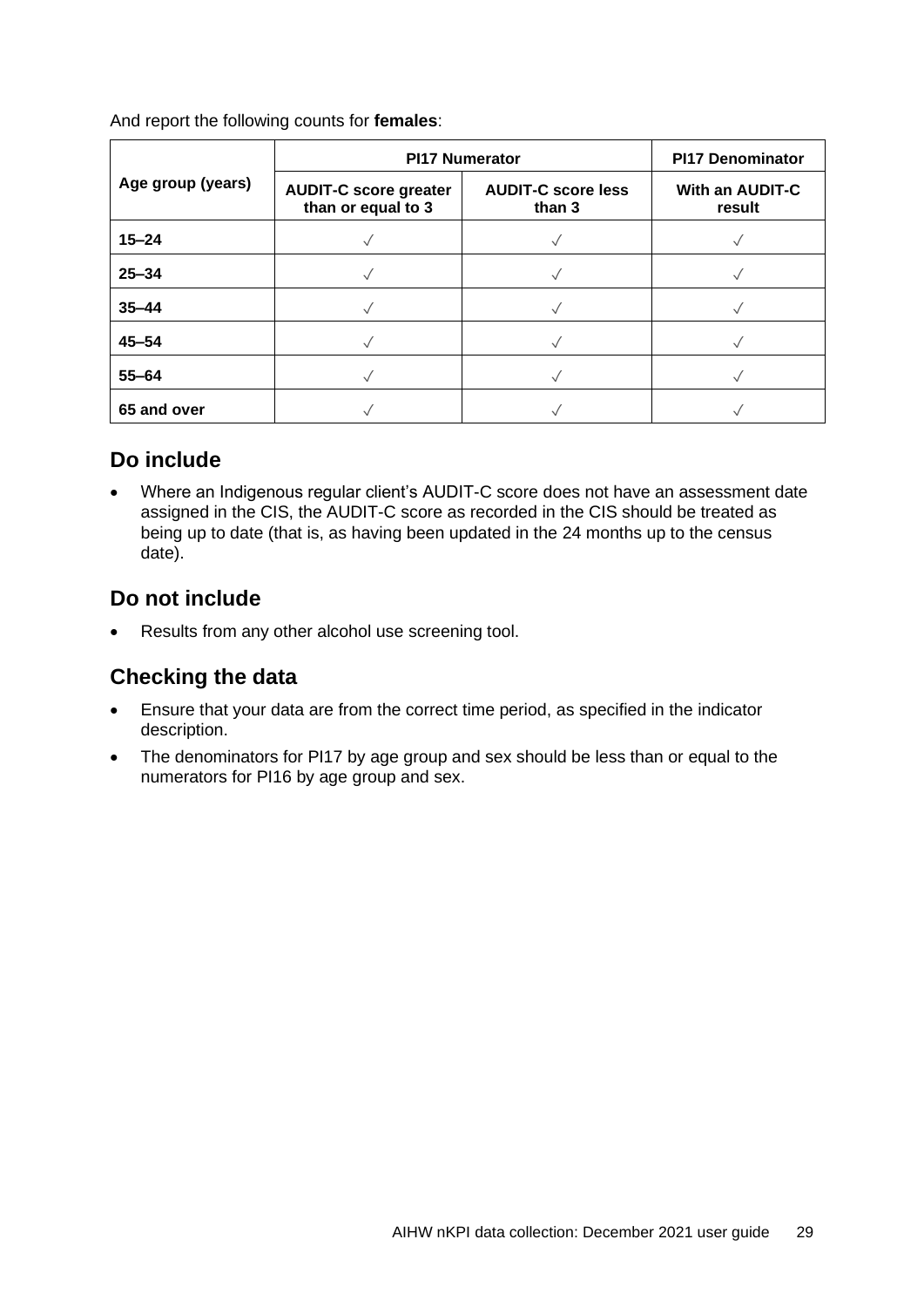## <span id="page-33-0"></span>**PI18: Kidney function test recorded (type 2 diabetes or CVD)**

### **Description**

Proportion of Indigenous regular clients with **type 2 diabetes** and/or **cardiovascular disease (CVD)** who had a kidney function test recorded in the 12 months up to the census date, consisting of:

- only an estimated glomerular filtration rate (eGFR); or
- only an albumin/creatinine ratio (ACR); or
- both an eGFR and an ACR; or
- neither an eGFR nor an ACR test result recorded.

#### **What are ACR and eGFR?**

Albumin/creatinine ratio (ACR) is a measure of kidney (renal) function. It measures the level of albumin in the urine.

Estimated glomerular filtration rate (eGFR) is a measure of how well the kidneys filter wastes from the blood. The eGFR is the best measure of kidney function.

### **What does this mean?**

This indicator is calculated by the AIHW from the data you report as:

| Number of Indigenous regular clients with type 2 diabetes<br>who had a specified kidney function test result recorded in |                  |
|--------------------------------------------------------------------------------------------------------------------------|------------------|
| the 12 months up to the census date                                                                                      | Numerator        |
| Number of Indigenous regular clients with type 2 diabetes                                                                | Denominator      |
|                                                                                                                          |                  |
| Number of Indigenous regular clients with CVD who had a<br>specified kidney function test result recorded in the 12      |                  |
| months up to the census date                                                                                             | Numerator        |
| Number of Indigenous regular clients with CVD                                                                            | Denominator      |
|                                                                                                                          |                  |
| Number of Indigenous regular clients with type 2 diabetes                                                                |                  |
| and/or CVD who had a specified kidney function test result<br>recorded in the 12 months up to the census date            | <b>Numerator</b> |
| Number of Indigenous regular clients with type 2 diabetes<br>and/or CVD                                                  | Denominator      |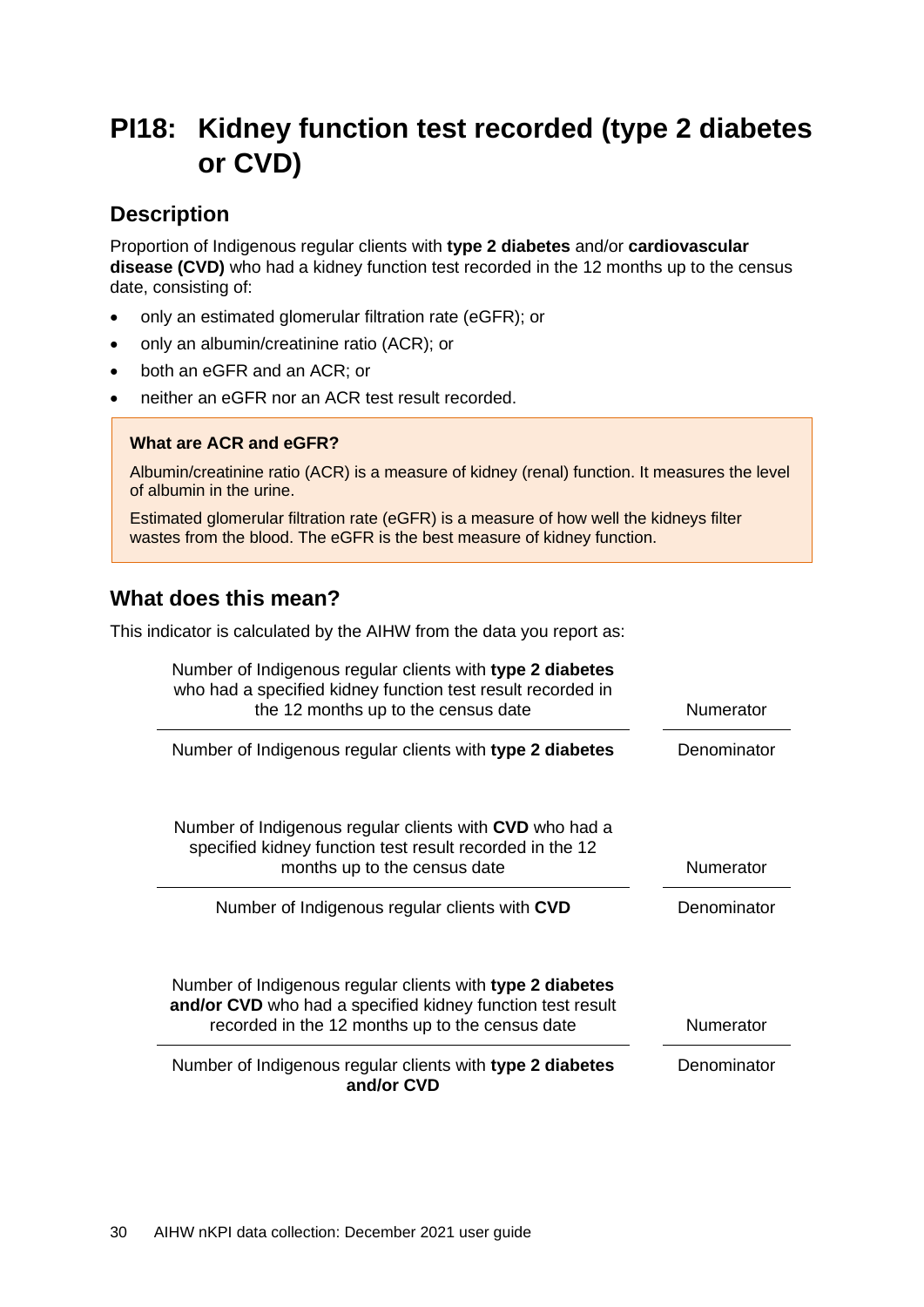### **Data to be reported**

This indicator is reported for those with **type 2 diabetes**, **CVD** and **type 2 diabetes and/or CVD**. It is also reported (disaggregated) by sex, age group and kidney function test type.

This means that for those with **type 2 diabetes**, you need to report the following counts for **males** and **females** separately:

|                      |              |                 | <b>PI18 Numerator</b>                |                                         | <b>PI18 Denominator</b> |
|----------------------|--------------|-----------------|--------------------------------------|-----------------------------------------|-------------------------|
| Age group<br>(years) | eGFR only    | <b>ACR only</b> | <b>Both an</b><br>eGFR and<br>an ACR | Neither an<br>eGFR nor an<br><b>ACR</b> | With type 2<br>diabetes |
| $0 - 14$             | $\checkmark$ | $\sqrt{}$       |                                      |                                         | $\sqrt{}$               |
| $15 - 24$            |              |                 |                                      |                                         |                         |
| $25 - 34$            |              |                 |                                      |                                         |                         |
| $35 - 44$            |              |                 |                                      |                                         |                         |
| $45 - 54$            | $\checkmark$ |                 |                                      |                                         |                         |
| $55 - 64$            |              |                 |                                      |                                         |                         |
| 65 and over          |              |                 |                                      |                                         |                         |

For those with **CVD**, you need to report the following counts for **males** and **females** separately:

|                      |              |                 | <b>PI18 Numerator</b>                |                                         | <b>PI18 Denominator</b> |
|----------------------|--------------|-----------------|--------------------------------------|-----------------------------------------|-------------------------|
| Age group<br>(years) | eGFR only    | <b>ACR only</b> | <b>Both an</b><br>eGFR and<br>an ACR | Neither an<br>eGFR nor an<br><b>ACR</b> | <b>With CVD</b>         |
| $0 - 14$             | $\checkmark$ | $\sqrt{}$       |                                      |                                         |                         |
| $15 - 24$            | $\checkmark$ |                 | $\sqrt{}$                            |                                         |                         |
| $25 - 34$            |              |                 |                                      |                                         |                         |
| $35 - 44$            |              |                 |                                      |                                         |                         |
| $45 - 54$            |              |                 |                                      |                                         |                         |
| $55 - 64$            | $\checkmark$ | $\checkmark$    |                                      |                                         | $\sqrt{}$               |
| 65 and over          |              |                 |                                      |                                         |                         |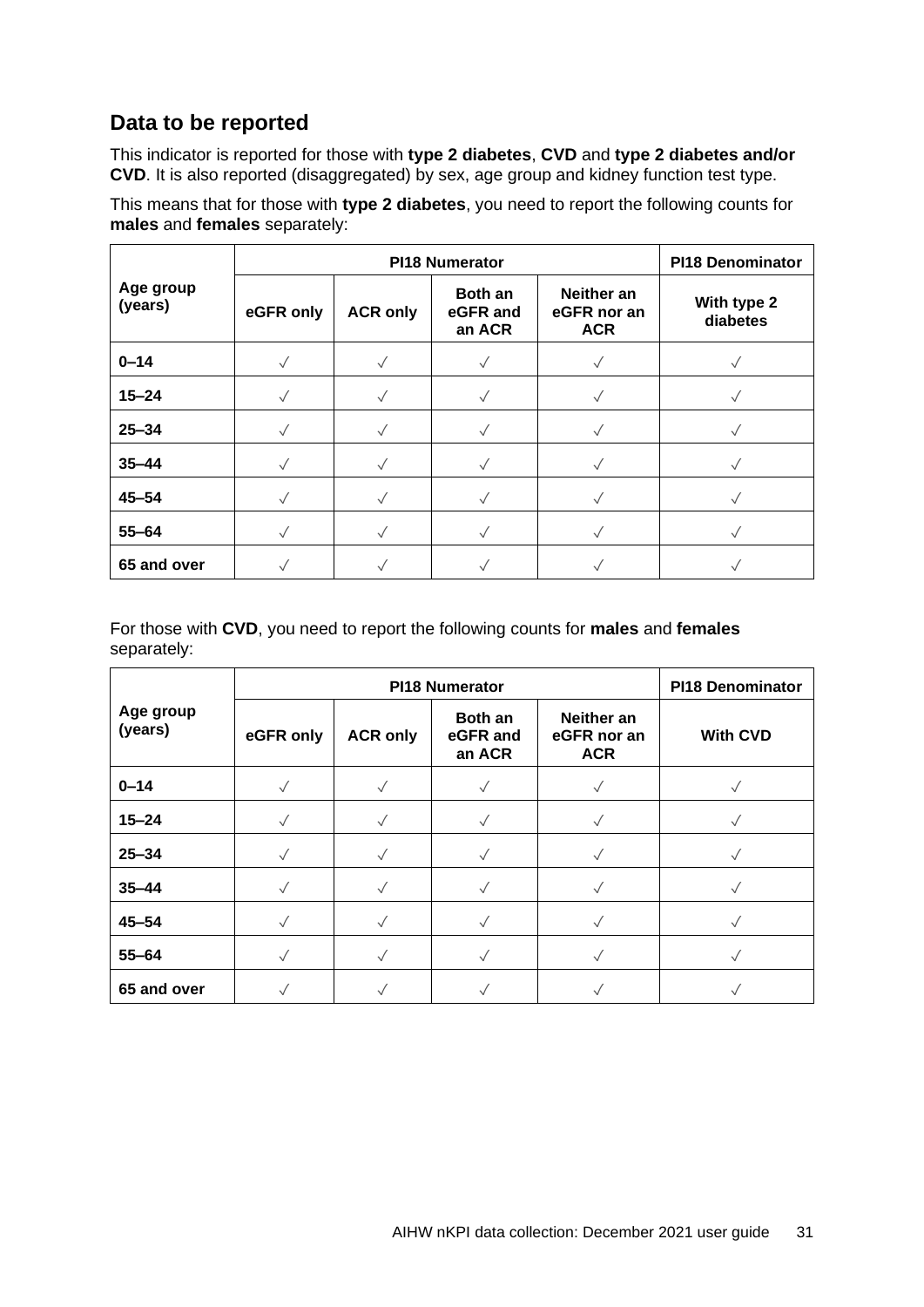And for those with **type 2 diabetes and/or CVD**, you need to report the following counts for **males** and **females** separately:

|                      |           |                 | <b>PI18 Numerator</b>                |                                         | <b>PI18 Denominator</b>                      |  |
|----------------------|-----------|-----------------|--------------------------------------|-----------------------------------------|----------------------------------------------|--|
| Age group<br>(years) | eGFR only | <b>ACR only</b> | <b>Both an</b><br>eGFR and<br>an ACR | Neither an<br>eGFR nor an<br><b>ACR</b> | With type 2<br>diabetes and/or<br><b>CVD</b> |  |
| $0 - 14$             | $\sqrt{}$ | $\sqrt{}$       |                                      |                                         | $\sqrt{}$                                    |  |
| $15 - 24$            |           |                 |                                      |                                         |                                              |  |
| $25 - 34$            |           |                 |                                      |                                         |                                              |  |
| $35 - 44$            |           |                 |                                      |                                         |                                              |  |
| $45 - 54$            |           |                 |                                      |                                         |                                              |  |
| $55 - 64$            |           | $\sqrt{}$       |                                      |                                         |                                              |  |
| 65 and over          |           |                 |                                      |                                         |                                              |  |

### **Do include**

- Results from all relevant pathology tests. If your organisation doesn't have a good system for adding pathology results to client records, you will need to make sure they have been included in the correct field.
- In the 'type 2 diabetes and/or CVD' category, count clients with either or both of these conditions once only. For example, count a client with both type 2 diabetes and CVD once, not twice.

### **Do not include**

• Indigenous regular clients with type 1 diabetes, secondary diabetes, gestational diabetes mellitus (GDM), previous GDM, impaired fasting glucose or impaired glucose tolerance.

### **Checking the data**

• Ensure that your data are from the correct time period, as specified in the indicator description.

For type 2 diabetes clients:

• the denominators by age group and sex for PI18 type 2 diabetes should be equal to the denominators by age group and sex for PI05 6 months and 12 months, PI07 and PI23. The PI18 denominator for those aged 0–14 should be equal the sum of denominators for those aged 0–4 and 5–14 for PI05, PI07 and PI23.

For CVD clients:

- the denominators for PI20 by age group and sex should be equal to the denominators for PI03, PI09 and PI16 by age group and sex, minus the denominator for PI18 CVD by age group and sex, for clients aged 35–64.
- the denominators for PI20 by age group and sex should be less than or equal to the denominators for PI03, PI09 and PI16 by age group and sex, minus the denominator for PI18 CVD by age group and sex, for clients aged 65 and over.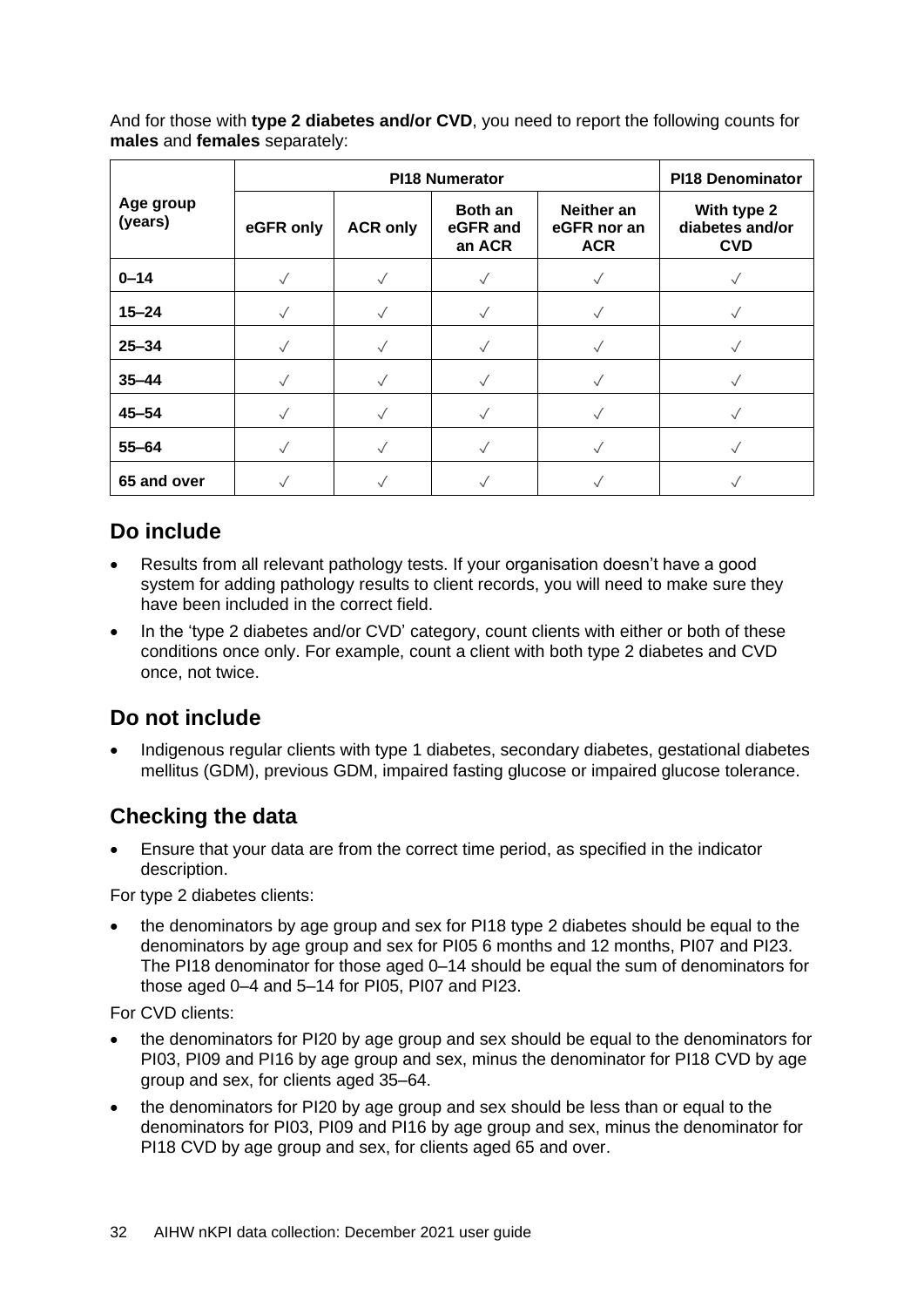• the denominator by age group and sex for PI18—CVD should generally be less than the denominators by age group and sex for PI18—type 2 diabetes. This issue is only relevant with populations where all age and sex groups are affected, and the client numbers are not small.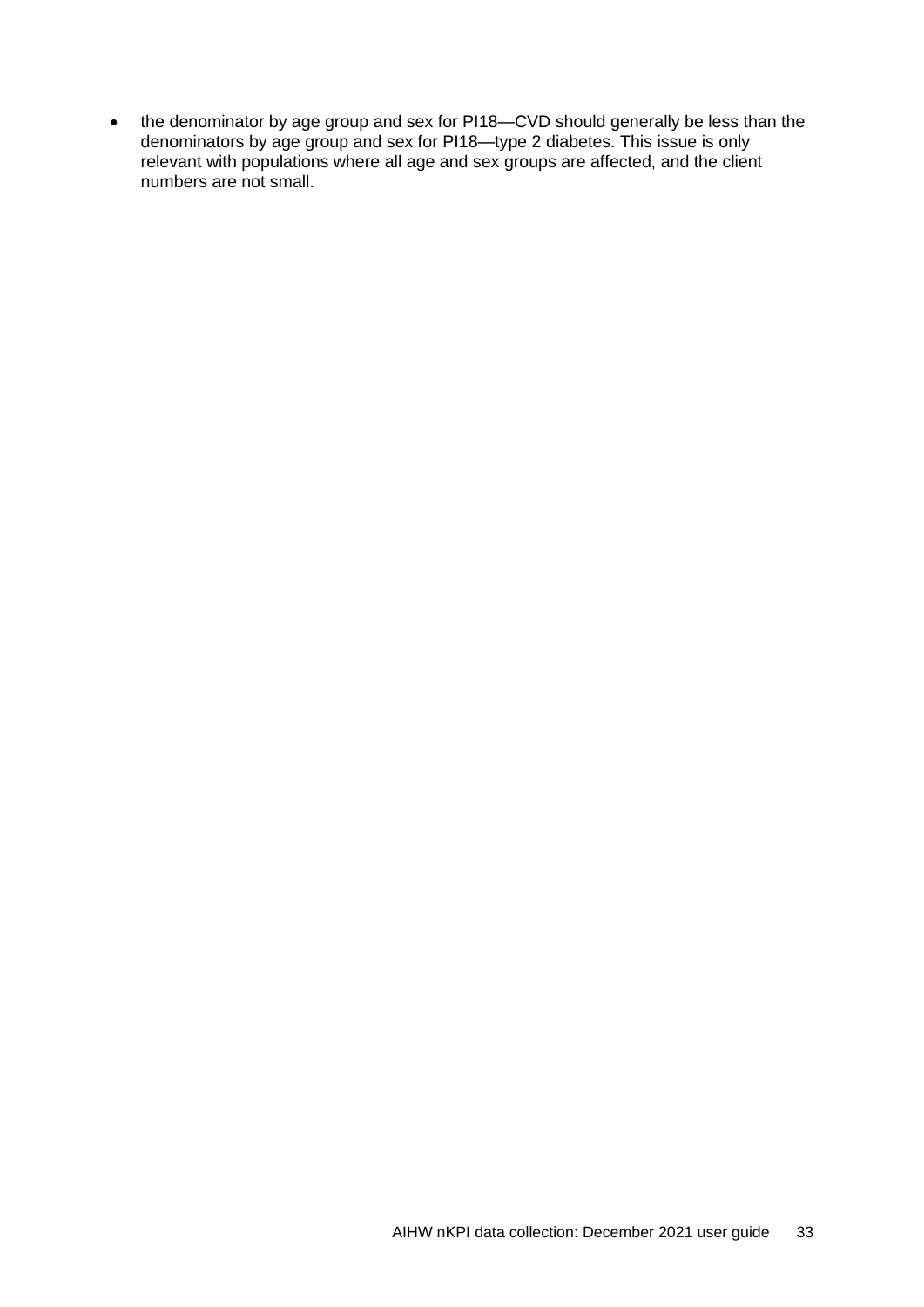## <span id="page-37-0"></span>**PI19: Kidney function result (type 2 diabetes or CVD)**

PI19 is not collected and will not be visible in the Health Data Portal.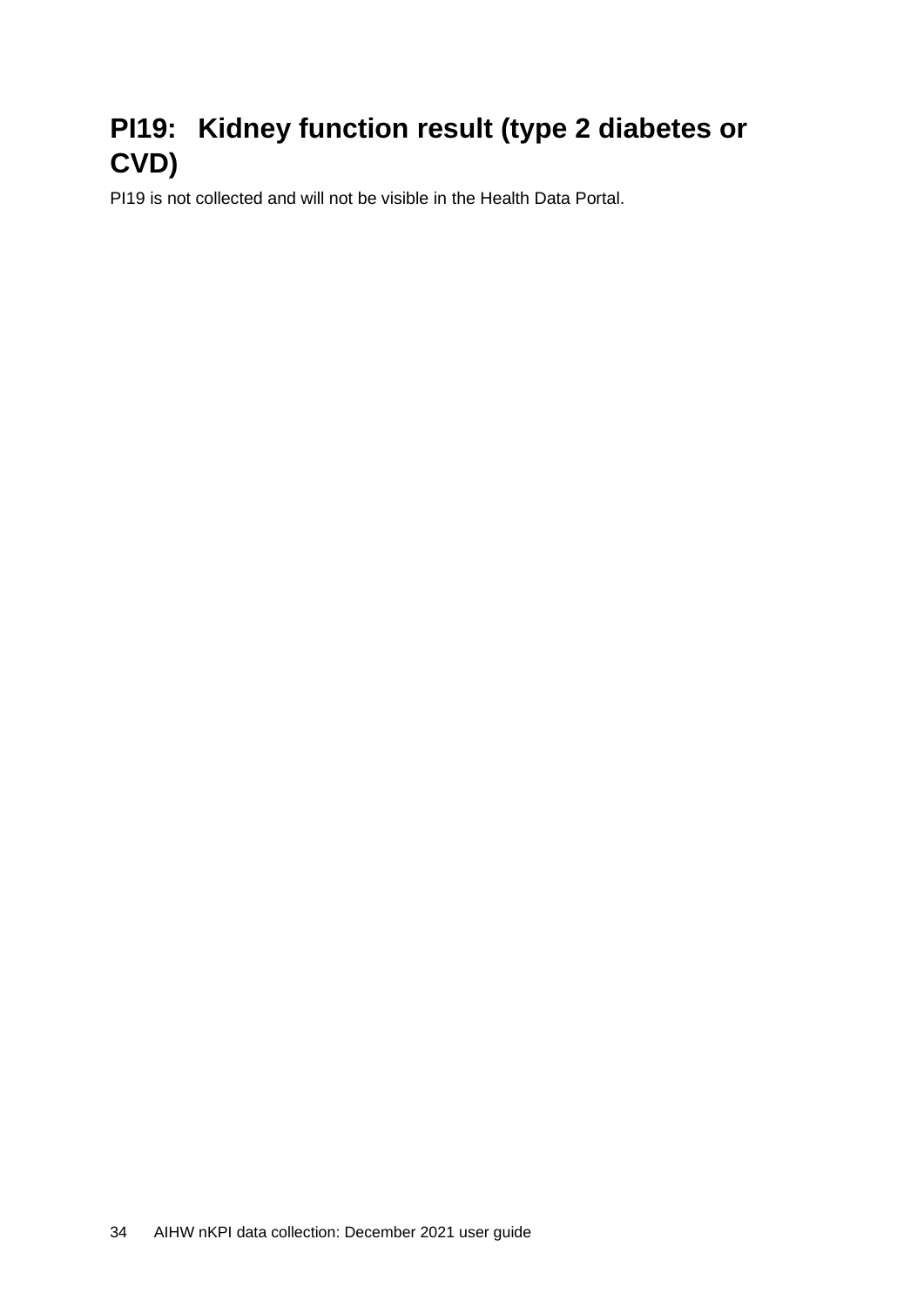## <span id="page-38-0"></span>**PI20: Cardiovascular disease (CVD) risk assessment**

### **Description**

Proportion of Indigenous regular clients aged 35–74 with no known cardiovascular disease (CVD) who had all the necessary factors assessed in the 24 months up to the census date to enable CVD risk assessment. These risk factors are:

- tobacco smoking
- diabetes assessment
- systolic blood pressure
- total cholesterol and HDL cholesterol levels
- age
- sex.

### **What does this mean?**

This indicator is calculated by the AIHW from the data you report as:

| Number of Indigenous regular clients aged 35-74 without<br>known CVD who had all the necessary factors assessed in<br>the 24 months up to the census date to enable CVD risk |                  |
|------------------------------------------------------------------------------------------------------------------------------------------------------------------------------|------------------|
| assessment                                                                                                                                                                   | <b>Numerator</b> |
| Number of Indigenous regular clients aged 35–74 without<br>known CVD                                                                                                         | Denominator      |

### **Data to be reported**

This indicator is reported (disaggregated) by sex and age group.

This means that you need to report the following counts for **males** and **females** separately:

|                   | <b>PI20 Numerator</b>                  | <b>PI20 Denominator</b>  |
|-------------------|----------------------------------------|--------------------------|
| Age group (years) | With required measurements<br>recorded | <b>Without known CVD</b> |
| $35 - 44$         |                                        |                          |
| $45 - 54$         |                                        |                          |
| $55 - 64$         |                                        |                          |
| $65 - 74$         |                                        |                          |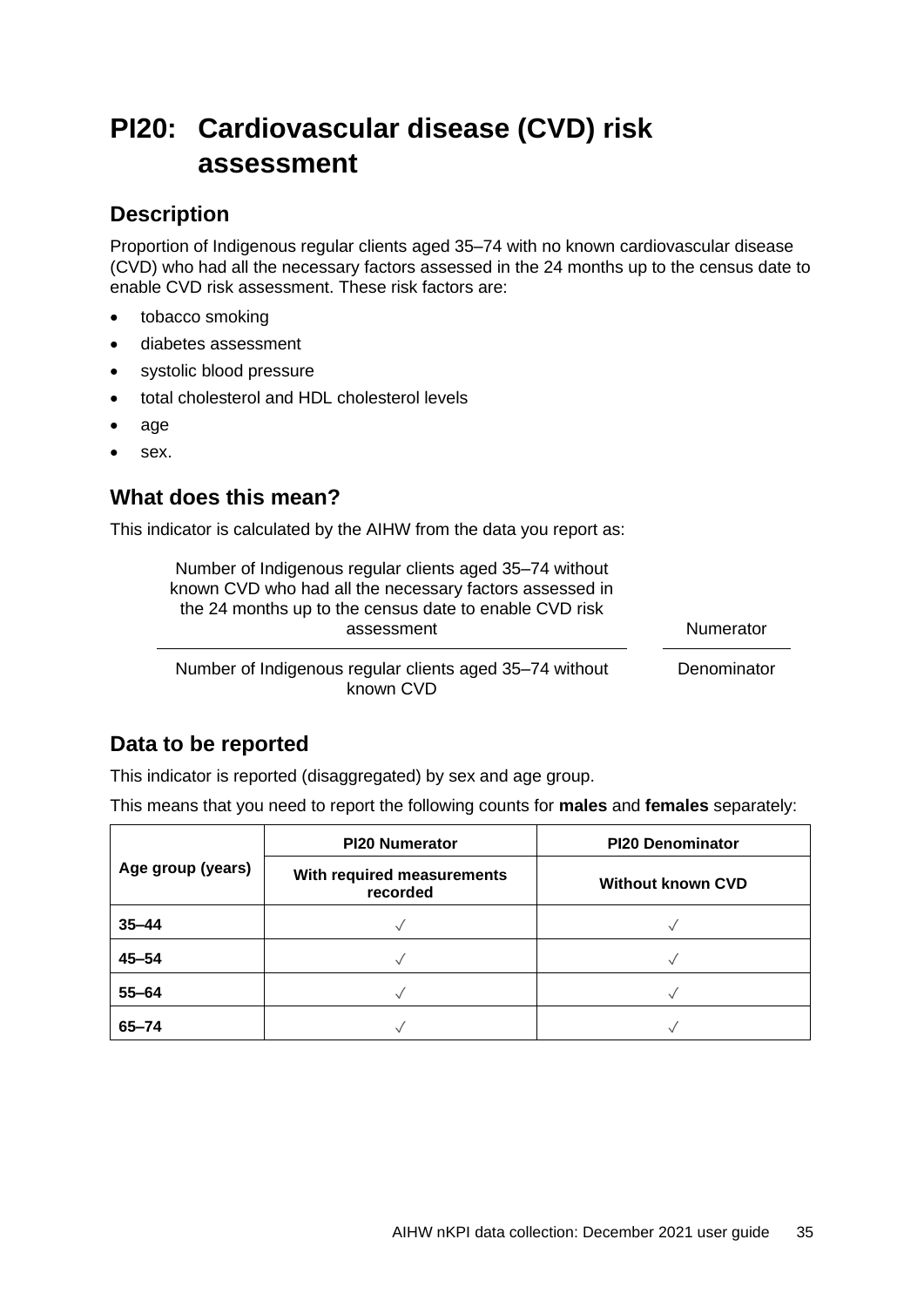### **Do include**

- Information on diabetes status from the most recent record for the client, regardless of how old that record is.
- Where an Indigenous regular client's tobacco smoking status and/or sex does not have an assessment date assigned in the CIS, smoking status and/or sex as recorded in the CIS should be treated as current (that is, as having been updated in the 24 months up to the census date).

### **Do not include**

- Indigenous regular clients with CVD.
- Indigenous regular clients without known CVD in the numerator if information is not available for all risk factors (tobacco smoking, diabetes, systolic blood pressure, total cholesterol and HDL cholesterol levels, age, sex).

- Ensure that your data are from the correct time period, as specified in the indicator description.
- The denominators for PI20 by age group and sex, should be equal to the denominators for PI03, PI09 and PI16 by age group and sex, minus the denominator for PI18 CVD by age group and sex, for clients aged 35–64.
- The denominators for PI20 by age group and sex, should be less than or equal to the denominators for PI03, PI09 and PI16 by age group and sex, minus the denominator for PI18 CVD by age group and sex, for clients aged '65 and over'.
- The denominators for PI20 by age group and sex should be greater than or equal to the denominators for PI21 by age group and sex.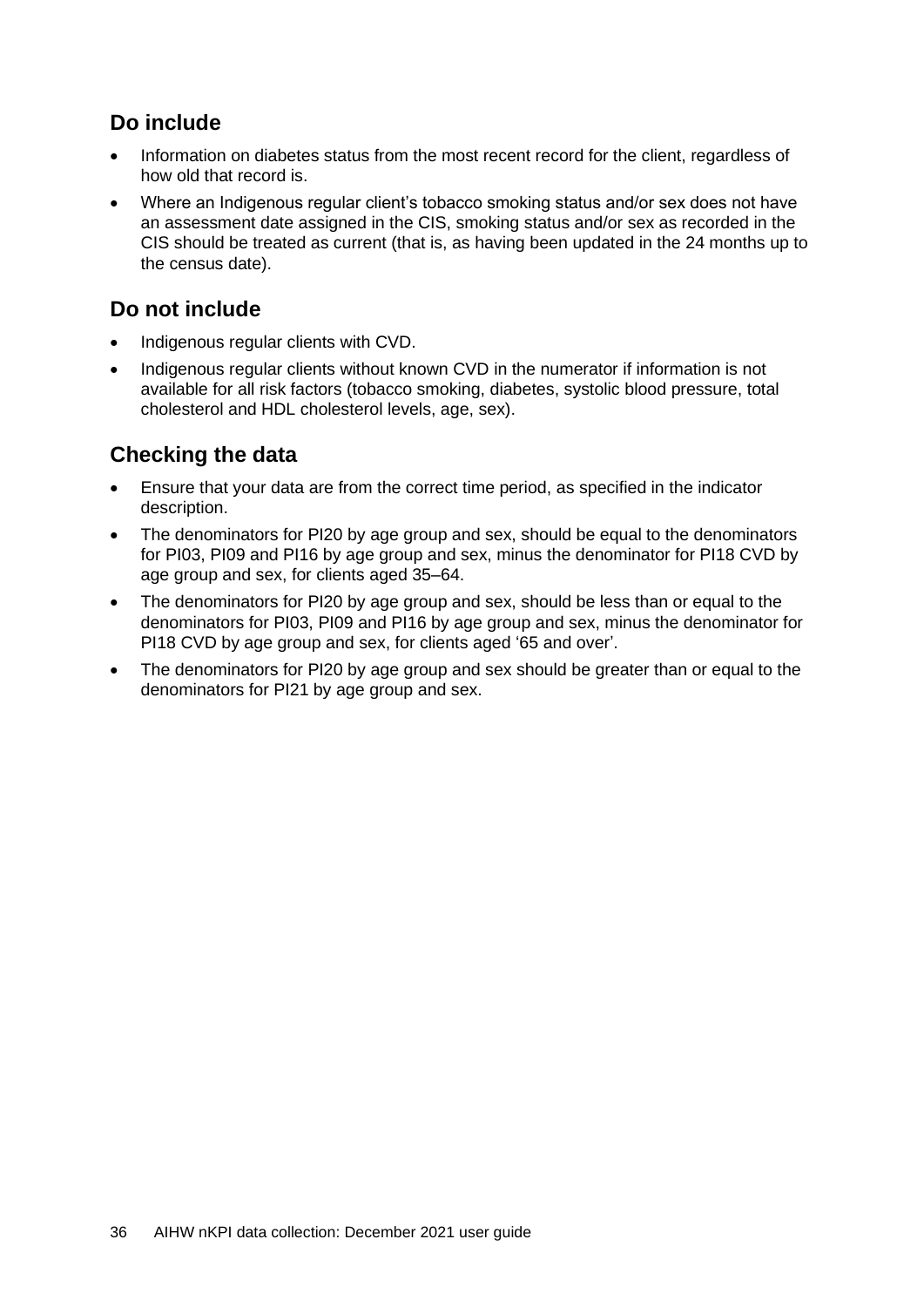## <span id="page-40-0"></span>**PI21: Cardiovascular disease (CVD) risk assessment results**

### **Description**

Proportion of Indigenous regular clients aged 35–74 with no known cardiovascular disease (CVD) who had an absolute CVD risk assessment recorded in the 24 months up to the census date as:

- high (greater than 15% chance of a cardiovascular event in the next 5 years)
- moderate (10%–15% chance of a cardiovascular event in the next 5 years)
- low (less than 10% chance of a cardiovascular event in the next 5 years).

### **What does this mean?**

This indicator is calculated by the AIHW from the data you report as:

| Number of Indigenous regular clients aged 35-74 who had a<br>specified absolute CVD risk assessment recorded in the<br>24 months up to the census date | <b>Numerator</b> |
|--------------------------------------------------------------------------------------------------------------------------------------------------------|------------------|
| Number of Indigenous regular clients aged 35-74 without<br>known CVD who had an absolute CVD risk assessment<br>result recorded                        | Denominator      |

### **Data to be reported**

This indicator is reported (disaggregated) by sex, age group and CVD risk assessment result.

|                      | <b>PI21 Numerator</b>                |                               |                          | <b>PI21 Denominator</b>                                                |  |
|----------------------|--------------------------------------|-------------------------------|--------------------------|------------------------------------------------------------------------|--|
| Age group<br>(years) | <b>High</b><br>(greater<br>than 15%) | <b>Moderate</b><br>$(10-15%)$ | Low<br>(less than<br>10% | Without known CVD who had an<br>absolute CVD risk assessment<br>result |  |
| $35 - 44$            |                                      |                               |                          |                                                                        |  |
| $45 - 54$            |                                      |                               |                          |                                                                        |  |
| $55 - 64$            |                                      |                               |                          |                                                                        |  |
| $65 - 74$            |                                      |                               |                          |                                                                        |  |

This means that you need to report the following counts for **males** and **females** separately: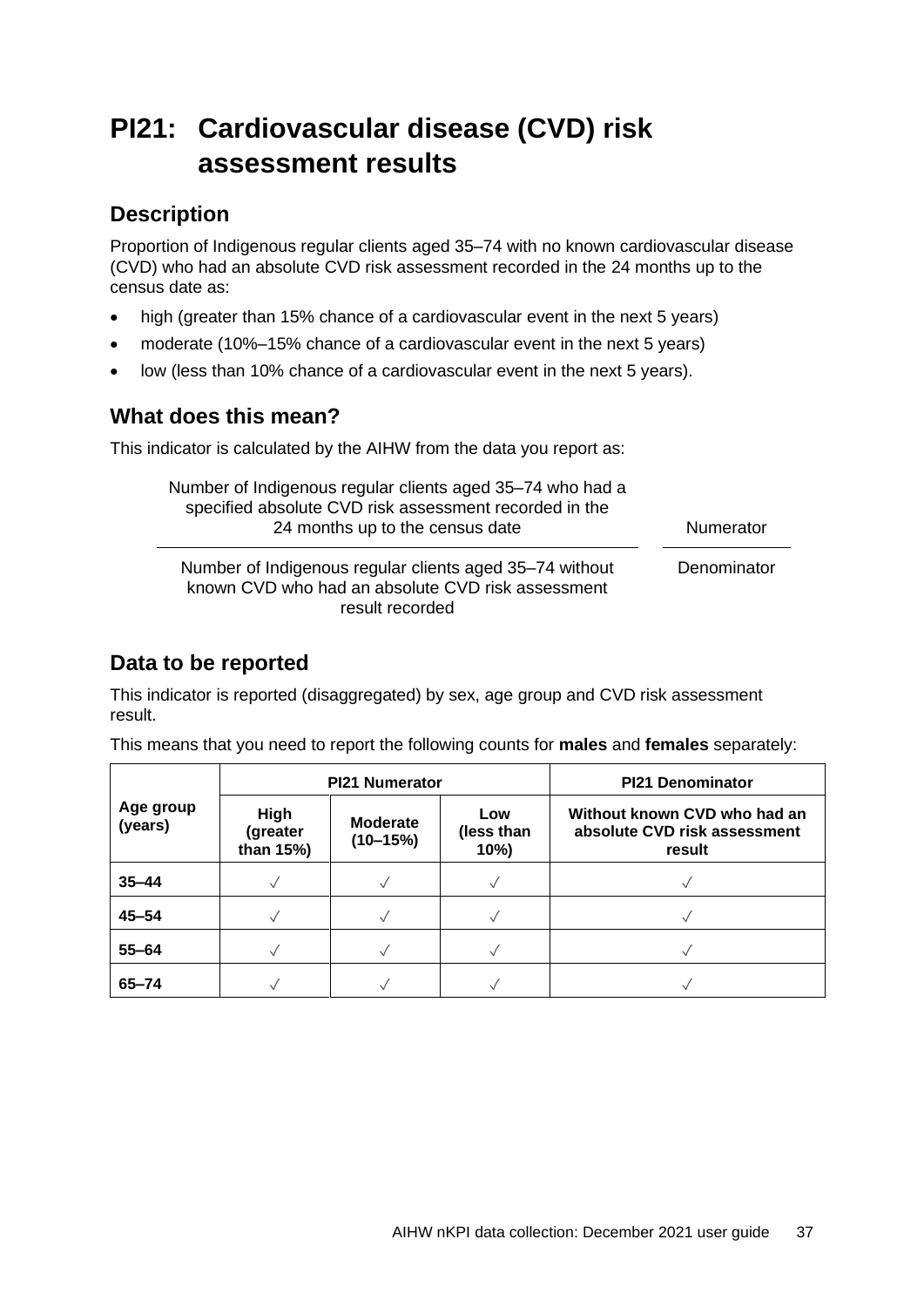### **Do include**

• Only the most recently recorded result from an absolute CVD risk assessment. This means that if a client has had several assessments, include only the results from the most recent assessment.

### **Do not include**

• Indigenous regular clients with CVD.

- Ensure that your data are from the correct time period, as specified in the indicator description.
- The denominators for PI21 by age group and sex should be less than or equal to the denominators for PI20 by age group and sex.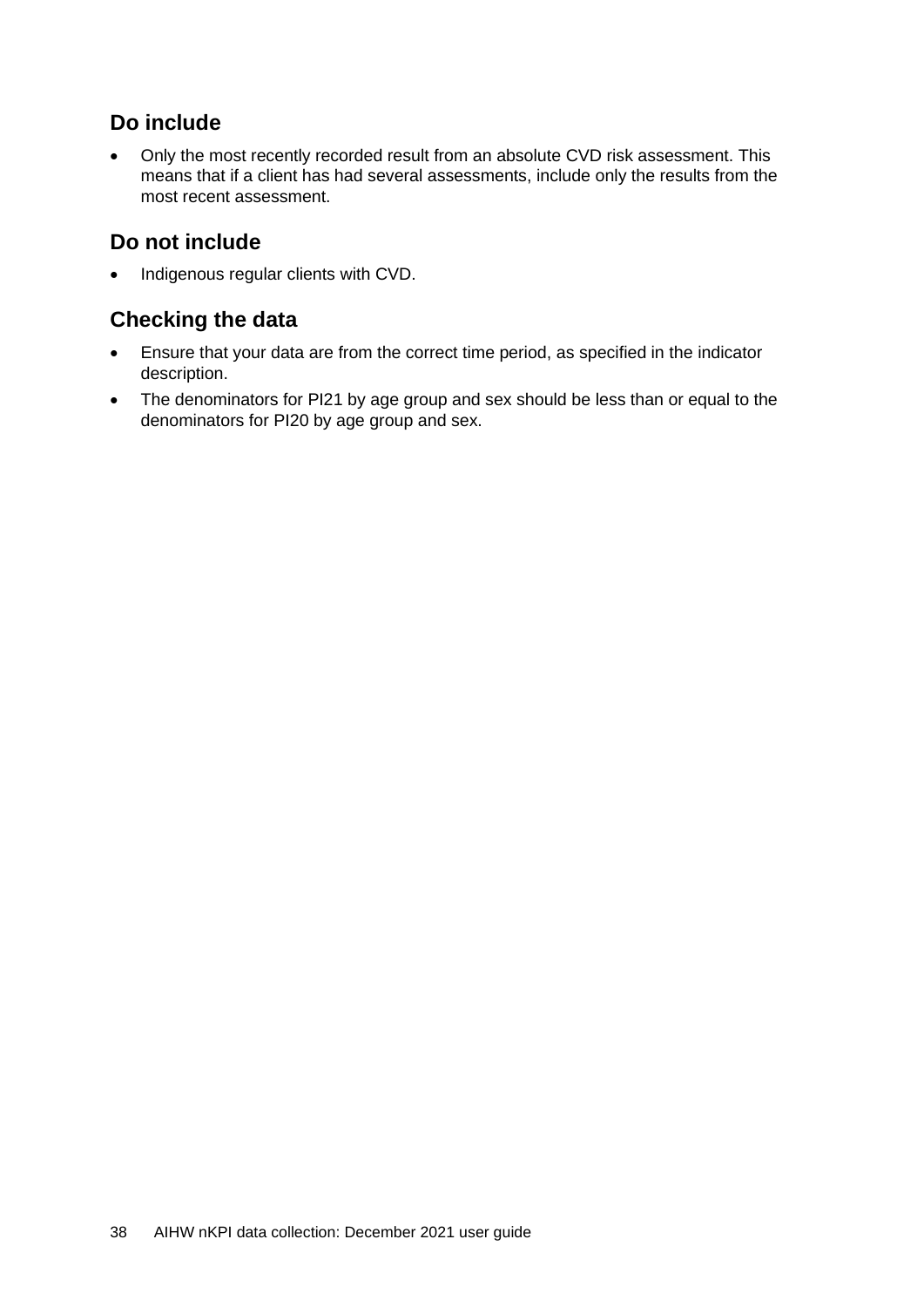## <span id="page-42-0"></span>**PI22: Cervical screening**

### **Description**

Proportion of female Indigenous regular clients aged 25–74 who have not had a hysterectomy and who had a cervical screening human papillomavirus (HPV) test within the 5 years up to the census date where the test occurred on or after 1 December 2017.

This indicator was revised to align with the new National Cervical Screening Program (NCSP), where the previous Pap test was replaced by a HPV test after 1 December 2017. For more information on the new NCSP program, please see the [Department of Health](https://www.health.gov.au/initiatives-and-programs/national-cervical-screening-program) page.

**Cervical screening** involves an HPV test, which is used to detect cancer and precancerous abnormalities of the cervix.

#### **How to count screening**

Female Indigenous regular clients who had their most recent screening in the 5 years up to the census date where the test occurred on or after 1 December 2017—count them as being screened.

#### **What does this mean?**

This indicator is calculated by the AIHW from the data you report as:

| Number of female Indigenous regular clients aged 25–74<br>who have not had a hysterectomy and who had a cervical<br>screening (HPV) test within the 5 years up to the census<br>date where the test occurred on or after 1 December 2017 | Numerator   |
|------------------------------------------------------------------------------------------------------------------------------------------------------------------------------------------------------------------------------------------|-------------|
| Number of female Indigenous regular clients aged 25-74<br>who have not had a hysterectomy                                                                                                                                                | Denominator |

### **Data to be reported**

This indicator is reported (disaggregated) by age group.

This means that you need to report the following counts for **females** only:

|                   | <b>PI22 Numerator</b>        | <b>PI22 Denominator</b>         |
|-------------------|------------------------------|---------------------------------|
| Age group (years) | Who had a cervical screening | Who have not had a hysterectomy |
| $25 - 34$         |                              |                                 |
| $35 - 44$         |                              |                                 |
| $45 - 54$         |                              |                                 |
| $55 - 64$         |                              |                                 |
| $65 - 74$         |                              |                                 |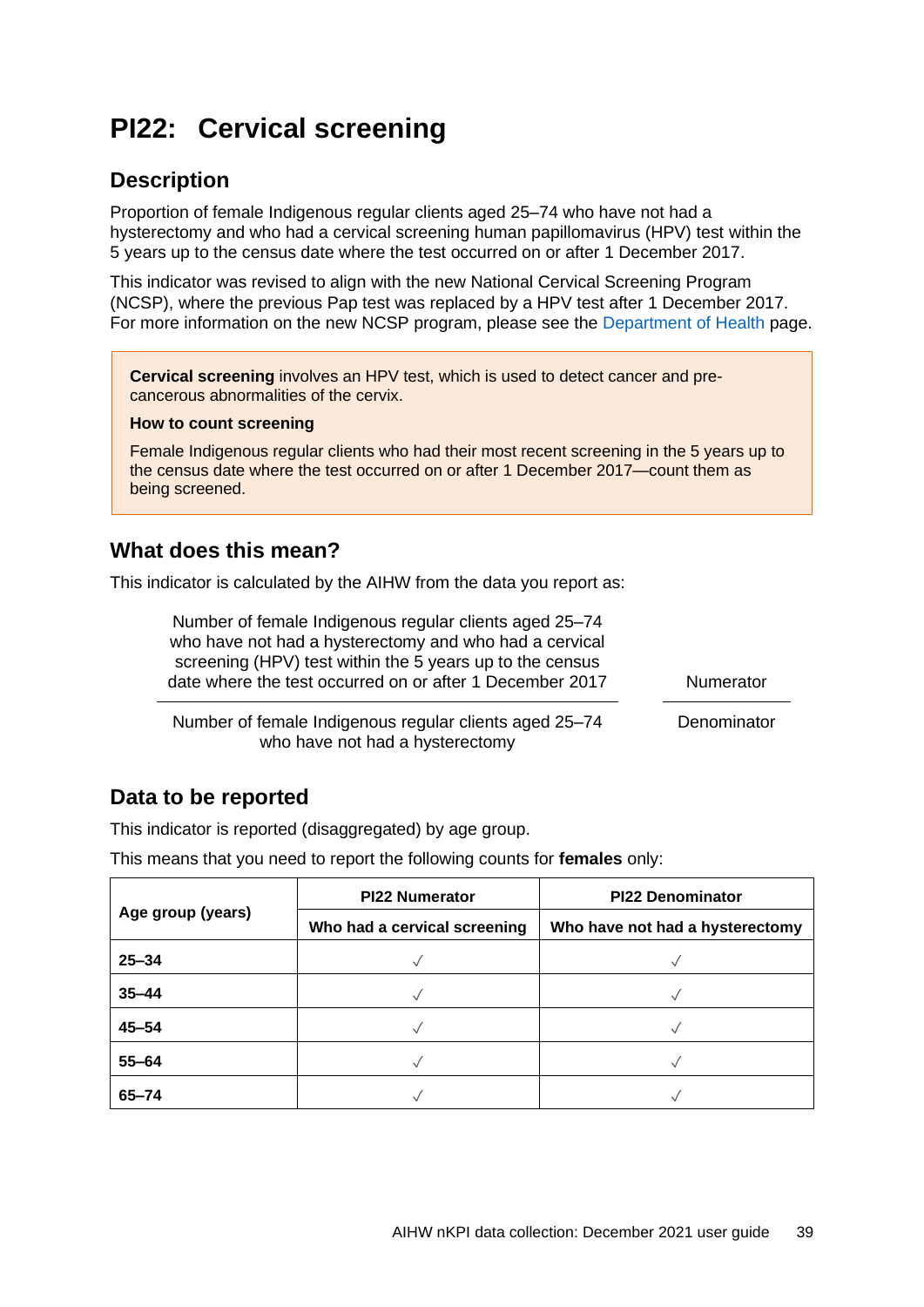### **Do include**

• HPV tests where the sample is either collected by a health practitioner or self-collected.

### **Do not include**

- Indigenous regular clients whose last screening was more than 5 years ago or before 1 December 2017.
- Indigenous regular clients who have had a hysterectomy.

### **Checking the data**

• Ensure that your data are from the correct time period, as specified in the indicator description.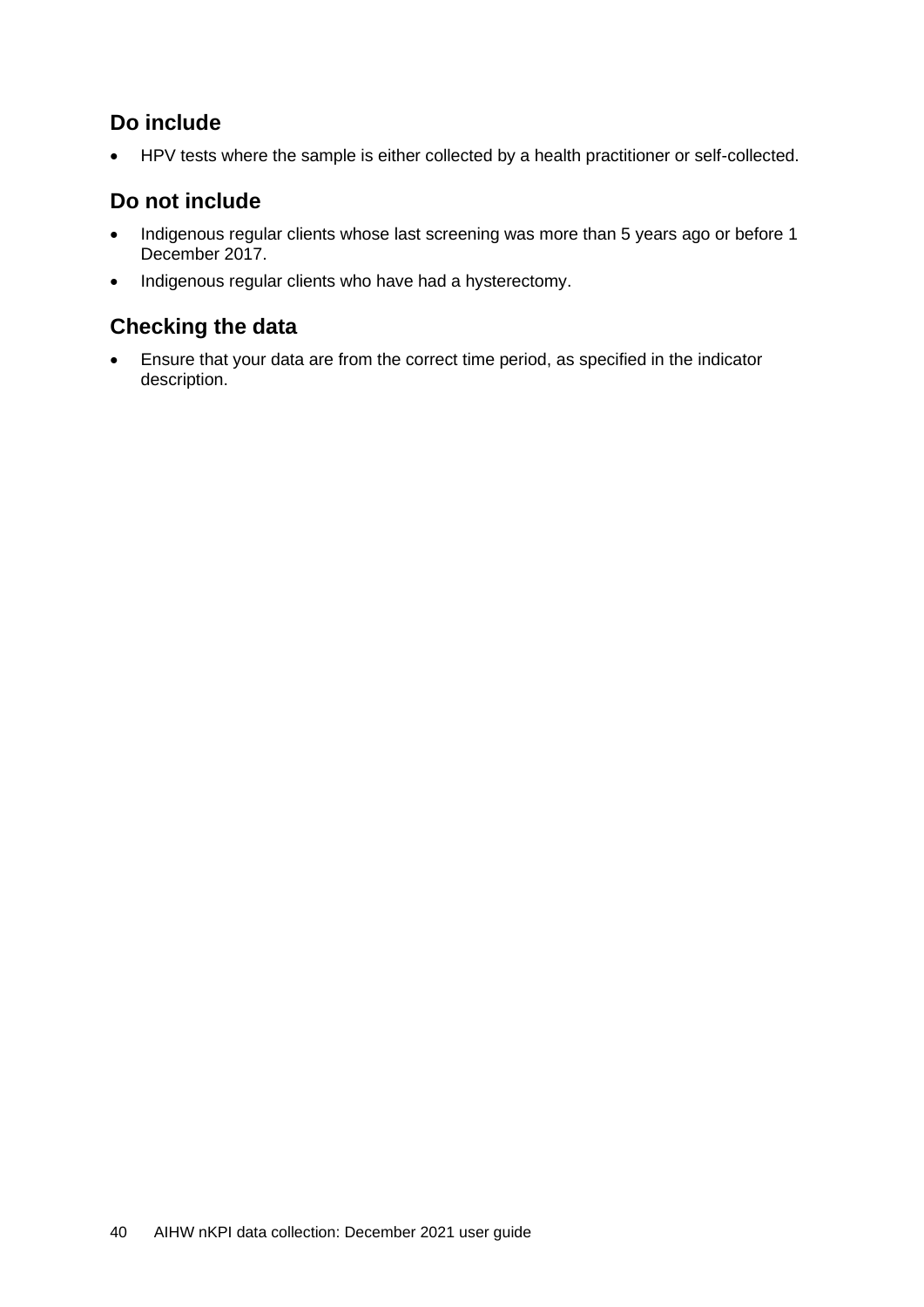## <span id="page-44-0"></span>**PI23: Blood pressure recorded (type 2 diabetes)** and

### <span id="page-44-1"></span>**PI24: Blood pressure result (type 2 diabetes)**

### **Description**

**PI23:** Proportion of Indigenous regular clients with type 2 diabetes who had a blood pressure measurement result recorded in the 6 months up to the census date.

**PI24:** Proportion of Indigenous regular clients with type 2 diabetes whose blood pressure measurement result, recorded in the 6 months up to the census date, was less than or equal to 140/90 mmHg.

### **What does this mean?**

This indicator is calculated by the AIHW from the data you report as:

| <b>PI23:</b> | Number of Indigenous regular clients with type 2 diabetes<br>who had their blood pressure measurement result recorded in<br>the 6 months up to the census date | Numerator   |
|--------------|----------------------------------------------------------------------------------------------------------------------------------------------------------------|-------------|
|              | Number of Indigenous regular clients with type 2 diabetes                                                                                                      | Denominator |
|              | Number of Indigenous regular clients with type 2 diabetes who<br>had a recorded blood pressure of 140/90 mmHg or less in the<br>6 months up to the census date | Numerator   |
| <b>PI24:</b> | Number of Indigenous regular clients with type 2 diabetes<br>who had their blood pressure measurement result recorded in<br>the 6 months up to the census date | Denominator |

### **Data to be reported**

These indicators are reported (disaggregated) by sex and age group.

This means that you need to report the following counts for **males** and **females** separately:

| Age group (years) | <b>PI24 Numerator</b>                         | <b>PI23 Numerator and</b><br><b>PI24 Denominator</b> | <b>PI23</b><br><b>Denominator</b> |
|-------------------|-----------------------------------------------|------------------------------------------------------|-----------------------------------|
|                   | With blood pressure of<br>140/90 mmHg or less | With a blood pressure<br>measurement result          | With type 2<br>diabetes           |
| $0 - 4$           |                                               |                                                      |                                   |
| $5 - 14$          |                                               |                                                      |                                   |
| $15 - 24$         |                                               |                                                      |                                   |
| $25 - 34$         |                                               |                                                      |                                   |
| $35 - 44$         |                                               |                                                      |                                   |
| $45 - 54$         |                                               |                                                      |                                   |
| $55 - 64$         |                                               |                                                      |                                   |
| 65 and over       |                                               |                                                      |                                   |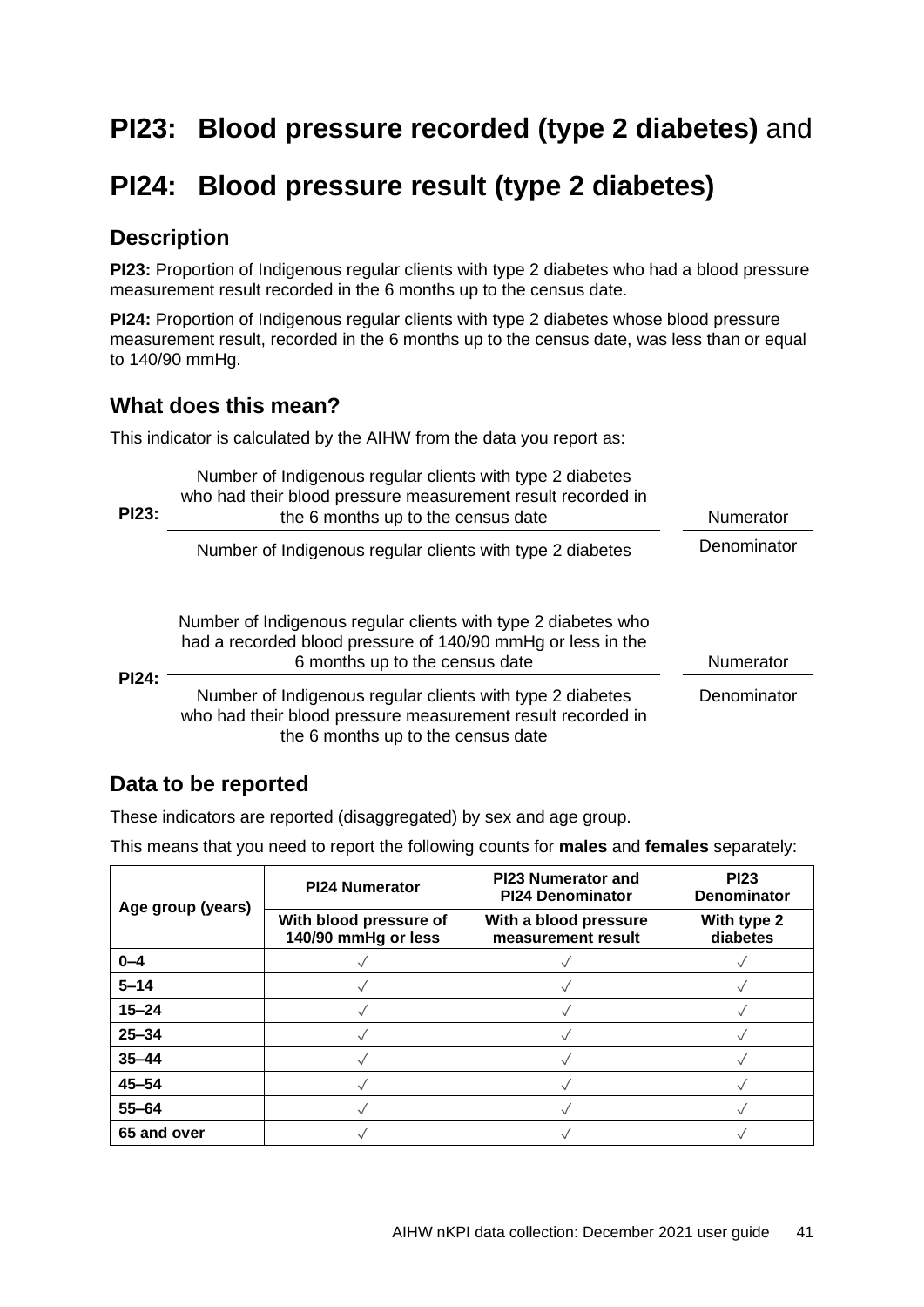### **Do not include**

• Indigenous regular clients with type 1 diabetes, secondary diabetes, gestational diabetes mellitus (GDM), previous GDM, impaired fasting glucose or impaired glucose tolerance.

- Ensure that your data are from the correct time period, as specified in the indicator description.
- The number of Indigenous regular clients aged '0–4' is likely to be zero.
- The denominators by age group and sex for PI23 should be equal to the correspoding denominators by age group and sex for PI05 6 months and 12 months, PI07 and PI18 (type 2 diabetes). The denominator aged 0-14 for PI18 should be equal to the sum of 0-4 and 5-14 for PI05, PI07 and PI23, should be compared
- The denominators by age group and sex for PI23, PI05, PI07, PI15 (type 2 diabetes for those aged '15–24', '25–34' and '35–44'), and PI18 (type 2 diabetes) should be less than or equal to the denominators for PI03, PI09 and PI16 by age group and sex (for the corresponding age groups).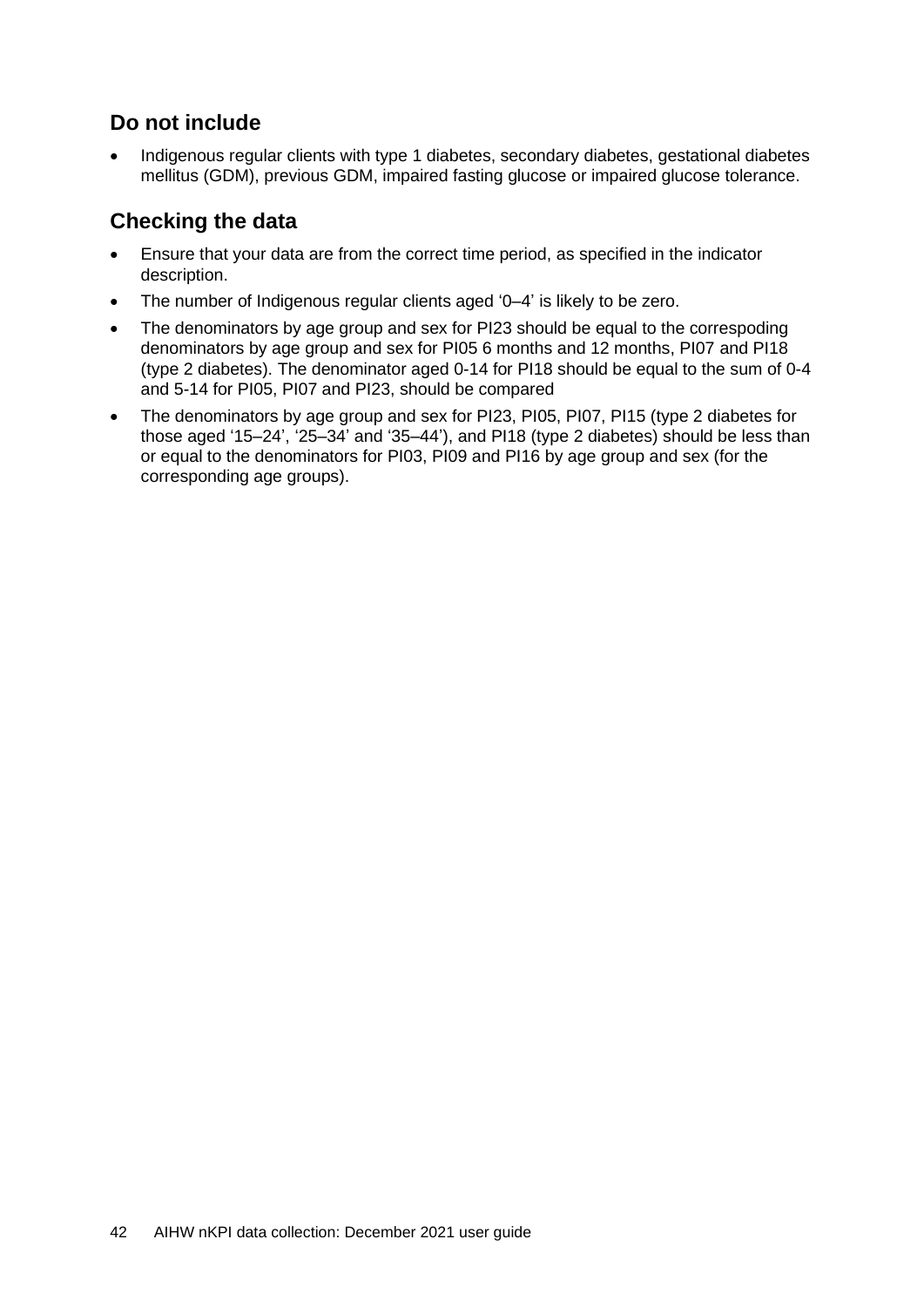## <span id="page-46-0"></span>**Total number of Aboriginal and Torres Strait Islander regular clients (TNATSIRC)**

### **Description**

Number of Indigenous regular clients without a sex or age recorded, with a sex recorded but not an age, with an age recorded but not a sex, and with both a sex and age recorded.

#### **Who to include for TNATSIRC?**

Include Indigenous regular clients—a regular client is someone who has visited your organisation 3 or more times in the past 2 years.

Deceased clients are excluded.

### **Data to be reported**

|                                            | Indigenous        | Indigenous     | Indigenous      | Indigenous        |
|--------------------------------------------|-------------------|----------------|-----------------|-------------------|
|                                            | clients without a | clients with a | clients with an | clients with both |
|                                            | sex or age        | sex recorded   | age recorded    | a sex and age     |
|                                            | recorded          | but not an age | but not a sex   | recorded          |
| Number of<br>Indigenous<br>regular clients |                   |                |                 |                   |

- The number of Indigenous regular clients with age and sex recorded should be equal to all clients that are included in the denominator of indicator PI03.
- The number of clients with age and sex known may be greater than the denominator of PI03 if there are clients with gender recorded as 'Other'.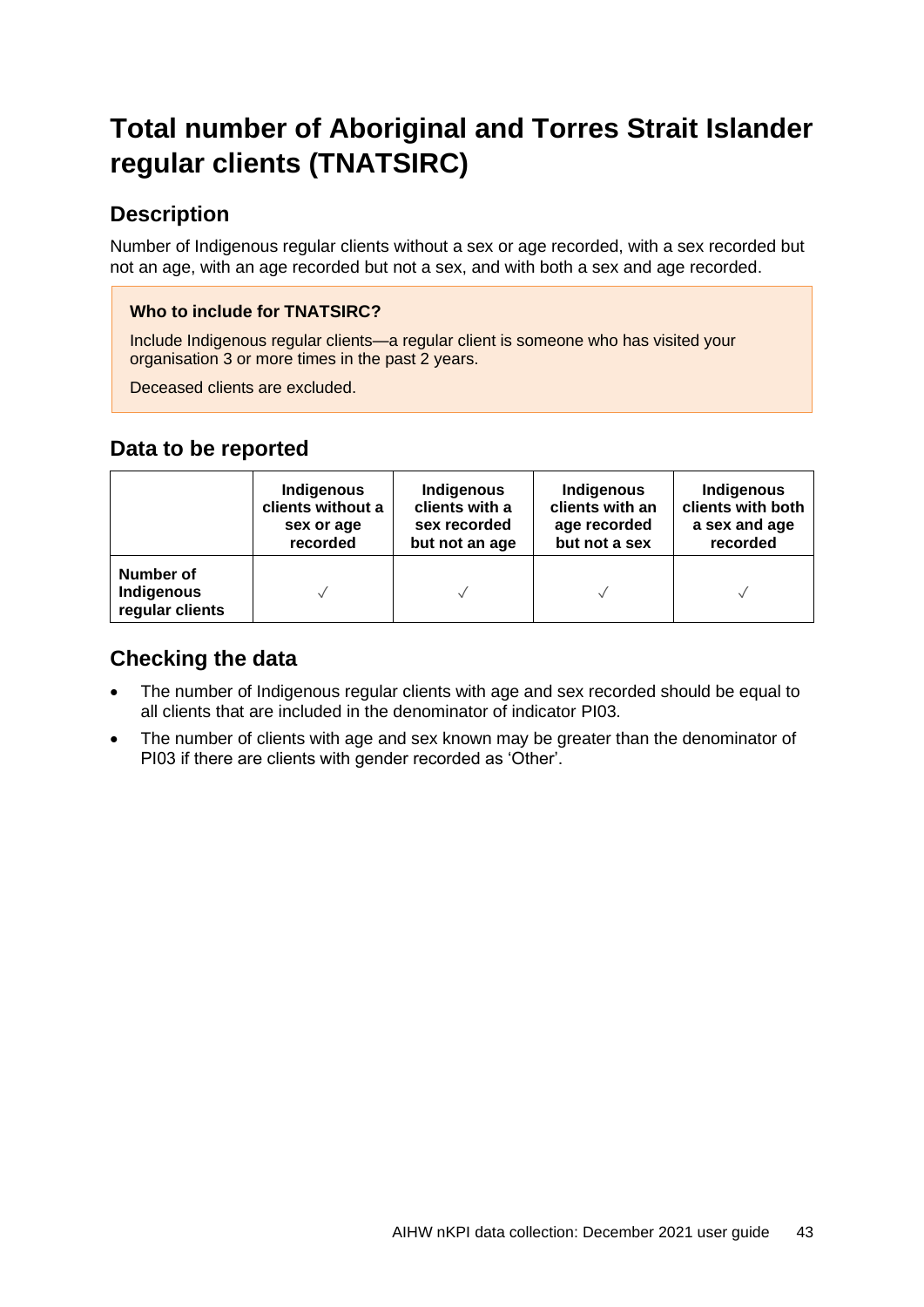# <span id="page-47-0"></span>**3 Checking and submitting your data**

**For queries about nKPI data, contact the nKPI team:**

Email: [dataquality@aihw.gov.au](mailto:dataquality@aihw.gov.au)

Free-call: 1800 723 258

## <span id="page-47-1"></span>**3.1 Checking your data**

Before entering your nKPI data into the Portal and submitting it you should check several things.

### **3.1.1 Check your record system**

The way your organisation collects and stores data impacts the quality of your nKPI data. You should consider whether your record system helps to:

- collect information for all of your clients
- collect and record the data you need for your nKPI submission
- record the time and date whenever clients' records are updated
- support staff training so they can enter the right data in the right place
- record any changes in how you collect your data
- back up your records regularly to avoid losing any data.

### **3.1.2 Check the indicator definition**

Even if your organisation has been preparing these nKPI submissions for some time, it's always worth checking that your data are exactly what the AIHW asks for. It helps you avoid making a mistake just because something changed in your records system or someone entered the data slightly differently. Sometimes there are also changes in what you need to submit.

Check the data to make sure your organisation has:

- included only Indigenous clients who have attended your organisation at least 3 times in the 2 years up to the census date (with the exception of PI01 and PI02 for which you should include all babies with a file at your organisation who have visited more than once)
- entered data into the right file for the right client
- used the correct units of measurement
- been consistent in how you have recorded data for each nKPI
- not kept nKPI data in clinical notes
- checked that the numbers add up.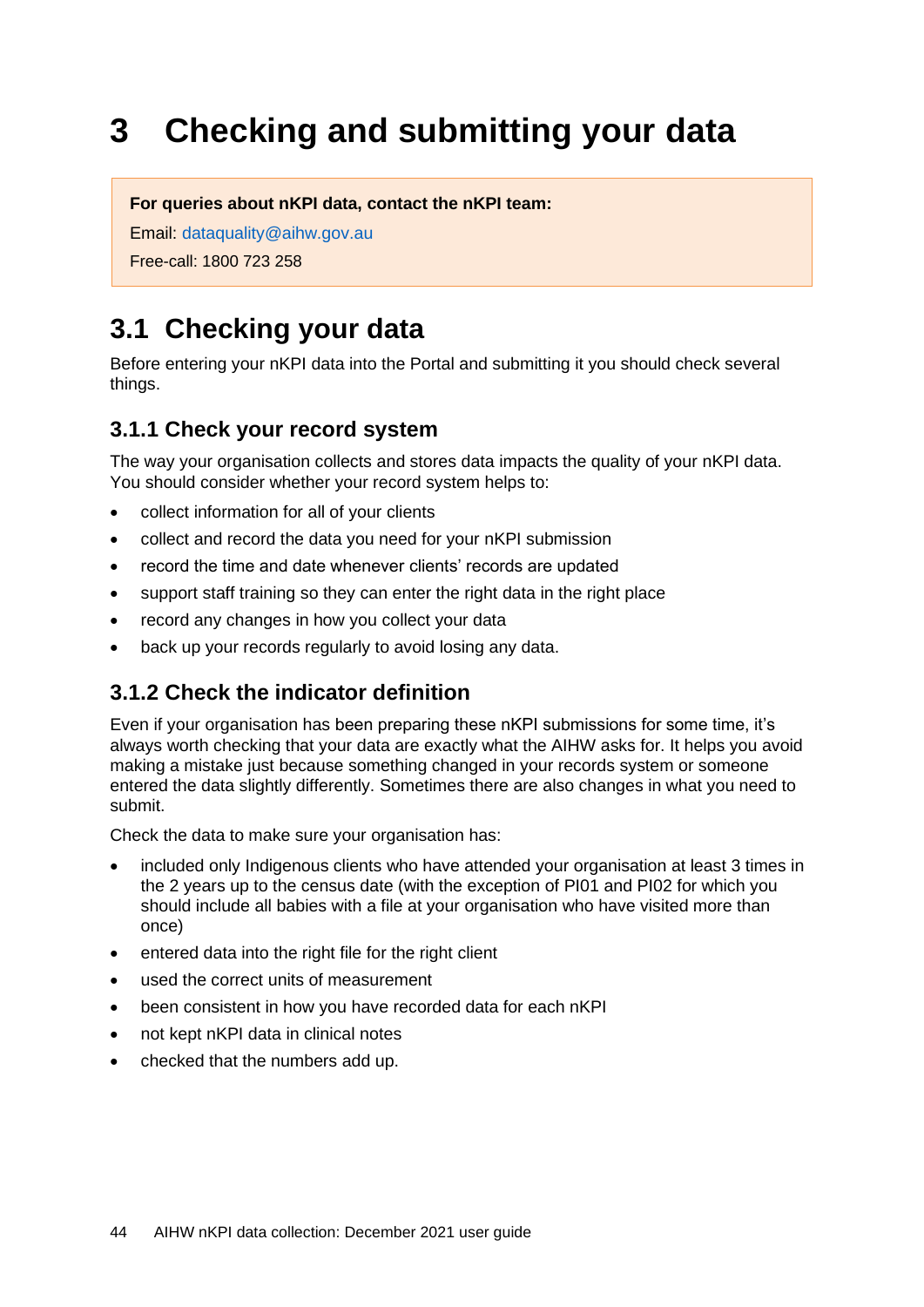### **3.1.3 Check the data**

Before submitting data, you should check that data are accurate and consistent and look out for data that look unusual, or anything that cannot be fixed. You should add comments to your submission to explain any inconsistent or unlikely results as well as to explain any significant increases or decreases in the data from previous periods.

#### **3.1.3.1 Do the data make sense?**

Sometimes the numbers do not look right, or they do not match your impression of what has been happening in your organisation.

It can help to ask these questions:

- Do the numbers seem accurate?
- Do the percentages seem accurate? For example, does the nKPI result have the same percentage of diabetic men that could be expected from the care your organisation provides?
- In comparing related nKPIs, are the values what would be expected?
- Have the values changed significantly from those in the last nKPI submission? If so, can it be explained?
- Do you have the same percentages of males and females, young and old, in your reports as they are on your organisation's books and in the community?
- What do other staff say? Do they think the values are reasonable, or know why there might be problems? Clinical and administrative staff can all help here.

#### **3.1.3.2 Check that the counts add up**

- You cannot have more Indigenous regular clients than the total number of clients on the books. Usually, there are some people who have not attended your organisation for over 2 years, even though they are in the system—these people are not regular clients.
- It's not just the overall numbers. You also cannot have more Indigenous regular clients than the total number of clients in any category. For example, if you have 32 male clients aged 75 in total, you can only have a maximum of 32 of them as Indigenous regular clients. It's more likely that fewer than 32 of them will be Indigenous regular clients, as the definition of a regular client is someone who has visited your organisation 3 or more times in the past 2 years.
- If you add the numbers of Indigenous regular clients in an indicator together, you cannot end up with more than the total number of Indigenous regular clients who have attended your organisation during the reporting period.
- Do you have any values of zero in either the numerator or the denominator? That means that none of your clients are in that category. You should make sure that the value really is zero and not a missing value that someone forgot to enter.
- <span id="page-48-0"></span>Importantly, the numerator can never be larger than the denominator.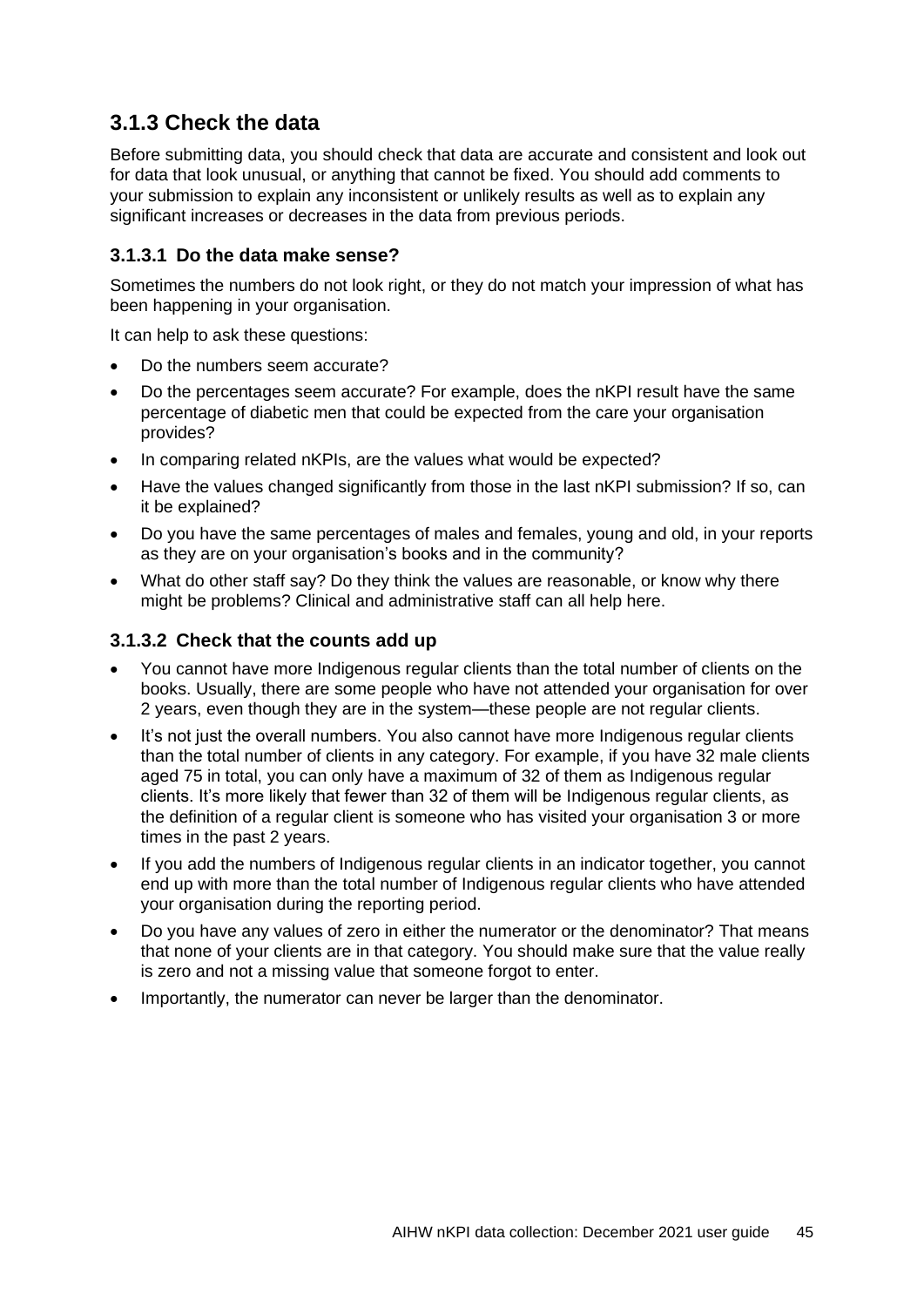## **3.2 Submitting your data**

After checking your data, your organisation will submit data to the Portal, either through 'direct load' from your Clinical Information System (CIS) or by entering it manually. The data will be validated using rules developed by the AIHW.

If any data validation rules have been broken, validation flags will appear on the applicable indicators in your organisation's nKPI form.

For each of these issues, you will be asked to amend the values in the relevant indicator and/or add a comment.

Another resource for organisations is the IHDR nKPI Data Validation Rules in the Health Data Portal, available on the [User Help—Indigenous Health Data Reporting \(IHDR\)](https://dataportal.health.gov.au/wps/portal/dataportalcontent/usersupport/userhelpihdr/!ut/p/a1/nZBdb4IwFIb_ym68bHqAgnBJdImIxJGZKL0xpRTpAqVCXeZ-_UpMFm_22bs3PXnPcx5M8QFTxV7liRnZK9ZOmQZHP0kTIOCmkC0JxJHv55GfQJjO8R5TTLky2jS4qJhhuh8Max94r4xQZgbjdTSim8FlFMN40dP3) page on the HDP. Here, you can find screenshots of various validation issues which may come up when entering data. This resource provides advice on resolving each issue.

If your submission involves indicators with '0' cells or blank cells, check to make sure you are completing the form correctly

#### **Blank and zero values**

- If your organisation is not funded to provide specific indicators, then you should leave the indicators blank and provide a comment.
- If you are funded to provide specific indicator(s) but:
	- o there are no clients: you should put '0' in all cells and provide a comment
	- $\circ$  there are CIS issues that prevent you from providing accurate data: you should leave the indicator(s) blank, and provide a comment
	- o the service is not provided (such as no GP or no antenatal care): you should provide the denominator only (if it is available), and put '0' for the numerator and provide comment.

### **3.2.1 Check for 'unexpected' results**

So your organisation checked their data, but something still doesn't look right, or maybe it looks very different from your last submission. Either way, the results just aren't what you would normally expect.

These questions might help you work out what has happened:

- Changes in the accuracy of the data—for example, have you replaced old equipment since the last census date? Did you go through your record system and clean up the records to be more accurate and consistent? Does your organisation have a new record system or a new way of recording data?
- Environmental factors—for example, was there an epidemic or unusual weather?
- Community changes—for example, did many people move to or from the area, did people come to the area for a big community event?
- Clinical factors—for example, did you have any changes in policy or practice, changes to staffing or their training, a sudden change in workload, any new health and education programs (or old programs stopping) or changes in funding?
- Your clients' wishes—did a client refuse a test or instruct you to not include their details?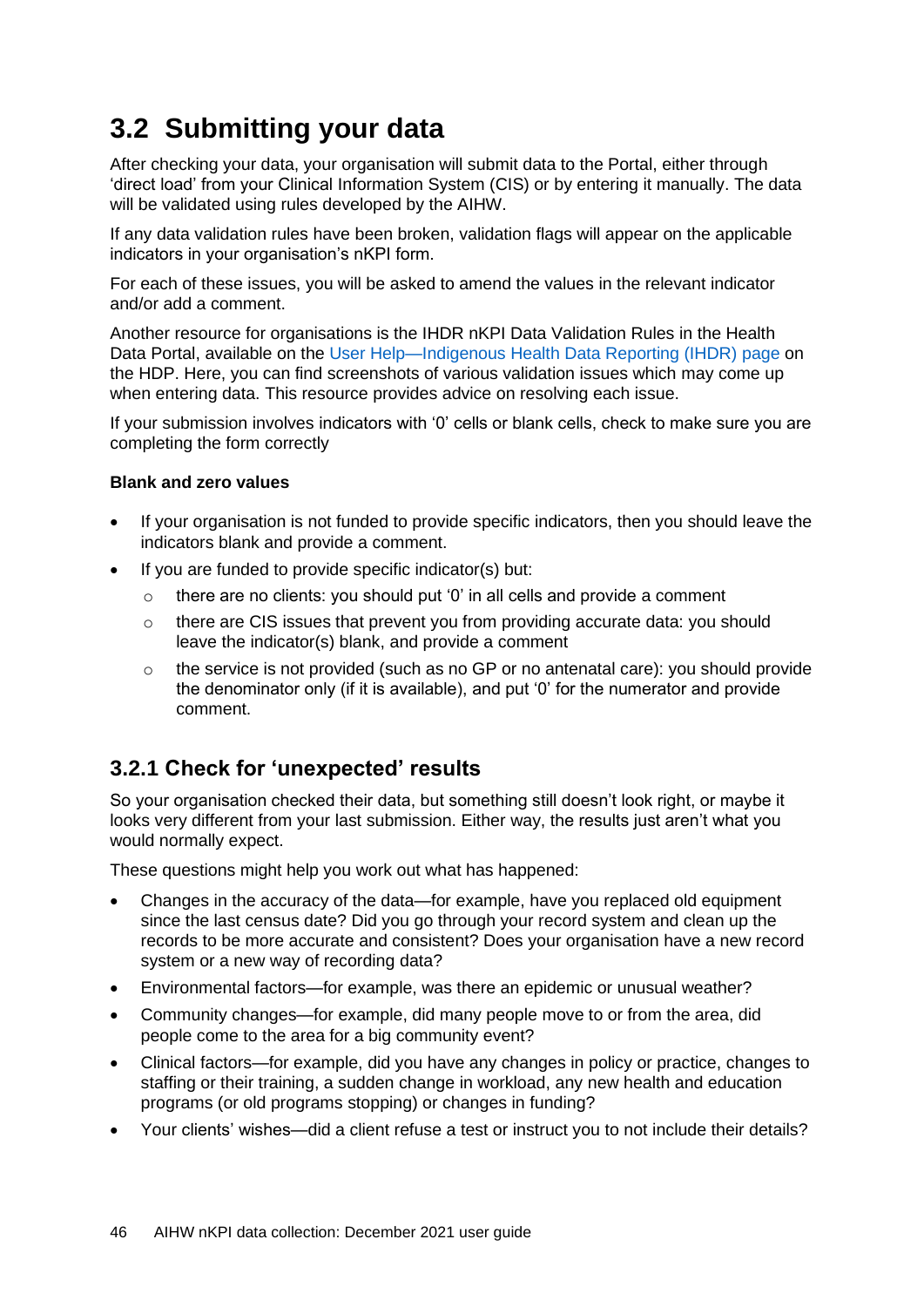- Relevance of the indicator to your organisation—for example, a child health clinic would not have data for elderly clients
- Chance—this is most likely when there are few patients included in an indicator. For example, did you have 2 low birthweight babies in the last reporting period and 4 in this one? It's a doubling of low birthweight babies, but it could just be chance because the numbers are so low. On the other hand, a doubling from 50 to 100 may not be chance and you could try and find out why that might have happened.

If any of these have affected your data, you should tell the AIHW about it in the comments field on the relevant indictor page when you send in your submission through the Portal.

### **3.2.2 What happens if there is an issue with your submission?**

You will receive an automatic notification in the HDP, or the AIHW will add a comment in the HDP separately. To address this:

- look at your client records
- correct the data manually in the Portal
- finalise the data and submit it to the AIHW.

The AIHW will check your data, and if there are outstanding issues, they will return the submission to you so you can work through the issues, or get in touch with you to ask about your data.

### **3.2.3 What can you put in your comments in the HDP?**

The comments field is your chance to tell the AIHW where something might not be as straightforward as expected.

The types of things you should include in the comments are:

- problems with the data that you cannot fix
- any reasons for important changes in your data since previous submissions
- an explanation for any problems or changes in data quality and accuracy
- the reasons for any 'unexpected' results
- the reasons for 'blank and zero' indicators. Your comment should say something like: 'Our organisation is funded to provide this indicator, but there are no clients using this service'.

## <span id="page-50-0"></span>**3.3 What does the AIHW do with your data?**

The AIHW views data from your submission through the Portal. While the AIHW cannot see individual client records, they do see overall results for the relevant client groups in each organisation.

The AIHW checks your data to make sure the submission is complete and correct. If a possible error is identified, they will ask you to provide an explanation, or comment on the data in the HDP. If you cannot correct your data for any reason, you will need to tell the AIHW why so they can exclude the data from national statistics.

When data from all organisations have been submitted and passed the AIHW's quality checks, the AIHW will create a national data set that combines all the data from all primary health care organisations that report nKPI data. This data set is used for national analyses.